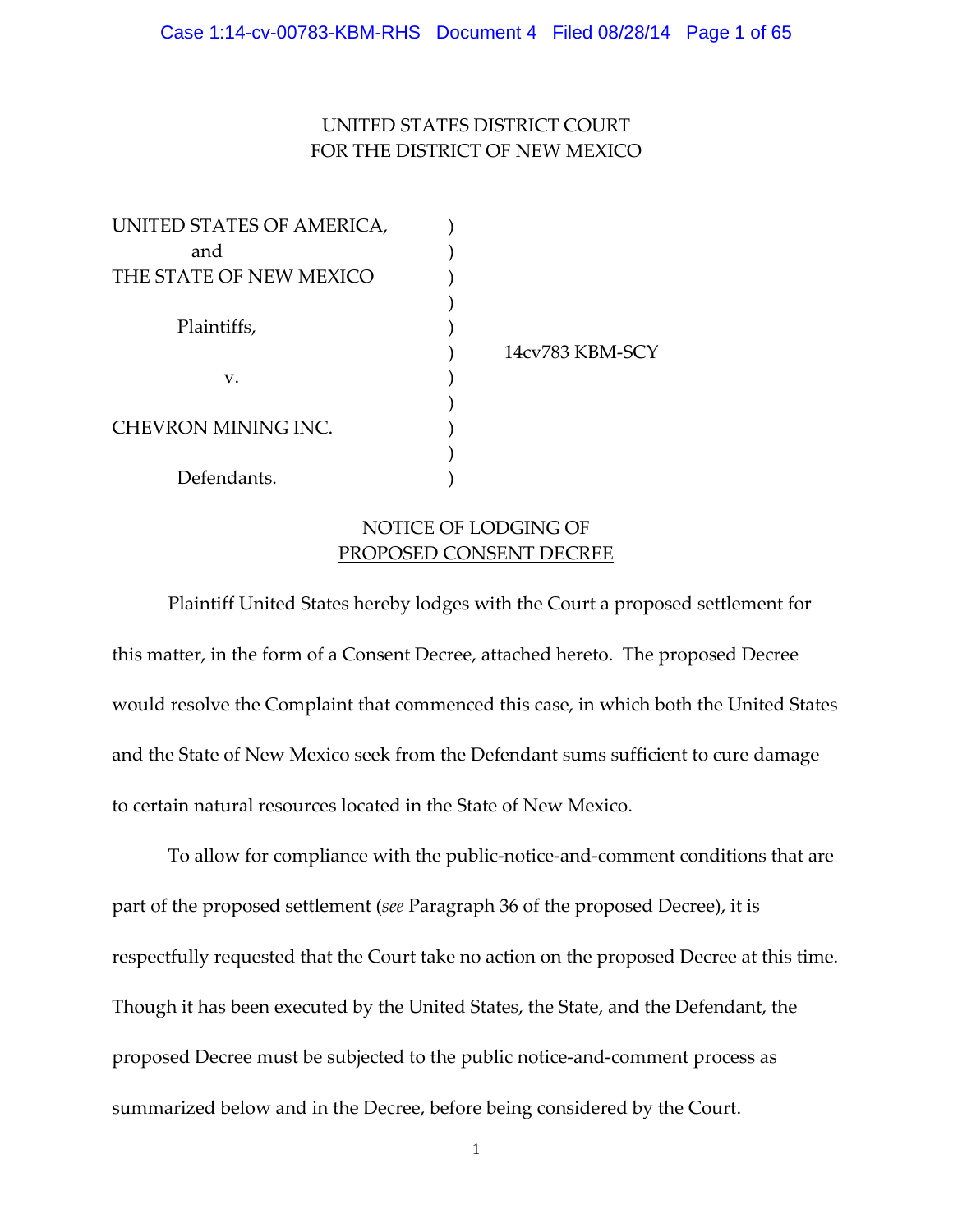Publication of notice of the proposed settlement is being arranged. The public will be given at least 30 days within which to submit any comment on the proposed Decree. The United States will keep the Court advised on the status of the public comment processes.

 In the meantime, until the public comment process is complete, no action is required of the Court, and no action should be taken on the proposed Consent Decree at this time.

Respectfully submitted,

Damon P. Martinez United States Attorney District of New Mexico

 $\sqrt{s}/\sqrt{s}$ 

 Howard R. Thomas Assistant United States Attorney District of New Mexico 201 3d Street NW (Suite 900) Albuquerque, NM 87102 Phone: 505‐224‐1508 Howard.Thomas@usdoj.gov

 Sam Hirsch Acting Assistant Attorney General Environment & Natural Resources Division U.S. Department of Justice

 Thomas A. Mariani, Jr. United States Department of Justice Environmental Enforcement Section P.O. Box 7611 Washington, D.C. 20044‐7611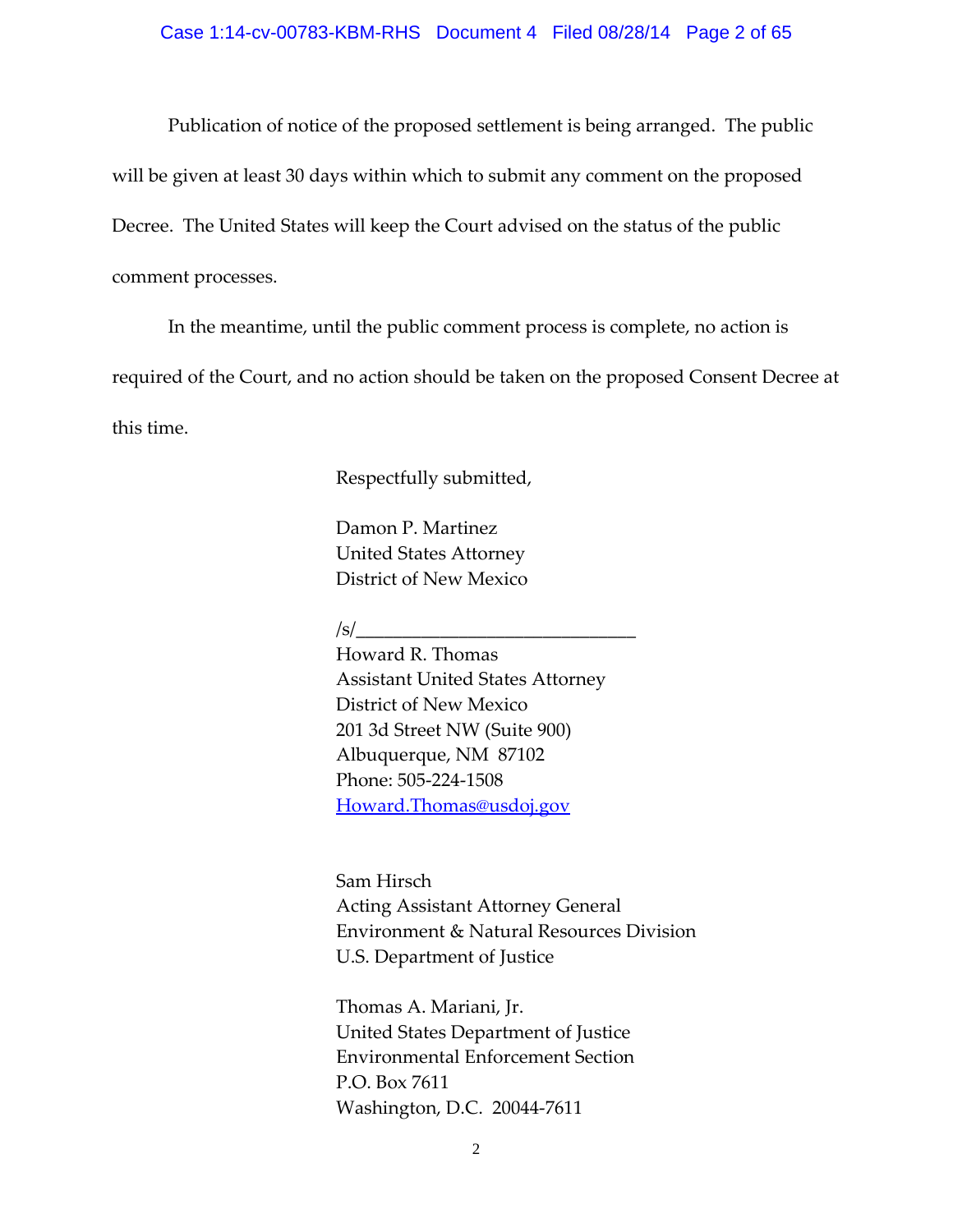Case 1:14-cv-00783-KBM-RHS Document 4 Filed 08/28/14 Page 3 of 65

 (202) 514‐4620 Tom.Mariani@usdoj.gov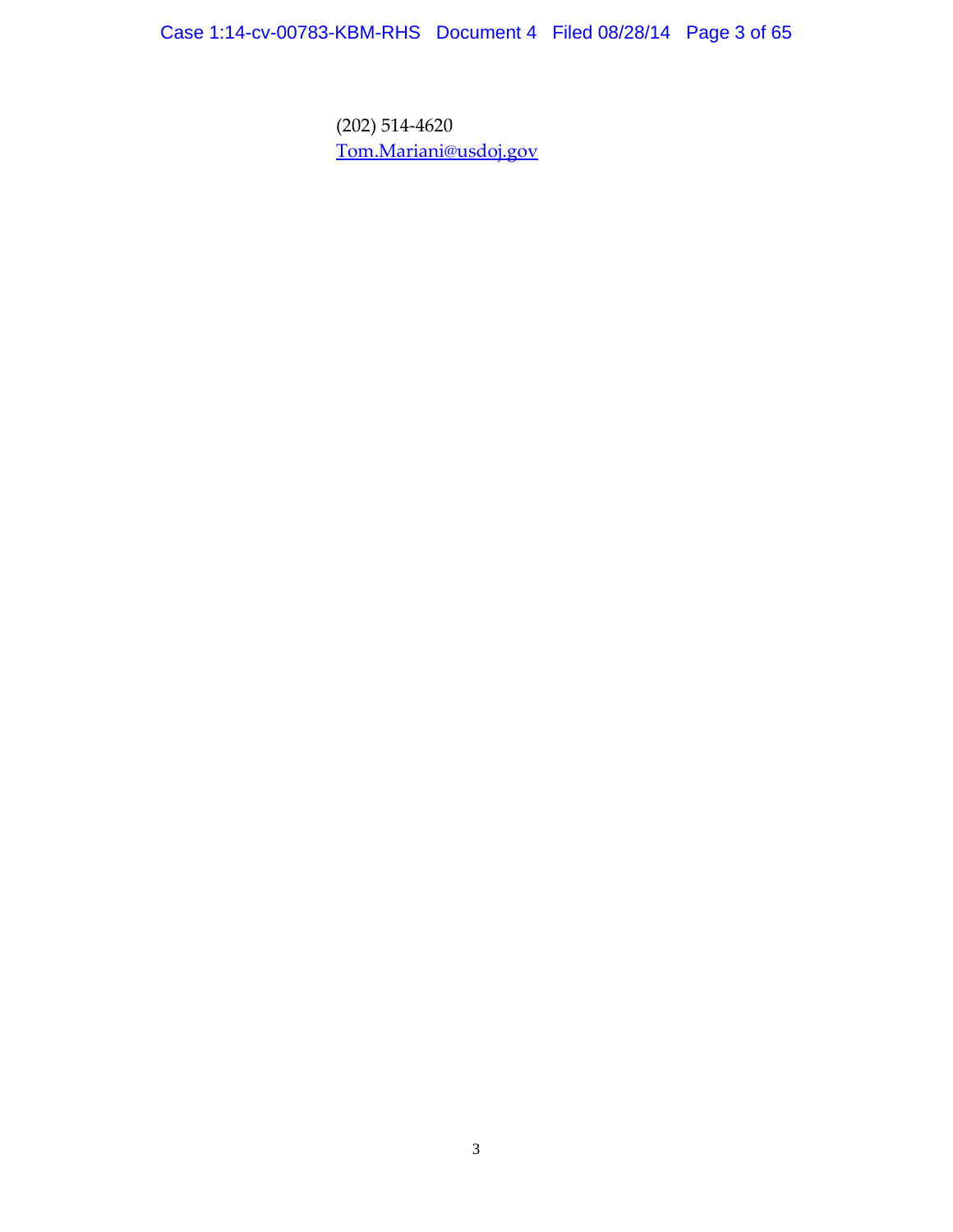### UNITED STATES DISTRICT COURT DISTRICT OF NEW MEXICO

### UNITED STATES OF AMERICA, and STATE OF NEW MEXICO,

Plaintiffs,

v.

CHEVRON MINING INC.,

Defendant.

Civil Action No.

### CONSENT DECREE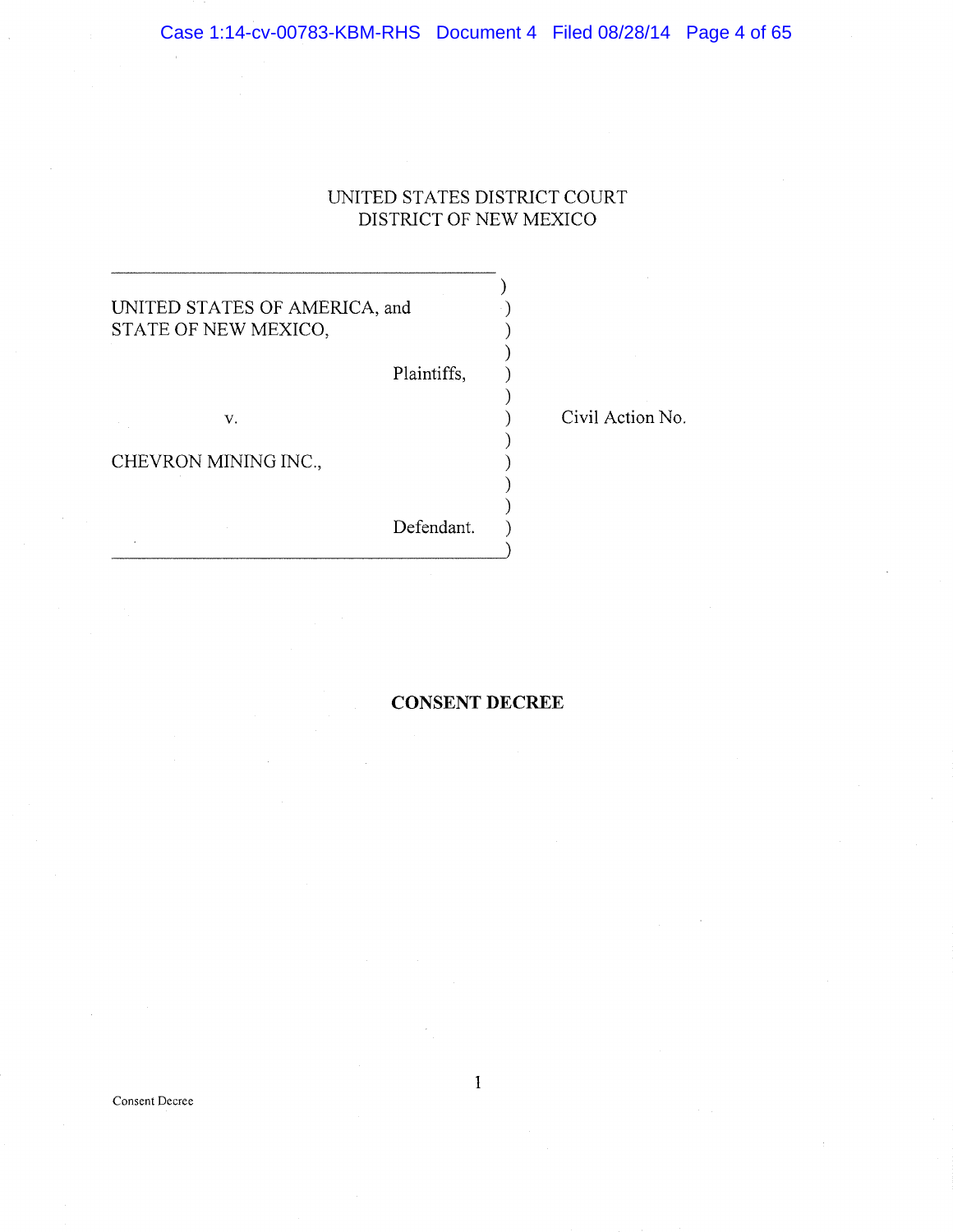### Table of Contents

| XI. RESERVATION OF RIGHTS & OTHER LIMITS IN FAVOR OF U.S. & NEW MEXICO  25                                                                                                                                                          |
|-------------------------------------------------------------------------------------------------------------------------------------------------------------------------------------------------------------------------------------|
|                                                                                                                                                                                                                                     |
|                                                                                                                                                                                                                                     |
|                                                                                                                                                                                                                                     |
|                                                                                                                                                                                                                                     |
|                                                                                                                                                                                                                                     |
|                                                                                                                                                                                                                                     |
|                                                                                                                                                                                                                                     |
|                                                                                                                                                                                                                                     |
|                                                                                                                                                                                                                                     |
| SIGNATURE PAGES<br>APPENDIX A - Description and map of the Site.<br>APPENDIX B - Index to Administrative Record<br>APPENDIX C - Form of warranty deed and legal description of real property<br>APPENDIX D - Fencing Specifications |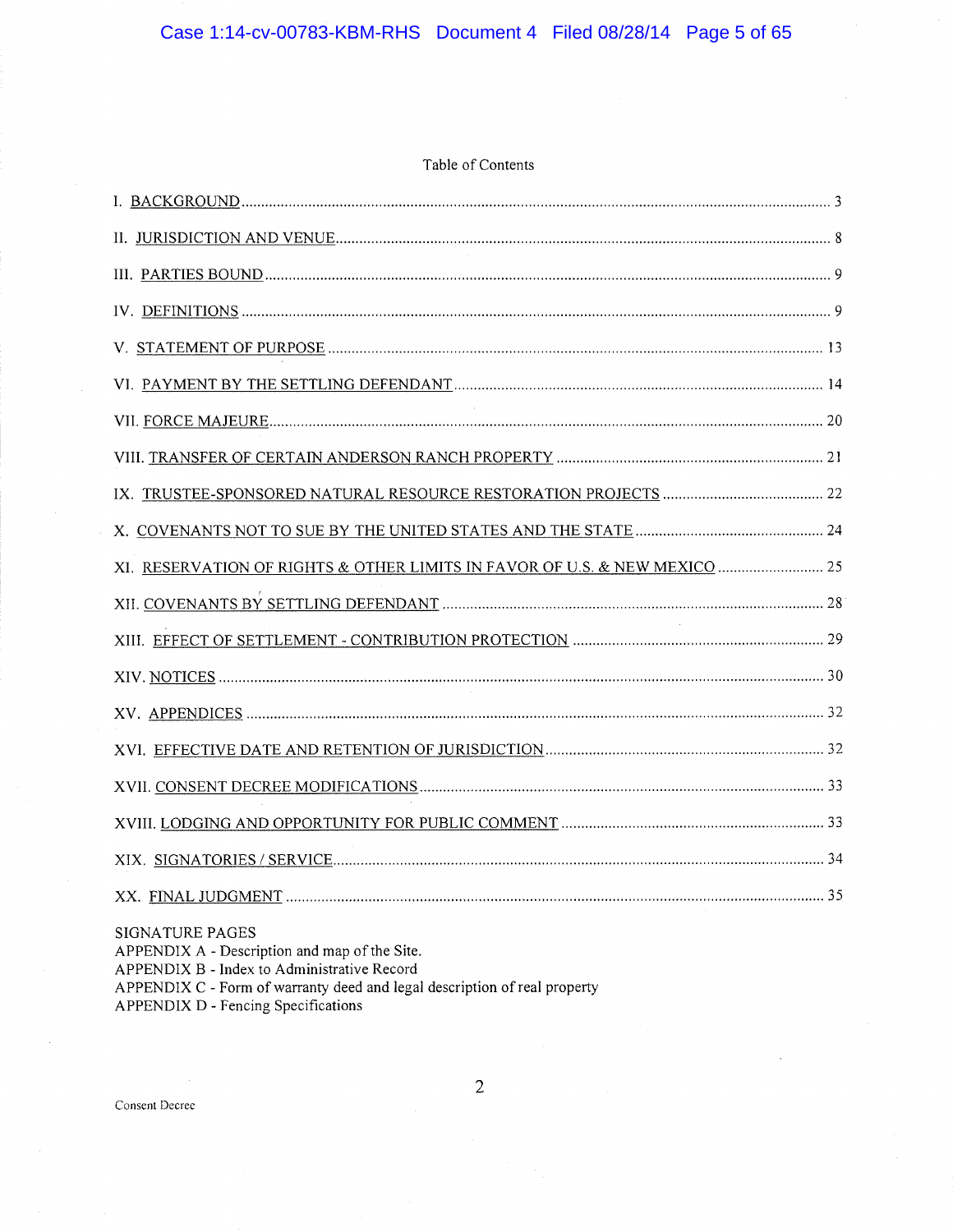This Consent Decree is made and entered into by and among {i) the United States of America ("United States"), on behalf of the United States Department of the Interior ("DOI"), and the United States Department of Agriculture ("USDA") Forest Service; (ii) the State of New Mexico ("State"), acting through the New Mexico Natural Resources Trustee and the New Mexico Office of Natural Resources Trustee (jointly "ONRT"), and the New Mexico Attorney General and the New Mexico Attorney General's Office (jointly "AGO"); and (iii) Chevron Mining Inc. (the "Settling Defendant").

### I. BACKGROUND

### WHEREAS:

A. The Molycorp Site ("Site") is located near Questa, New Mexico. The Site includes a molybdenum mine and mill, its associated tailings ponds, and a tailings slurry pipeline that transports tailings to the ponds. The mine is located east of Questa on approximately six square miles of land owned by the Settling Defendant. The tailings ponds are located west of the mine on three square miles of land also owned by the Settling Defendant. The pipeline is located between the mine and tailings facility on land owned by the Settling Defendant as well as public and other private property. The Red River flows to the west, south of the mine and tailings ponds, and flows into the Rio Grande downstream of the tailings ponds. A map of the Site and the vicinity is Appendix A to this Consent Decree;

B. Small-scale underground mining operations began at the Site in 1918. By 1954 the underground complex contained over 35 miles of mine workings, An open pit was developed

Consent Decree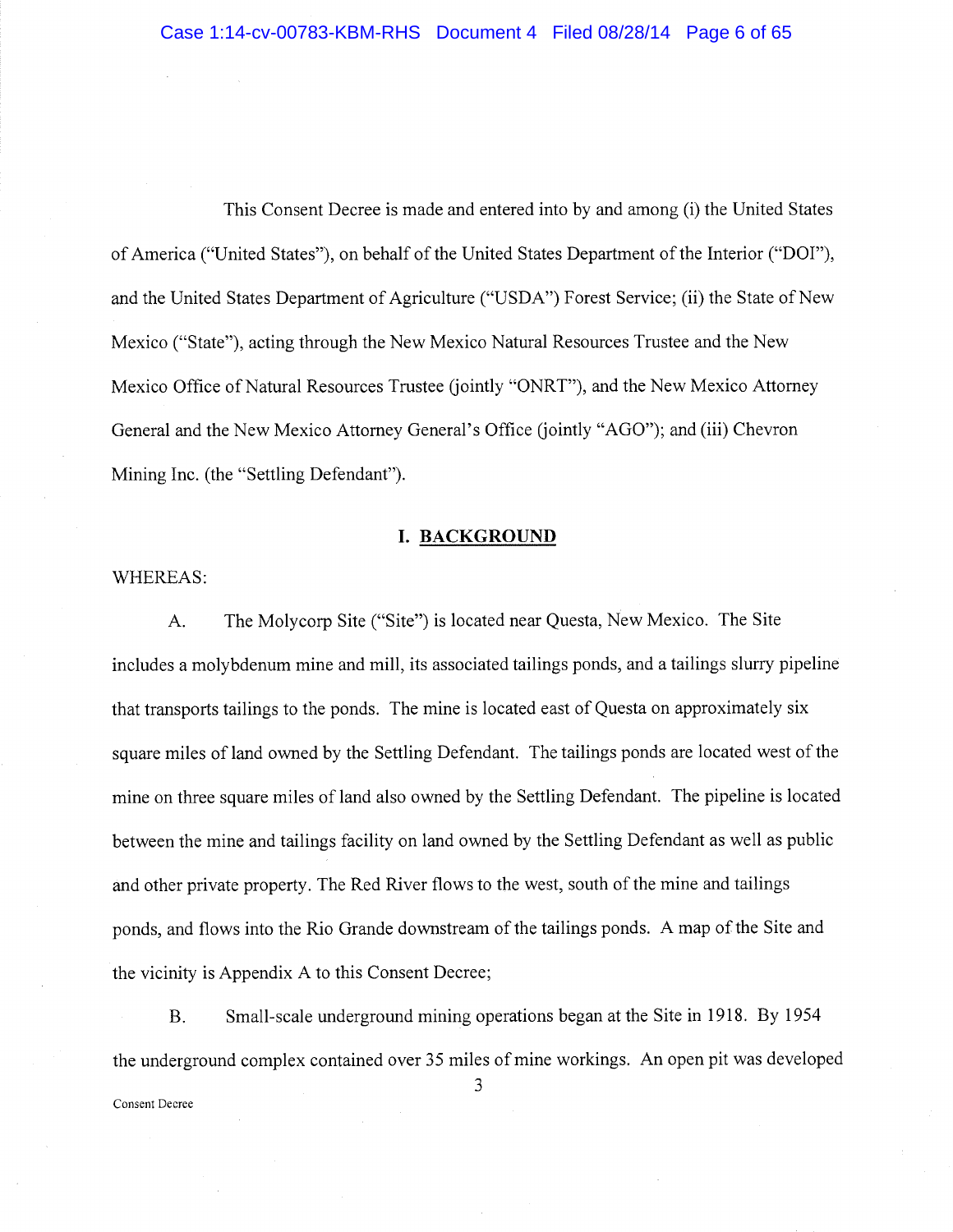in 1965 and was operated until 1982. During open pit mining operations, approximately 328 million tons of overburden rock, some of which had the potential to generate acidic drainage, was excavated to expose the molybdenum ore. This overburden was deposited in engineered rock pile structures on the Site. Following the extraction of molybdenite at the Site through milling and concentrating operations, tailings and water were transported to the tailings ponds via multiple 9 mile long pipelines. Between 1966 and 1976, up to 80 spills were reported from the pipeline, which runs parallel to and crosses the Red River in four locations. There are more than 100 million tons of fine-grained tailings in the tailings ponds;

C. In 1992, the New Mexico Water Quality Control Commission submitted a report to the United States Congress documenting the elevated levels of numerous metals within the vicinity of the Site, including cadmium, copper, lead, silver, and zinc. The United States Environmental Protection Agency ("EPA") proposed the Site for listing on the National Priorities List in May 2000. After the proposed listing, the Settling Defendant entered into an Administrative Order on Consent with EPA in 2001 to perform a Remedial Investigation on the Site;

D. The Red River is a popular multiple-use watershed, and is home to a State fish hatchery located 3 miles downstream of the tailings facility. In addition, the River provides water for irrigation and livestock and serves as a wildlife habitat. In 1983, the Bureau of Land Management designated the Red River and the Rio Grande River in the vicinity of their confluence {which is six miles downstream from the tailings facility) as a Wild and Scenic River.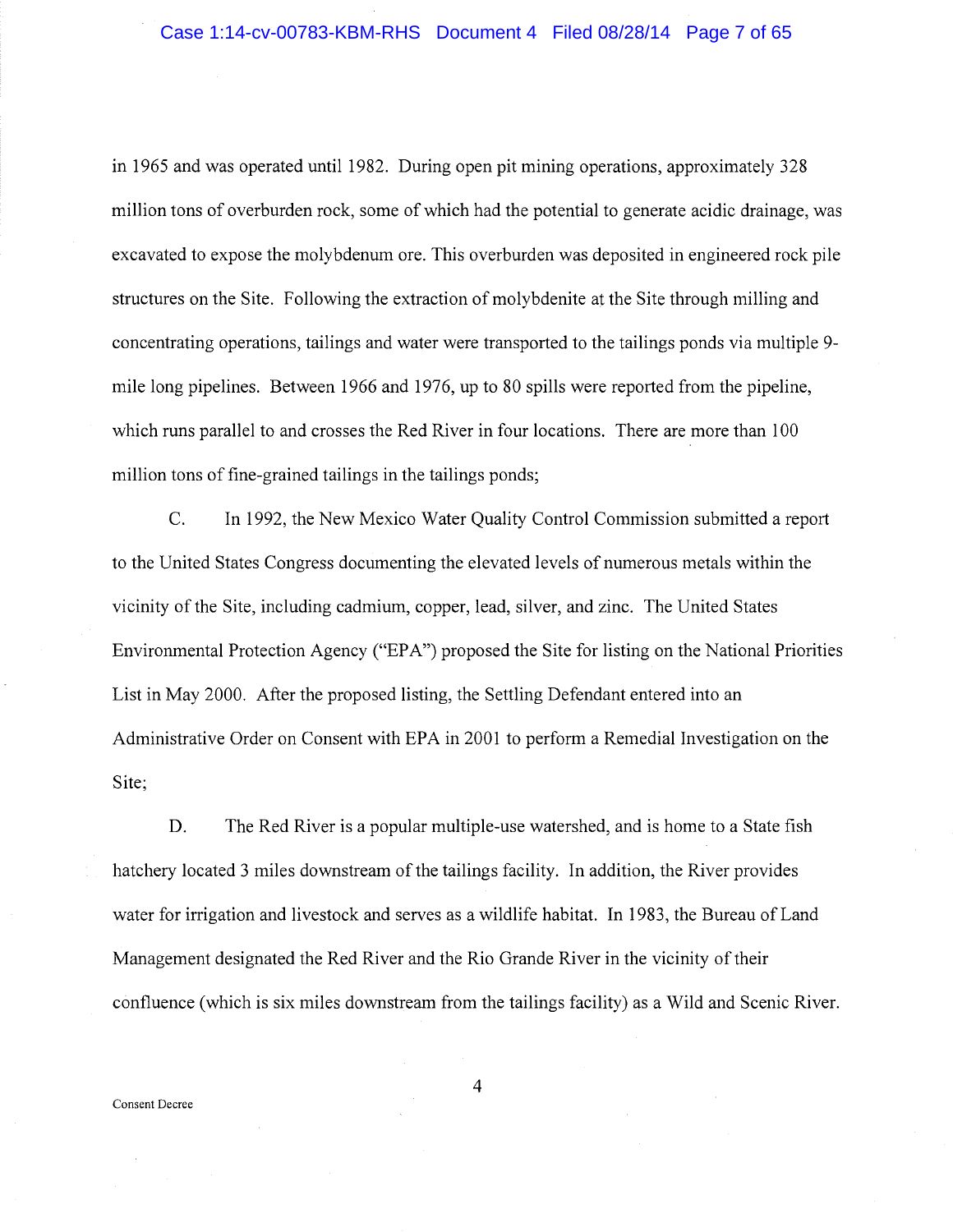The Mine is surrounded by the Carson National Forest and is approximately Z miles from the Latin Peak Wilderness;

E. Historical studies have shown injuries to natural resources in the vicinity of the Site. These studies have shown hazardous substances in surface water, upstream and downstream of the Site, at levels that exceed. State water quality standards. Ground water in the vicinity of the Site has been contaminated with hazardous substances at levels which exceed state ground water quality standards. Studies also have shown elevated levels of hazardous substances and contaminants of concern in sediments in the Red River, decreased fish population in the river, and impaired health of the fish in the river. Based on these historical studies and additional assessment work, DOI, USDA and ONRT (collectively, the "Trustees") have determined that releases of hazardous substances at or from the Site are likely to have caused injuries to natural resources at and in the vicinity of the Site including but not limited to injuries to surface water, ground water, terrestrial habitats, terrestrial receptors, the aquatic invertebrate community, and fish populations;

F. Plaintiffs allege that the Settling. Defendant is liable for damages for injury to, destruction of, or loss of natural resources resulting from the release of hazardous substances at or from the Site;

G. Pursuant to Executive Order 12580 and the National Contingency Plan, 40 C.F.R. Part 300, the Secretary of the DOI and the Secretary of the USDA have been delegated authority to act as the Federal Trustees for natural resources arising under their respective programs and impacted by the release of hazardous substances at or from the Site;

Consent Decree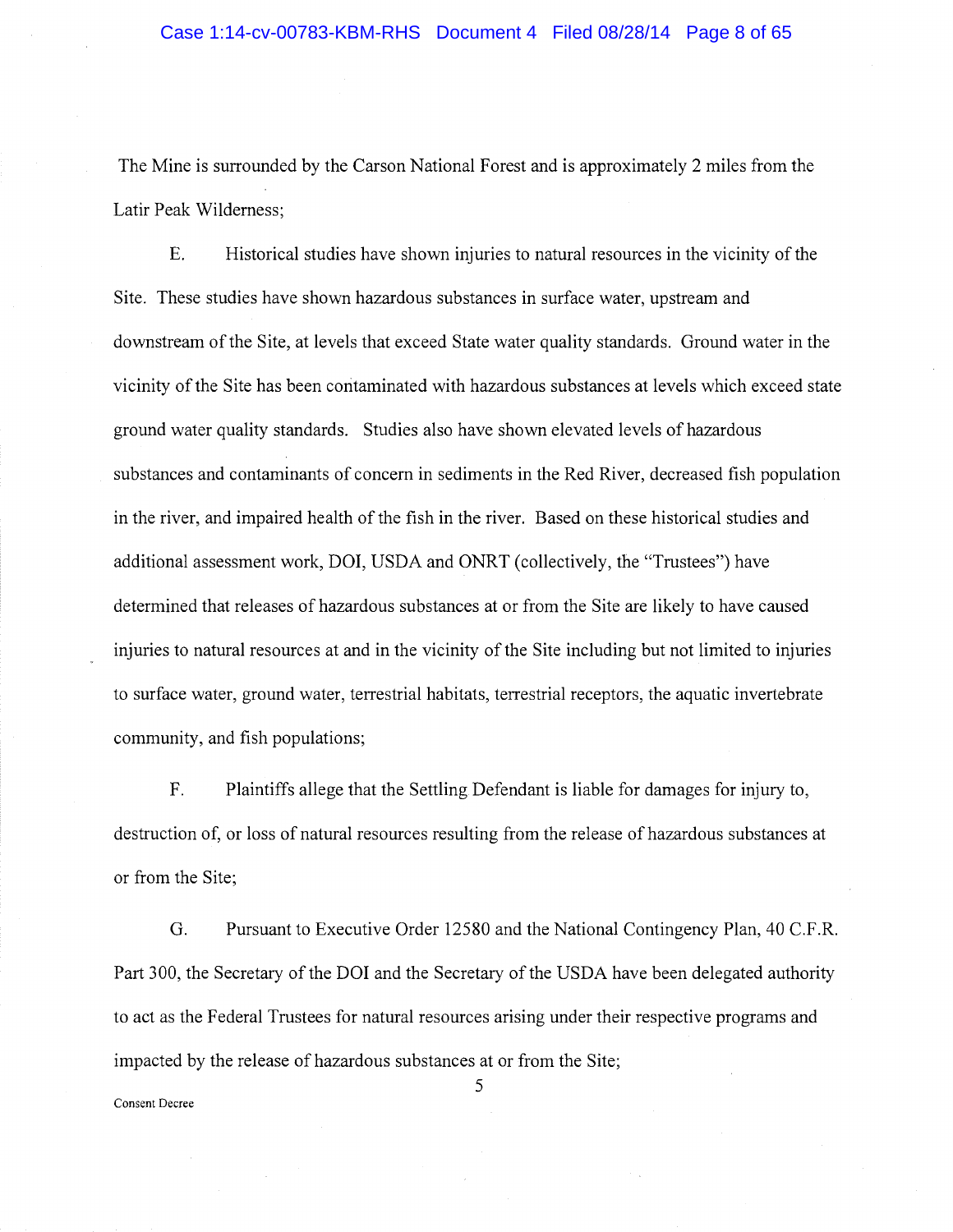### Case 1:14-cv-00783-KBM-RHS Document 4 Filed 08/28/14 Page 9 of 65

H. The United States, through DOI and USDA {"Federal Trustees"), is authorized to seek natural resource damages and related assessment costs;

The State, acting through the ONRT and the AGO, is authorized to seek Natural I. Resource Damages, including the reasonable costs to assess the damages pursuant to, among other authorities, the New Mexico Natural Resources Trustee Act ("NMNRTA"), N.M. Stat. Ann. Section 75-7-1 through -5 (1978);

J. The ONRT has been delegated authority to act as State Trustee for natural resources impacted by the release of hazardous substances at and from the Site;

K. Article XVI of the Constitution of the State of New Mexico declares that the unappropriated water of every natural stream, perennial or torrential, within the State of New Mexico belongs to the public and is subject to appropriation for beneficial use, in accordance with the laws of the State;

L. Groundwater from the Site in New Mexico underlies portions of the Carson National Forest and BLM-managed land near the Red River, and contributes to the flow of the Red River —four miles of which have been designated a National Wild and Scenic River which runs through the Carson National Forest and BLM-managed land.

M. The Pre-assessment Screen and Determination documented that hazardous substances concentrations have exceeded State of New Mexico or Federal water quality standards;

N. The Federal Trustees and the ONRT formed a Trustee Council to coordinate activities relating to this matter;

Consent Decree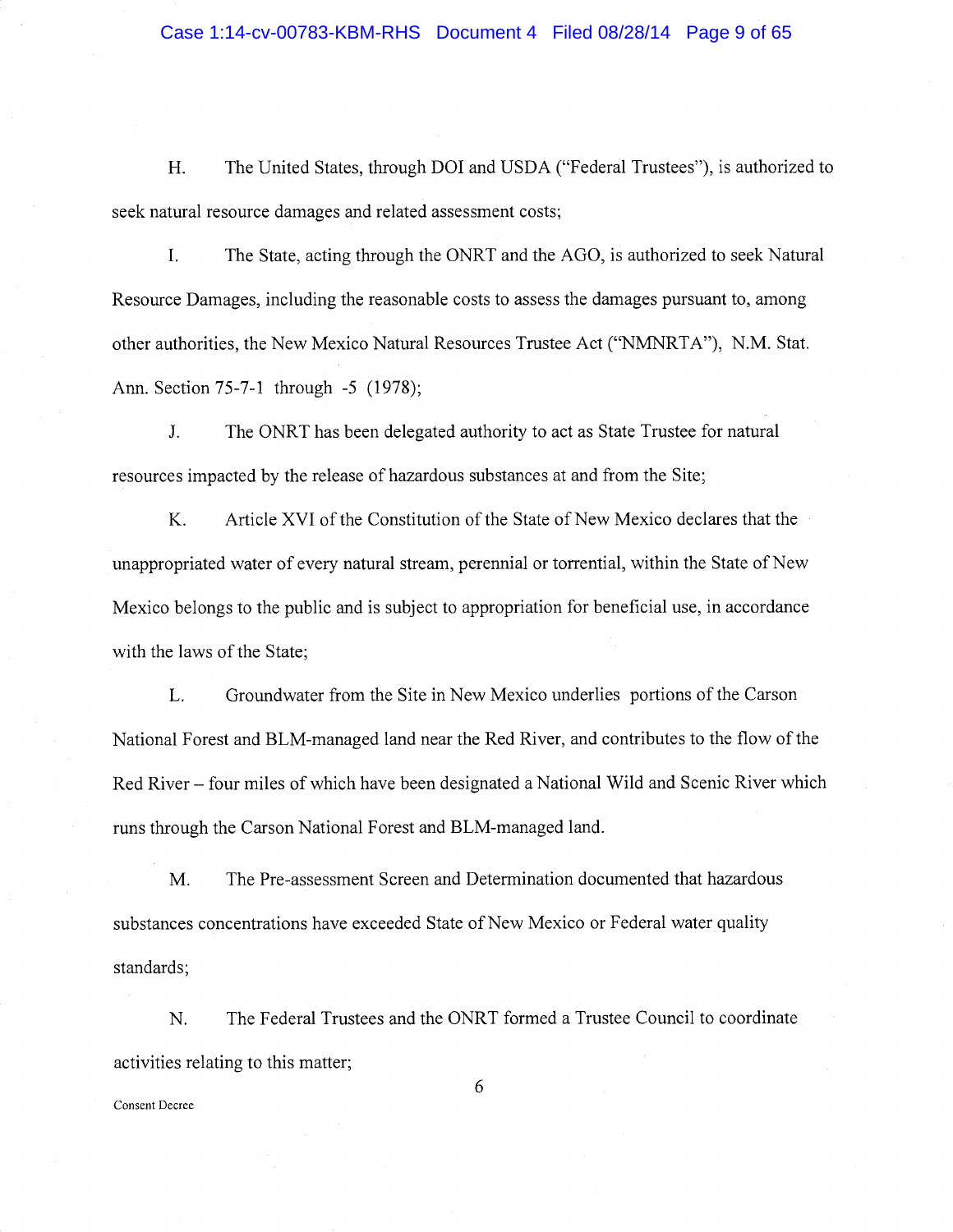O. The Trustees assert claims for recovery of Natural Resource Damages (including for recovery of natural resource damage assessment costs) against the Settling Defendant;

P. The Trustees and the Settling Defendant have negotiated regarding the extent of and appropriate compensation for alleged injuries to Natural Resources. This settlement follows an investigation by the Trustees of natural resource injuries related to the release of hazardous and non-hazardous substances into the environment from acid rock drainage and operations at the Questa mine site, pipeline, and tailings facility;

Q. The Trustees evaluated potential impacts to all natural resources as defined in the DOI regulations at 43 C.F.R. Section 11.14(z). These included geological (e.g., terrestrial and riparian soils, aquatic sediments, etc.), biological (e.g., aquatic, riparian, and terrestrial ecosystems), and hydrological, comprised of both water resources and ground water resources, which include, among other things, water in a saturated zone or stratum beneath the surface of land or water and the rocks or sediments through which ground water moves - all as defined in the DOI natural resource damage regulations at 43 C.F.R. Section 11.14. In particular, the Trustees reviewed possible injuries to the resources noted in 43 C.F.R. Section 11.14(z) at: the Site; the aquatic habitat and ecosystem of the Red River, extending from the eastern boundary of the Questa Mine Site to a location 0.3 miles north of the Red River Hatchery (Station LR-16); the riparian habitat and ecosystem of the Red River; selected areas outside the Red River Riparian habitat where historical information suggested releases from the tailings pipeline may have occurred; and selected areas south of the tailings facility where information indicated ground water has been affected by the substances from the tailings facility;

Consent Decree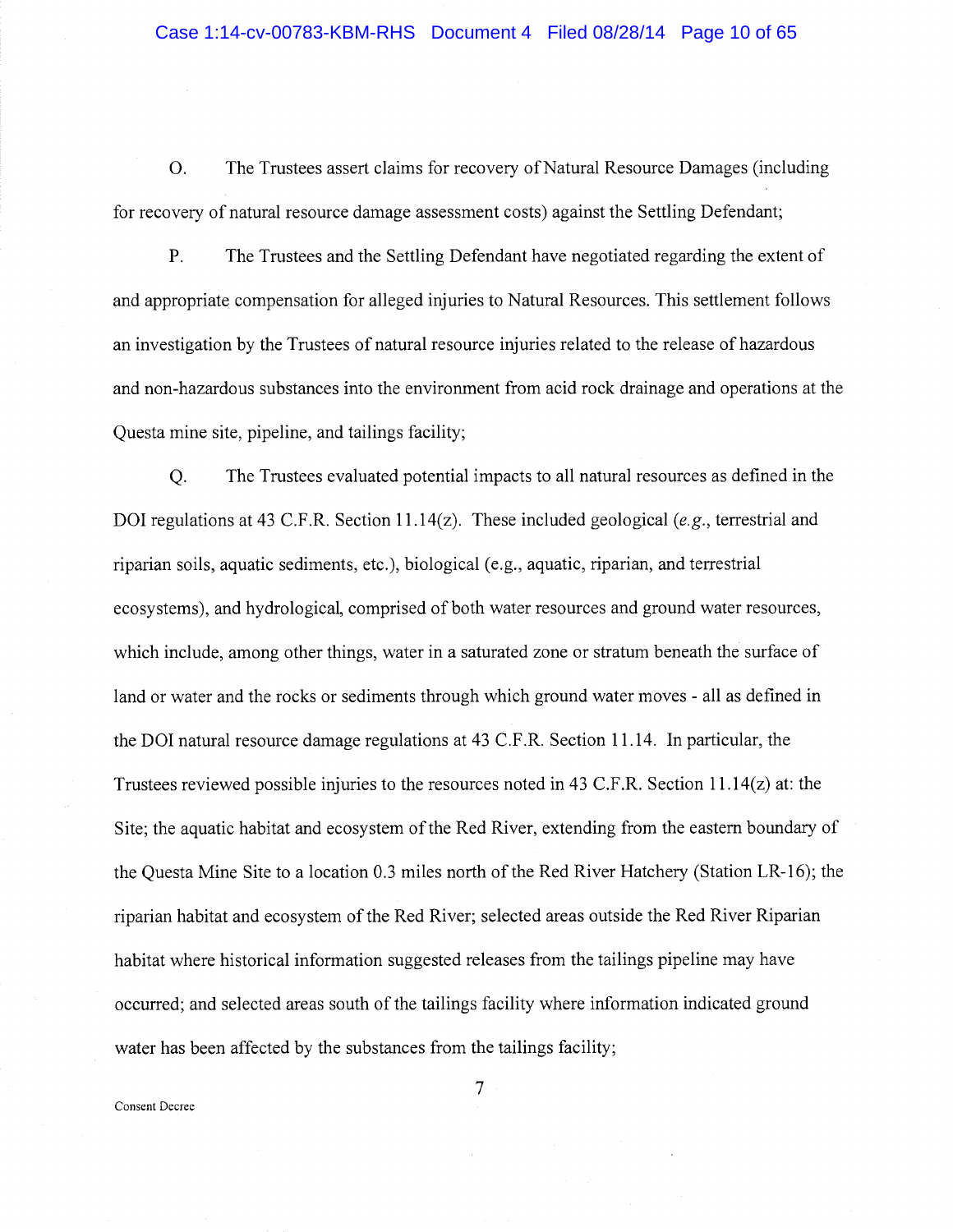R. The parties recognize that significant improvement has been made to the Site and to the Red River, and the parties have made reasonable conservative assumptions to assure that the public will be appropriately compensated. Among those assumptions is that releases of hazardous and non-hazardous substances from the Site to the Red River area will continue indefinitely into the future; and

S. This Consent Decree represents a settlement of a contested matter, and neither payment nor the acceptance of any consideration represents an admission of liability or responsibility by any Party. Nothing contained in this Consent Decree shall be considered an admission by any Party, or a finding of any fault, fact, wrong doing or liability by any Party. The Parties recognize, and the Court by entering this Consent Decree finds, that this Consent Decree has been negotiated in good faith, that implementation of this Consent Decree will expedite the restoration of injured natural resources and will avoid prolonged and complicated litigation between the Parties, and that this Consent Decree is fair, reasonable, and in the public interest; THEREFORE, it is ORDERED, ADJUDGED, and DECREED as follows:

### II. JURISDICTION AND VENUE

 $1.$ The Court has jurisdiction over the subject matter of this action pursuant to 28 U.S.C. §§ 1331 and 1345. The Court also has personal jurisdiction. over the Settling Defendant. Venue is proper here; the Site is in this judicial district. Solely for the purposes of this Consent Decree and the Complaint, the Settling Defendant waives all objections and defenses that it may have to jurisdiction of this Court or to venue in this District. The Settling

Consent Decree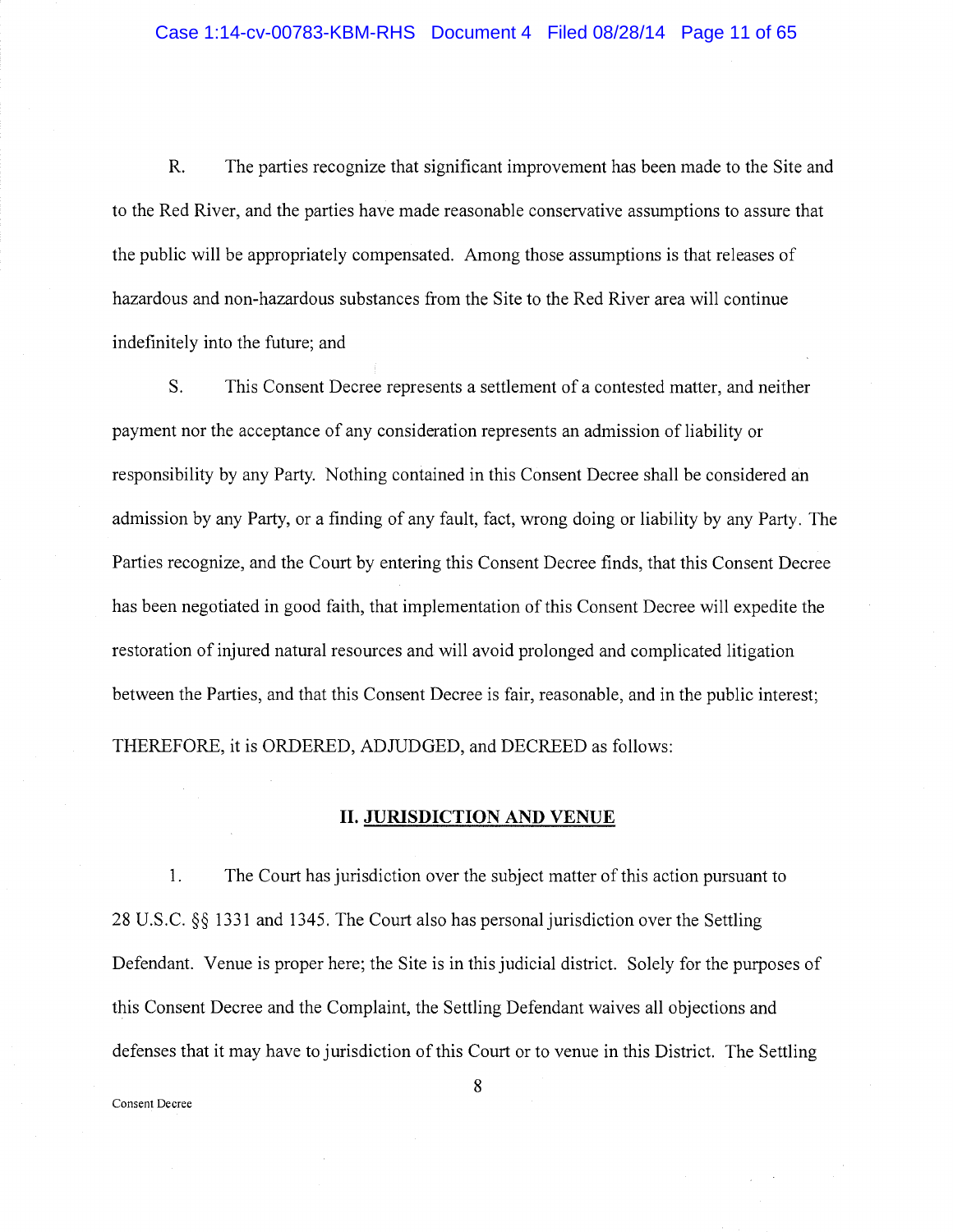Defendant shall not challenge: i) that plaintiffs have stated a claim upon which relief could be granted, ii) the terms of this Consent Decree, and iii) this Court's jurisdiction to enter and enforce this Consent Decree.

### III. PARTIES BOUND

2. This Consent Decree applies to and is binding upon the United States, the State, and the Settling Defendant and their respective successors and assigns. Any change in ownership or corporate status of the Settling Defendant including, but not limited to, any transfer of assets or real or personal property, shall in no way alter the Settling Defendant's responsibilities under this Consent Decree.

### IV. DEFINITIONS

3. Unless otherwise expressly provided herein, terms used in this Consent Decree that are defined in CERCLA or the Clean Water Act, or in regulations promulgated under CERCLA and the Clean Water Act, shall have the meaning assigned to them in CERCLA, the Clean Water Act or such regulations. Whenever terms listed below are used in this Consent Decree or its appendices, the following definitions shall apply:

a. "Administrative Record" means the information contained in the collection of documents known as "Administrative Record for Molycorp NRDA: Final as of February 2009" the index to which is Appendix B.

b. "AGO" means the New Mexico Attorney General, the New Mexico Attorney General's Office and any successor officers, departments or agencies.

Consent Decree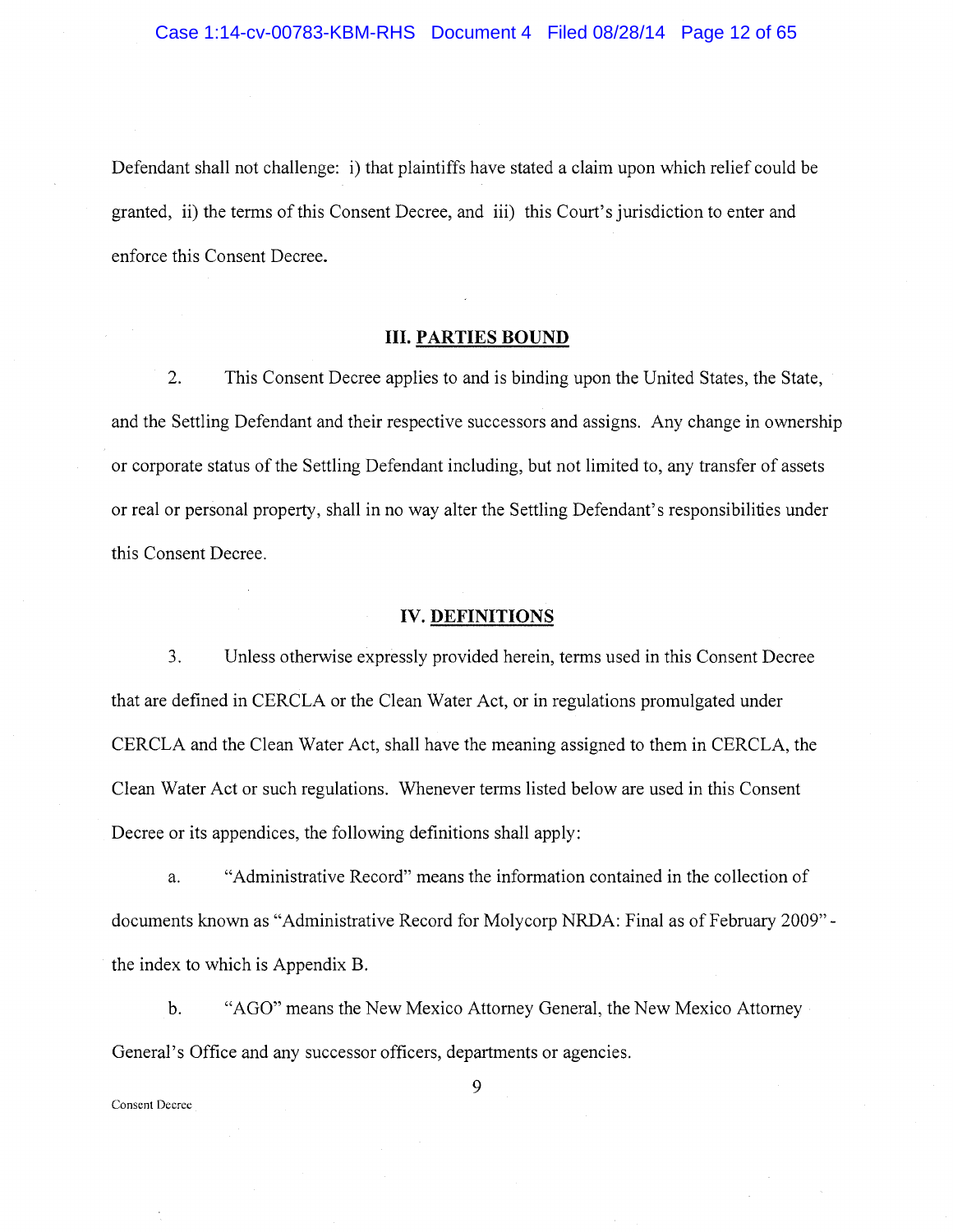### Case 1:14-cv-00783-KBM-RHS Document 4 Filed 08/28/14 Page 13 of 65

"CERCLA" means the Comprehensive Environmental Response, Compensation,  $c.$ and Liability Act of 1980, as amended,  $42$  U.S.C. § 9601 et seq.

d. "Consent Decree" means this Consent Decree and all appendices attached hereto (listed in Section XV (Appendices)). In the event of conflict between this Consent Decree and any appendix, this Consent Decree shall control.

e. "Day" means a calendar day unless expressly stated to be a working day. "Working day" shall mean a day other than Saturday, Sunday, or a federal holiday. In computing any period of time under this Consent Decree, when the last day falls on a Saturday, Sunday, or federal holiday, the period shall run until the close of business of the next working day.

f. "DOI" means the United States Department of the Interior and any successor departments or agencies.

g. "Effective Date" means the effective date of this Consent Decree as provided by Section XVI (Effective Date and Retention of Jurisdiction).

h. "Federal Trustees" means DOI and USDA.

 $i$ . "Forest Service" means the United States Department of Agriculture Forest Service.

 $\mathbf{i}$ . "Future Costs" means the reasonable costs that the Trustees have incurred or will incur after the lodging of the Consent Decree in connection with planning, implementing, monitoring, and completing the restoration activity or activities funded through this Consent Decree. Future Costs include administrative and other costs or expenses associated with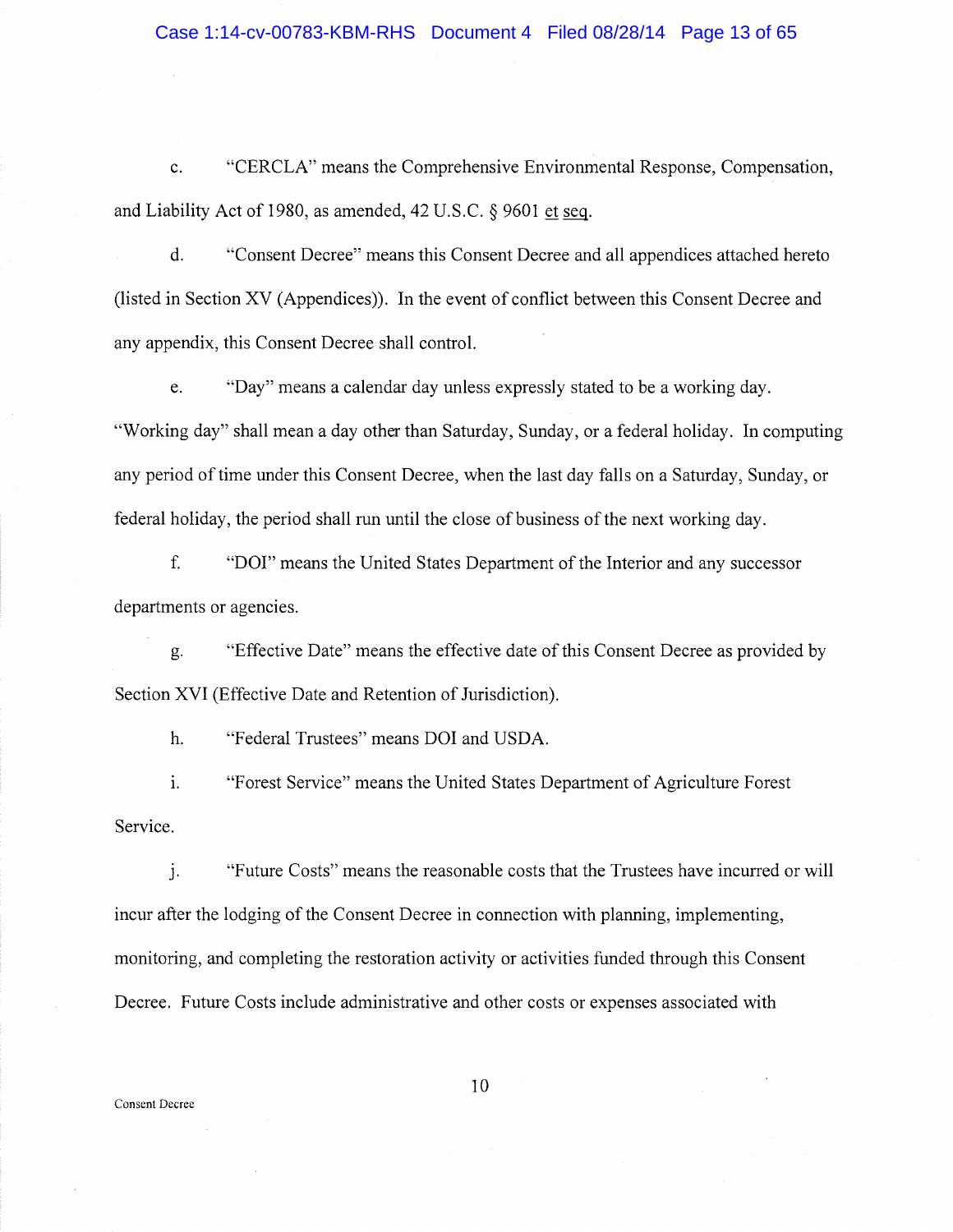providing for public participation that are incurred incident to or in support of the restoration process.

k. "Interest," means interest at the rate specified for interest on investments of the EPA Hazardous Substance Superfund established by 26 U.S.C. § 9507, compounded annually on October 1 of each year, in accordance with 42 U.S.C. § 9607(a). The applicable rate of interest shall be the rate in effect at the time the interest accrues. The rate of interest is subject to change on October 1 of each year.

 $\mathbf{l}$ . "Natural Resource" or "Natural Resources" means land, fish, wildlife, biota, air, water, ground water, drinking water supplies, and other such resources, belonging to, managed by, held in trust by, appertaining to, or otherwise controlled by the United States or the State.

m. "Natural Resource Damages" means, at the Molycorp Site and stemming from mining activity described in the Administrative Record, any damages recoverable by the United States or the State for injury to, destruction of, loss of, loss of use of, or impairment of Natural Resources resulting from the release of hazardous substances at or from the Site, including, but not limited to: (i) the costs of assessing such injury, destruction, loss, loss of use, or impairment arising from or relating to such a release; (ii) the costs of restoration, rehabilitation, or replacement of injured or lost Natural Resources or of acquisition of equivalent resources; (iii) the costs of identifying and planning such restoration, rehabilitation, replacement or acquisition activities; (iv) compensation for injury, destruction, loss, loss of use, or impairment of Natural Resources; and (v) each of the categories of recoverable damages described in 43 C.F.R. § 11.15.

Consent Decree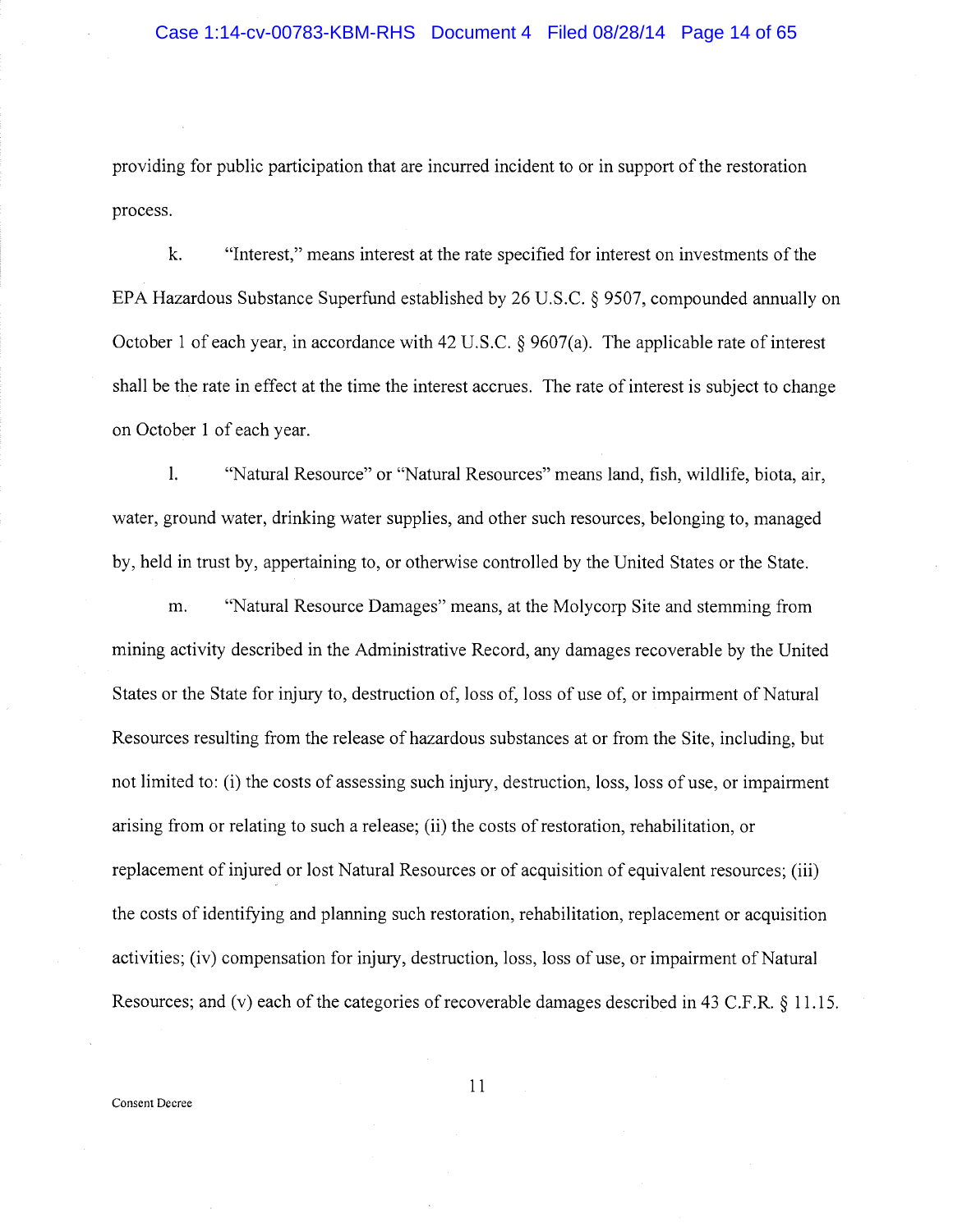n. "NRDAR Fund" means DOI's Natural Resource Damage Assessment and Restoration Fund.

o. "ONRT" means the New Mexico Natural Resources Trustee, the New Mexico Office of Natural Resources Trustee and any successor officers, departments or agencies.

p. "Paragraph" means a portion of this Consent Decree identified by an Arabic numeral or an upper case letter.

q. "Parties" means the United States, the State and the Settling Defendant.

r. "Past Costs" means the reasonable costs incurred by the Trustees prior to the lodging of the Consent Decree in assessing the Natural Resources actually or potentially injured, destroyed, or lost as a result of releases of hazardous substances at or from the Site, and in identifying and planning for restoration actions to compensate for such injuries and losses.

s. "Section" means a portion of this Consent Decree identified by an uppercase Roman numeral.

t. "Settling Defendant" or "Chevron" means Chevron Mining Inc., a corporation doing business in the State of New Mexico, which acquired the Molycorp Site when Union Oil Company of California ("UNOCAL") merged with Chevron Corporation in 2005, and Chevron Corporation then combined its mining subsidiary P&M Mining Company with Molycorp to become Chevron Mining Inc. in 2007.

u. "Site" means the Molycorp Site. The Site consists of a molybdenum mine and milling facility approximately four miles east of the village of Questa in Taos County, New Mexico, on approximately six square miles of land owned by the Settling Defendant (lat. 36°41'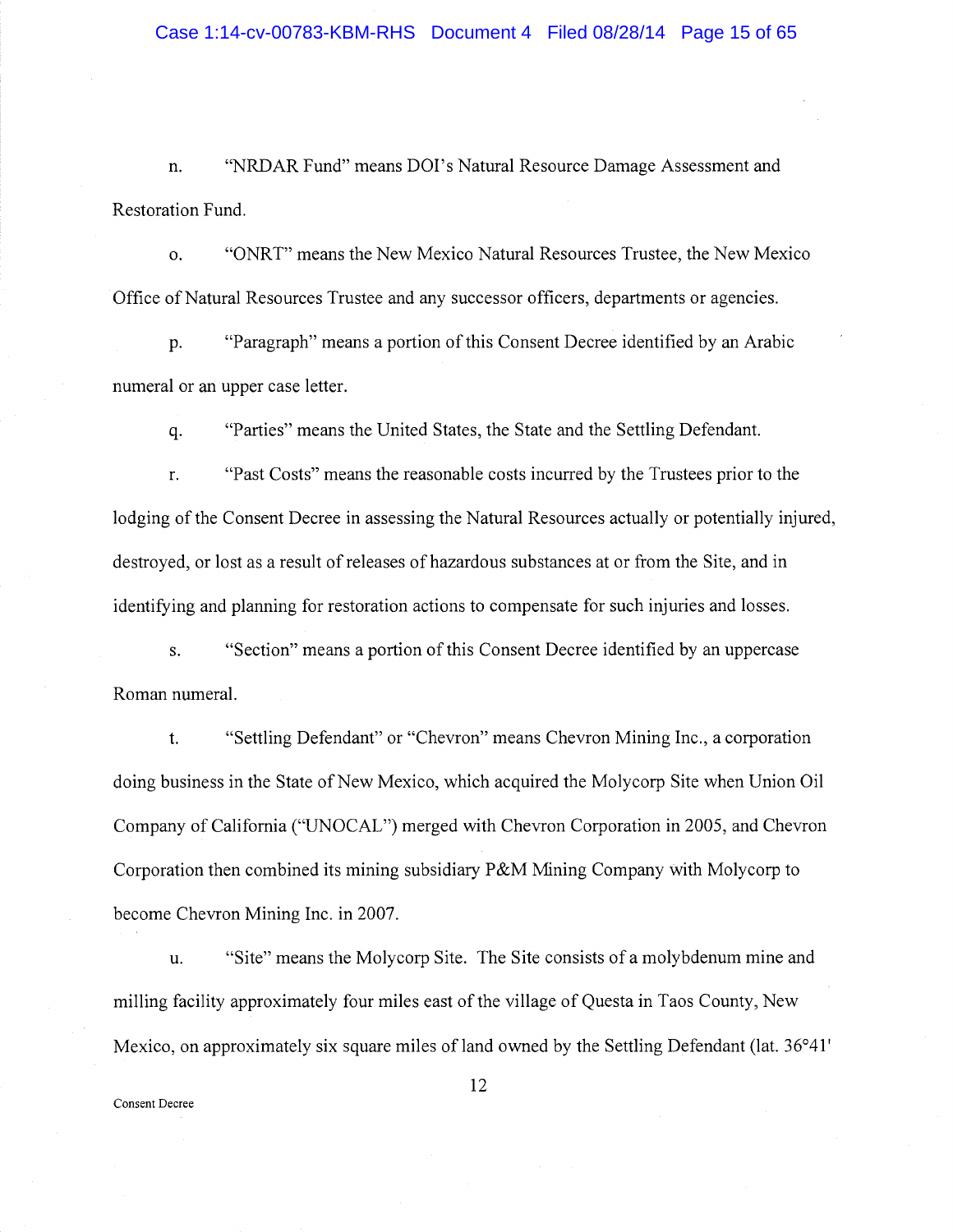54" N., long.  $105^{\circ}30'$  18" W). In addition, the Site includes a tailings pipeline running along State Highway 38, the area in the vicinity of the pipeline, and four tailings ponds above the village of Questa (lat. 3b°42' 13" N., long. 105°36' 40" W.; and lat. 36°42' 08" N., long. 105°37' 54" W.), as well as all other areas where any hazardous substance, pollutant, or contaminant from mining, milling, and tailings disposal operations have come to be located. The Site and vicinity are generally depicted on the map attached as Appendix A.

v. "State" means the State of New Mexico, and its officers, departments, agencies and instrumentalities, including the ONRT and the AGO.

w. "Subparagraph" means a portion of this Consent Decree identified by a lower case letter or an Arabic numeral in parenthesis.

x, "Trustees" means DOI, USDA and ONRT.

y. "United States" means the United States of America, including all of its departments, agencies and instrumentalities.

z. "USDA" means the United States Department of Agriculture.

### V. STATEMENT OF PURPOSE

4. The mutual objectives of the Parties in entering into this Consent Decree are to: (i) contribute to the restoration, replacement, or acquisition of the equivalent of the Natural Resources injured, destroyed, or lost as a result of hazardous substances releases at and from the Site; (ii) reimburse natural resource damage assessment costs incurred by DOI, USDA and the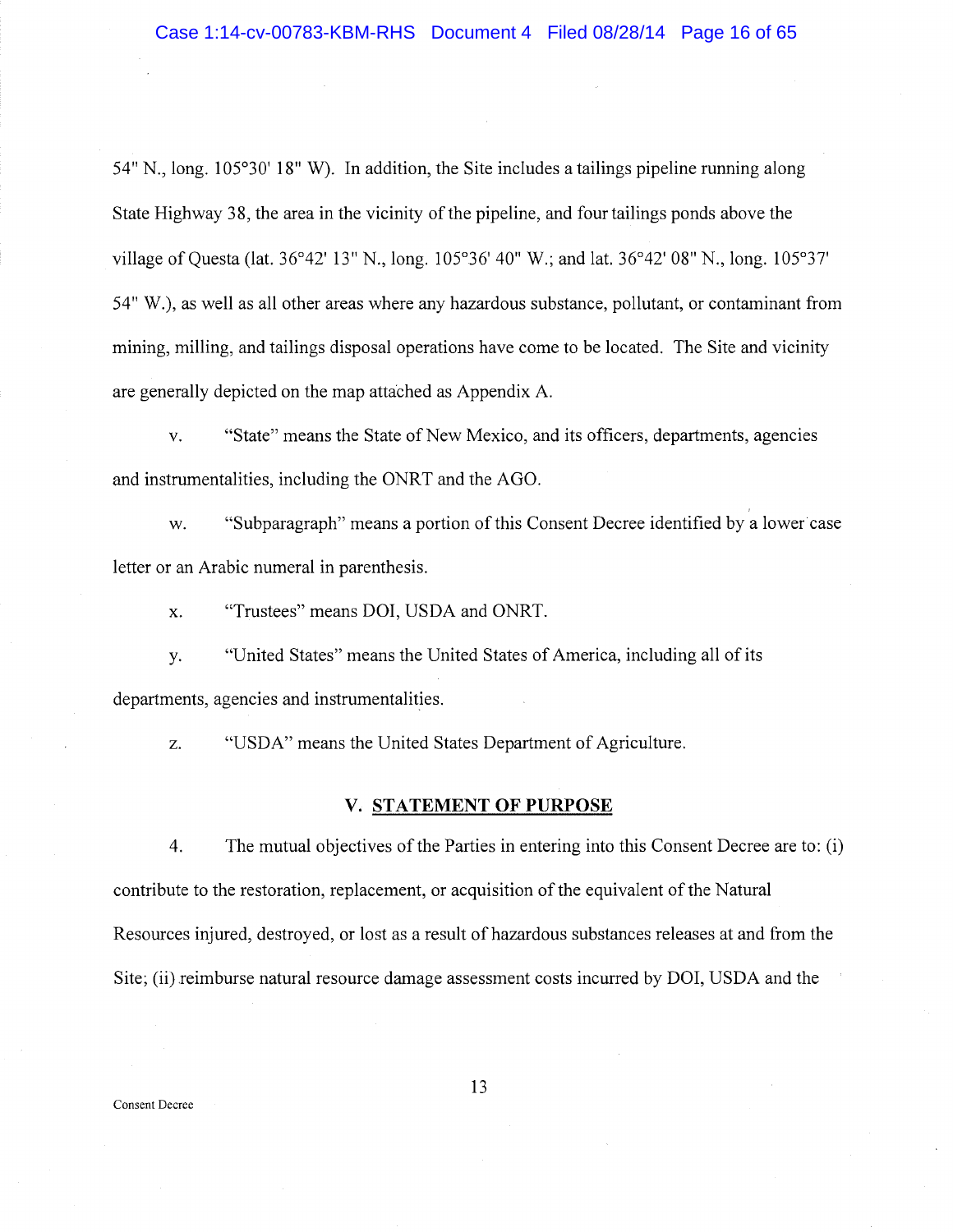State; (iii) resolve the Settling Defendant's liability for Natural Resource Damages as provided herein; and (iv) to avoid potentially costly and time-consuming litigation.

### VI. PAYMENT BY THE SETTLING DEFENDANT

### 5. Prior Payments by Chevron Mining, Inc.

Chevron has already paid \$3.4 million for the cooperative, restoration-based natural resource damage assessment activities undertaken by DOI, USDA, the State, and their consultants. Chevron will not be required to pay any other assessment expense that was incurred by Plaintiffs prior to the date of lodging of this Consent Decree.

### 6. Payments to be Made by Chevron Within Thirty Days

Within 30 days after the Effective Date, the Settling Defendant must pay \$4,207,223.00, as described below and include Defendant's Taxpayer identification number with each payment:

> (a) To the United States Attorney's Office, District of New Mexico, per wire instructions that may be obtained from that office, the sum of \$ 171,180.57, of which:

 $(1)$  \$116,407.00, less applicable charges, will then be directed to the United States DOI NRDAR Fund, as compensation for DOI Past Costs that the Settling Defendant has not already paid, either by wire transfer or as specified below:

United States Department of the Interior NRDAR Fund Department of Interior, NBC/Division of Financial Management Services, Branch of Accounting Operations, Mail Stop D-2777, 7401 W. Mansfield Avenue, Lakewood, CO \$0235. Account No. — "14X5198 (NRDAR)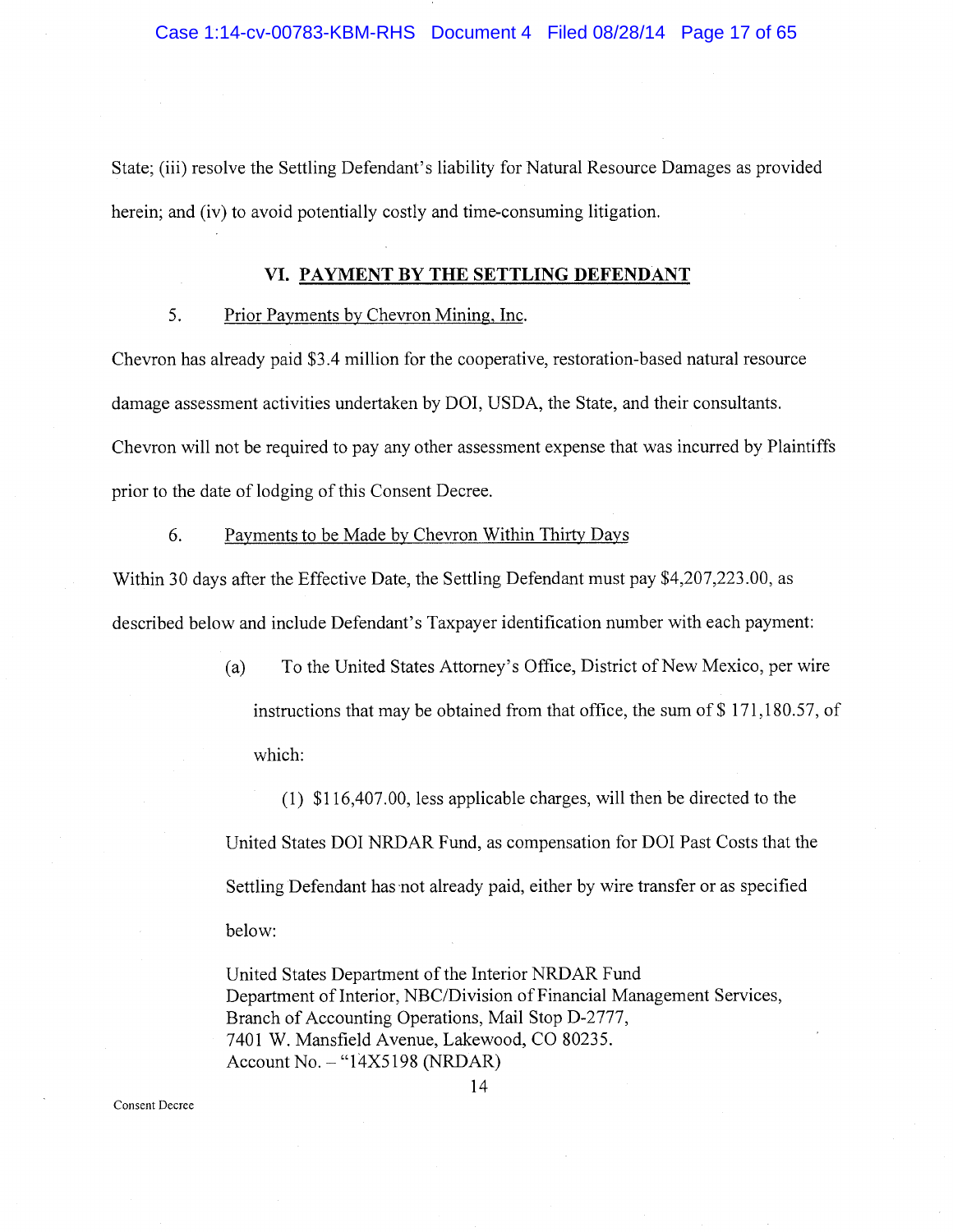Site name - Molycorp Mine, Location of site -Taos County, New Mexico Settling Defendant - Molycorp, Inc.

(2) \$37,267.84, less any applicable charges, will then be directed to the

USDA Forest Service, as compensation fox Forest Service Past Costs that the

Settling Defendant has not already paid, either by wire transferor as specified

below:

USDA Forest Service  $ASC - B&F$ 101B Sun Ave., N.E. Attn.: Judie L. Wilson TSA & Collections Albuquerque, NM 87109 [Ref. Molycorp Mine, Acc't. RICW]; and

(3) \$17,505.73, less any applicable charges, will then be directed to the USDA Office of the General Counsel ("OGC"), as compensation for USDA OGC Past Costs that the Settling Defendant has not already paid, either by wire transfer

or as specified below:

USDA/OGC USDA Office of the General, Attn: Charlene Buckner, 1400 Independence Ave, S.W. Room 2038, Washington, DC 20250;

{b) To State agencies, as follows:

(1) \$13,019.24, to the ONRT as compensation for ONRT Past Costs that the Settling Defendant has not already paid. This disbursement should be made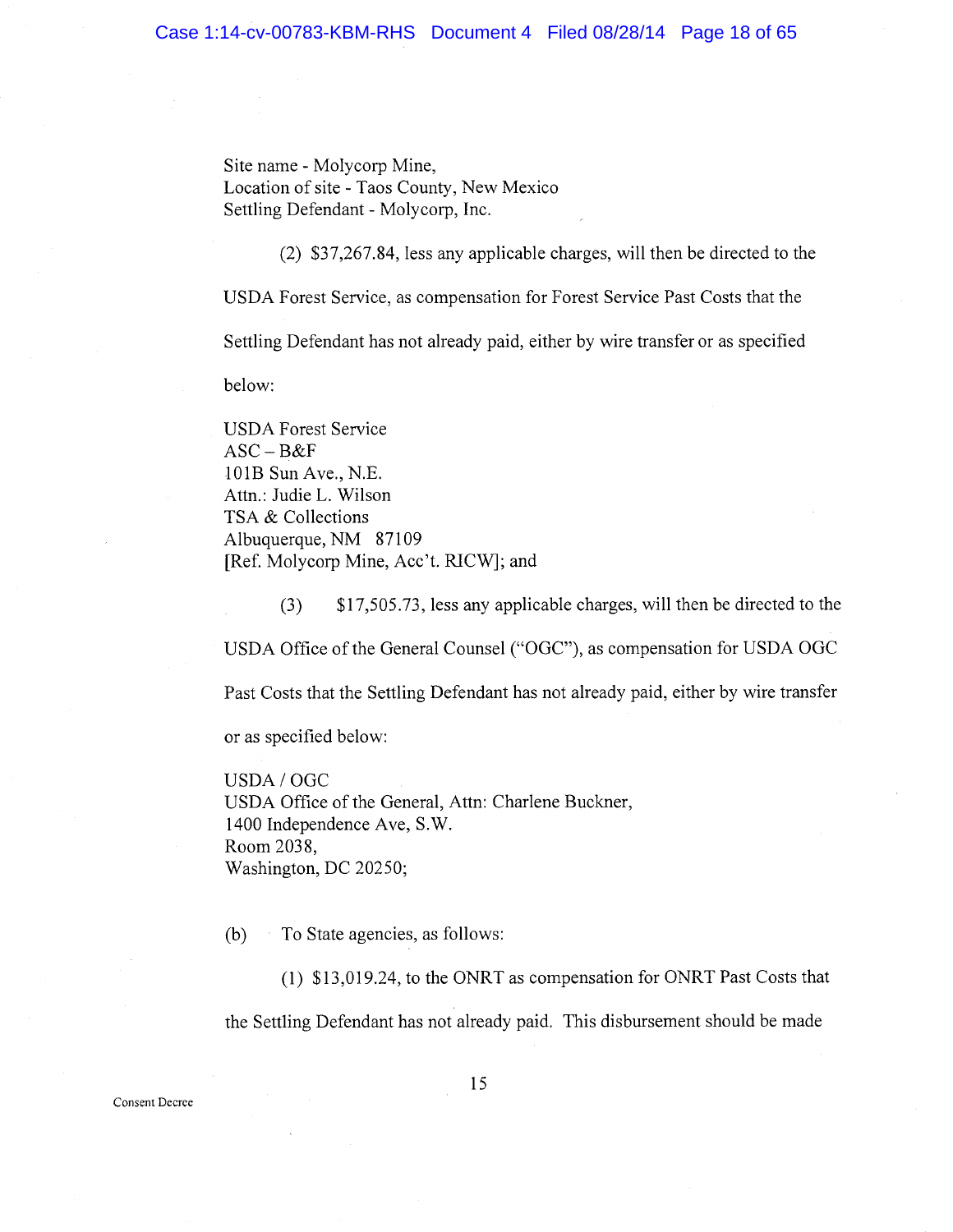payable to "New Mexico Office of Natural Resources Trustee," should be designated as "Molycorp Past Costs," and should be sent to Cash Receipts, c/o Elysia Martinez, Business Operations Specialist, Office of Natural Resources Trustee, 4910-A, Alameda Blvd., NE, Albuquerque, New Mexico 87113; and.

(2) \$13,022.76 to the AGO, as compensation for AGO Past Costs that the Settling Defendant has not already paid. This disbursement should be made payable to "New Mexico Attorney General," should be designated as `WEUD / Molycorp Past Costs," and should be sent to Evangeline Tinajero, Director, Administrative Services Division, New Mexico Attorney General's Office, P.O. Drawer 1508, Santa Fe, NM 87504;

(c) The balance, after completing the payments required by subparagraphs (a) through (b) -- at least \$4,000,000.00 -- shall be placed in an interest-bearing court registry account of the United States District Court for the District of New Mexico, in the manner specified by the Clerk of the Court for use in compliance with the terms of this Decree, as follows:  $$2,500,000$  (including any interest earned on that sum) designated for use by ONRT to plan and implement projects designed to restore, replace, and / or acquire the equivalent of the ground water resources injured, destroyed, or lost as a result of the release of hazardous substances at or from the Site, and the remainder (including any interest earned thereon) designated for use by the Trustees jointly to plan and implement projects designed to restore, replace, and/or

Consent Decree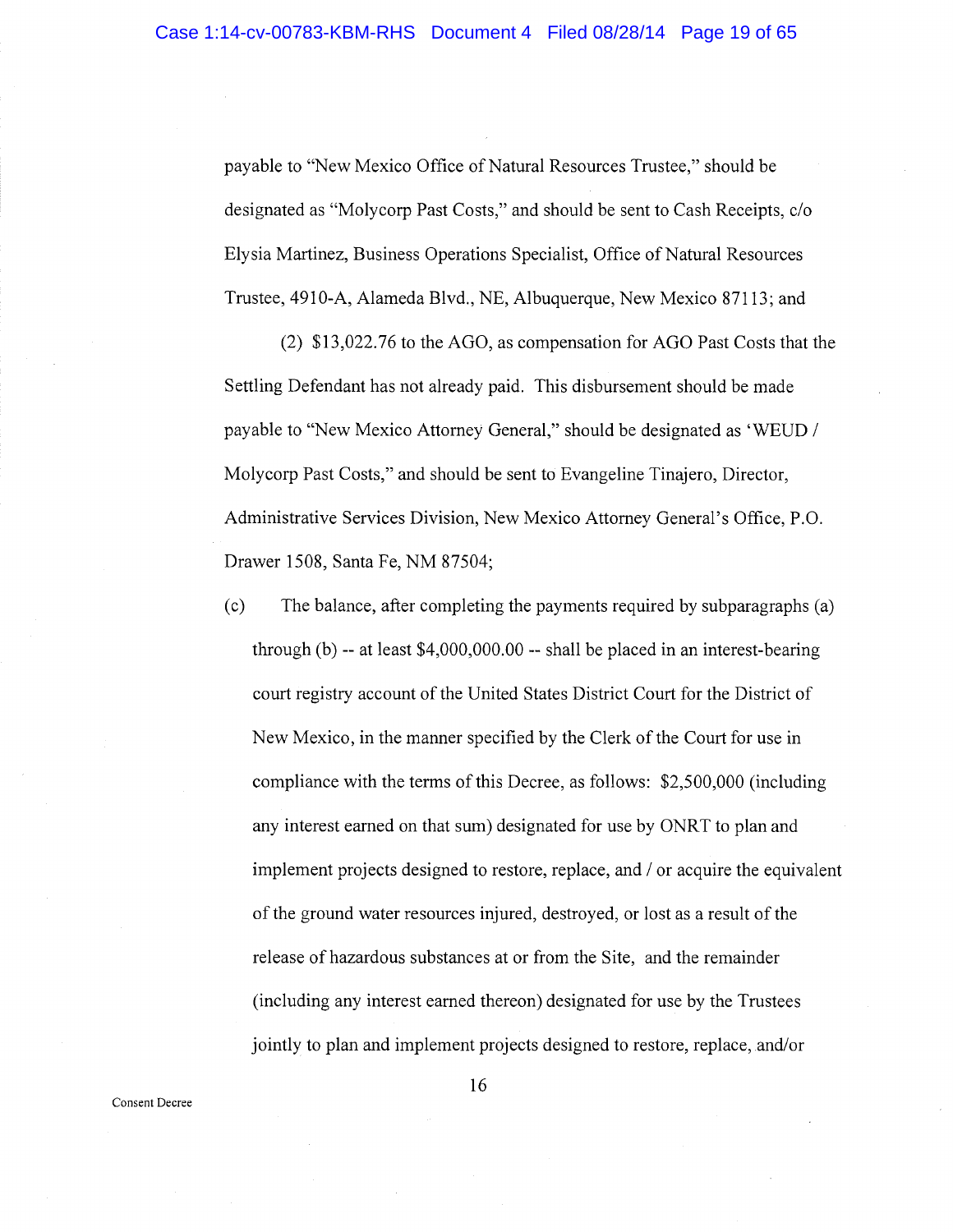acquire the equivalent of habitat resources injured, destroyed, or lost as a result of the release of hazardous substances at or from the Site.

- (d) Upon request to the Court from the ONRT or the Trustees, as provided by Paragraph 6(c), that is accompanied by the restoration plan conforming to Section IX of this Decree and 43 C.F.R. Section 11.93 and bearing approval of the Trustees, the Clerk of the Court shall pay from the registry to the Trustees sums requested, in accordance with this Consent Decree and the restoration plan.
- 7. Notice of Payment. Upon making any payment under this Decree, Settling Defendant shall send written notice that payment has been made to:

FOR THE UNITED STATES:

Chief, Environmental Enforcement Section U.S. Department of Justice DJ # 90-11-2-07579 P.O. Box 7611 Washington, DC 20044-7611

Department of the Interior Natural Resource Damage Assessment and Restoration Program Attn: Restoration Fund Manager 1849 C Street, NW Mailstop 4449 Washington, D.C. 20240

United States Fish & Wildlife Service NRDAR Coordinator - Region 2 Attn: Karen Cathey P.O. Box 1306 Albuquerque, New Mexico 87103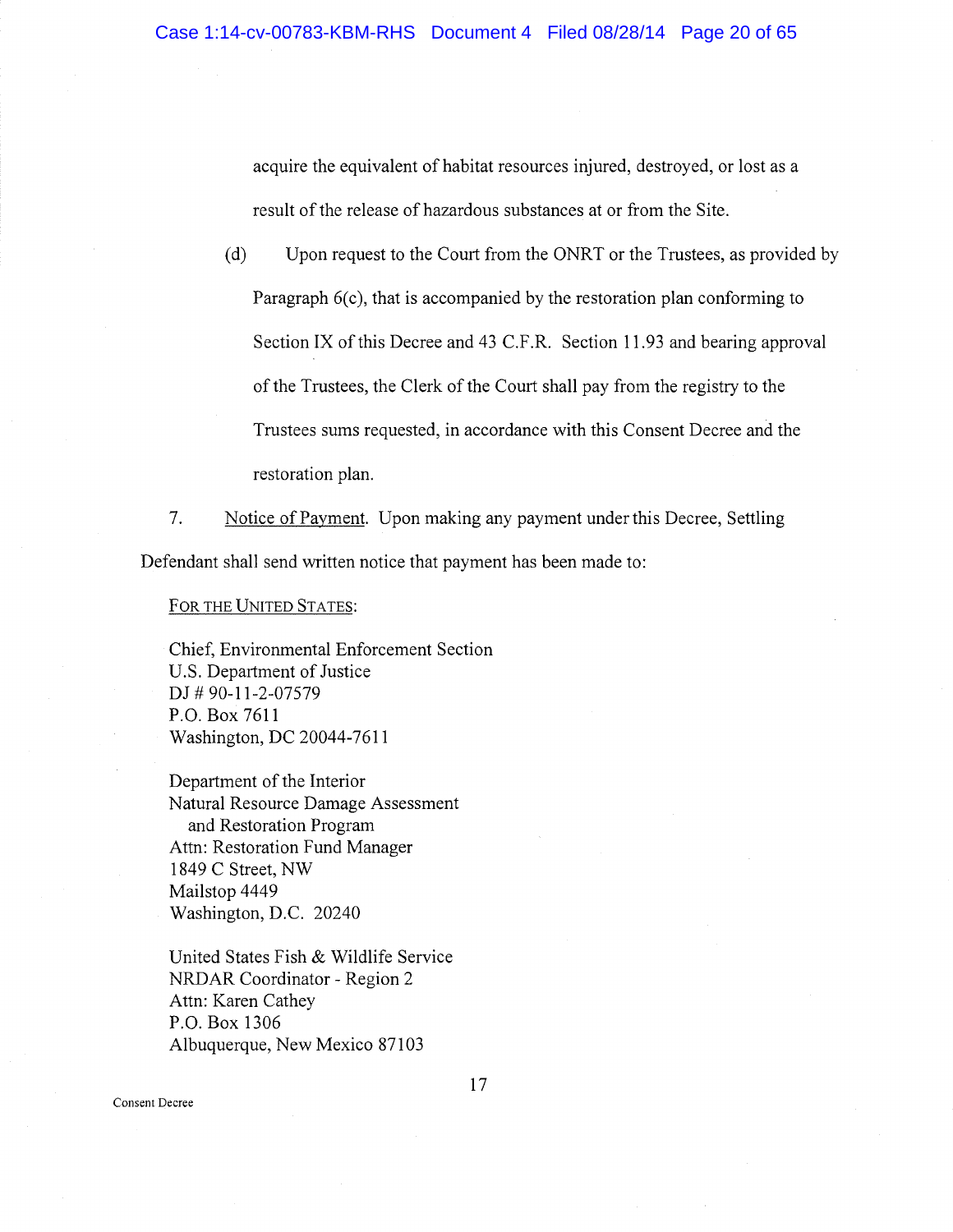USDA, Office of the General Counsel 1400 Independence Ave., SW, Room 2038 Washington, D.C. 20250 Attn: Charlene Buckner

USDA Forest Service -Region 3 Attn: Penny Luehring 333 Broadway SE Albuquerque, NM 87102

FOR THE STATE:

Cathy Atencio, Director Administrative Services Division New Mexico Environment Department P.O. Box 5469 Santa Fe, NM 87502

Evangeline Tinajero, Director Administrative Services Division New Mexico Attorney General's Office P.O. Drawer 1508 Santa Fe, NM 87504

with copies to:

Rebecca Neri Zagal New Mexico Office of Natural Resources Trustee 4910-A Alameda Blvd. NE Albuquerque, NM 87113

Judith Ann Moore New Mexico Attorney General's Office P.O. Drawer 1508 Santa Fe, NM 87504

8. Non-Exclusive Remedies for Untimely or Inadequate Payment of Money or

Performance of Other Obligations.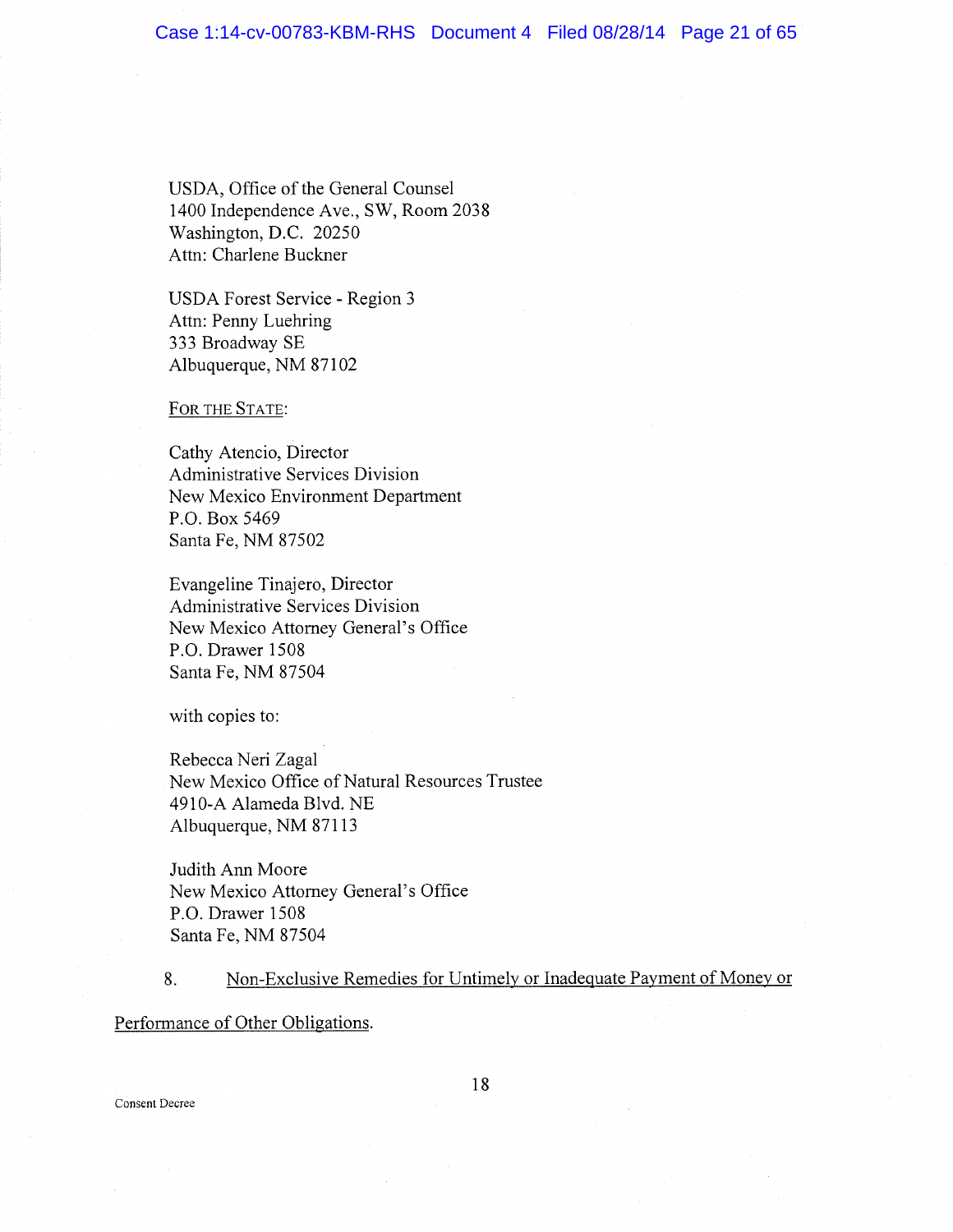### Case 1:14-cv-00783-KBM-RHS Document 4 Filed 08/28/14 Page 22 of 65

a. Interest. In the event any payment required by Paragraph 6 is not made when due, the Settling Defendant shall pay Interest on the unpaid balance commencing on the payment due date and accruing through the date of full payment;.

b. Stipulated Penalties. In addition to the Interest required to be paid under the preceding Subparagraph, if any payment required by Paragraph 6 is not made within 14 days after it is due, or if the Settling Defendant fails to perform any non-monetary duties or obligations under this Consent Decree, then the Settling Defendant shall also pay stipulated damages of \$2,000 per day through the date of the respective full payment or full compliance with each such non-monetary duty or obligation.

c. Payment of Interest and Stipulated Penalties. Settling Defendant must pay any Interest payments under Subparagraph 8(a) to the United States and the State in the same manner and form as Settling Defendant should have paid the overdue principal amount. Interest shall be allocated to the United States, the State and to natural resource restoration activities in accordance with the proportions that the payment amounts specified in Subparagraphs 6(a), 6(b), and 6(c), bear to the total payment required by Paragraph 6. Settling Defendant must divide any stipulated penalty payments under Subparagraph 8.b evenly between the United States and the State and must make such payments in the manner and form that Settling Defendant should have paid the principal amounts in Paragraph 6. All payments to the State under this Subparagraph 8.c shall be further divided and paid evenly to the ONRT and AGO and shall: (i) be certified or cashier's check(s); (ii) indicate that the payment is for stipulated penalties or interest, as applicable, (iii) reference the United States District Court docket number and the name and

Consent Decree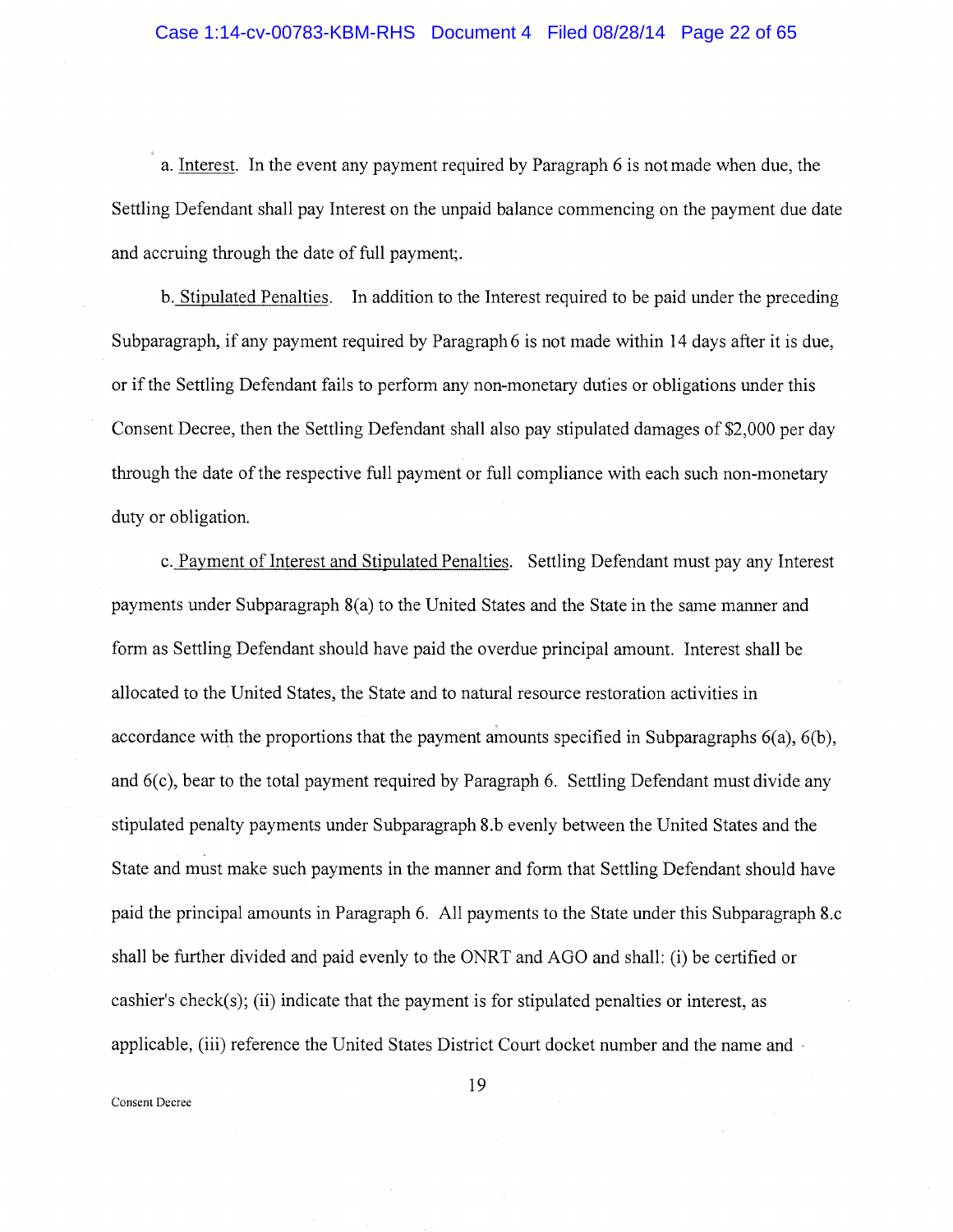### Case 1:14-cv-00783-KBM-RHS Document 4 Filed 08/28/14 Page 23 of 65

address of the party making the payment. Copies of check(s) paid to the State pursuant to this Subparagraph 8.c, and any accompanying transmittal letter(s), shall be sent to the State as provided in Section XIV ("Notices")

d. The payment of stipulated penalties shall not alter in any way Settling Defendant's other obligations required under this Consent Decree.

### VII. FORCE MAJEURE

9. For purposes of Section VIII of this Decree, Force Majeure is defined as an event or events arising from a cause or causes beyond the reasonable control of Settling Defendant which could not have been prevented by the exercise of reasonable due diligence and that delay the performance, in whole or in part, of any obligation under this Consent Order. Notwithstanding the foregoing, "Force Majeure" does not include Settling Defendant's financial inability to perform any obligation under this Consent Decree.

10. Settling Defendant shall notify the Trustees of any delay or anticipated delay in achieving compliance with any requirement of this Consent Order. When any event occurs or has occurred that may delay or prevent the performance of any obligation under Section VIII Consent Decree, Settling Defendant shall notify the Trustees initially by telephone, facsimile, email, or other means as soon as reasonably practicable after Settling Defendant's discovery of the commencement of such event.

11. Initial notification shall be followed by written notification within fifteen (15) Days of the date of initial notification. The written notification shall fully describe the reasons for the delay, the reasons the delay is beyond Settling Defendant's control, the anticipated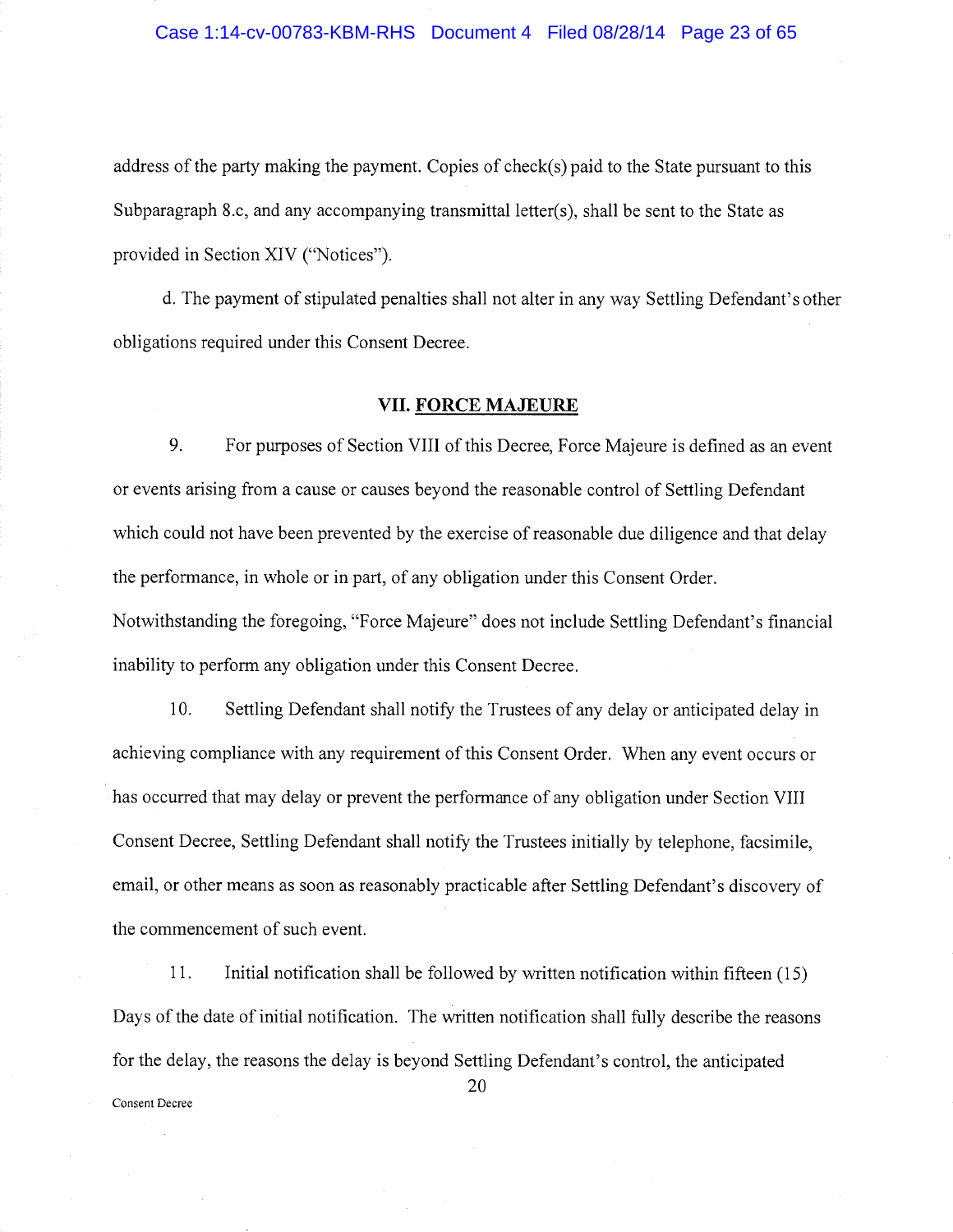duration of the delay, actions taken or to be taken to prevent or minimize the delay, a schedule for implementation of any measures to be taken to mitigate the effect of the delay, and a statement as to whether, in the opinion of Settling Defendant, such event may cause or contribute to any endangerment to public health, welfare, or the environment. Settling Defendant shall adopt all practicable measures to avoid or minimize such delay.

12. Any delay that Settling Defendant demonstrates results from Force Majeure, shall not be deemed to be a violation of its obligations under Section VIII of this Consent Decree and shall not make it liable for stipulated penalties. To the extent a delay is attributable to Force Majeure the schedule affected by the delay shall be extended for a period equal to the delay directly resulting from such circumstances. Increased costs of performance of the terms of this Order, changed economic circumstances, or the failure of Settling Defendant to make timely and complete application for any required approval shall not be considered a Force Majeure.

### VIII. TRANSFER OF CERTAIN ANDERSON RANCH PROPERTY

13. The Settling Defendant warrants that it owns a property approximately 8 miles north northwest of Questa, New Mexico, commonly known as "Anderson Ranch." As one component of the settlement embodied in this Consent Decree, the Settling Defendant must execute and record a warranty deed transferring to the Bureau of Land Management of DOI approximately 225 acres of the ranch and must do so in compliance with the requirements of this Decree, any other applicable law, and the U.S. Department of Justice Title Standards (http://www.justice.gov/enrd/2001 Title Standards.html) (last visited April 22, 2010) and U.S. Department of Interior Departmental Directives: Part 602: Land Acquisition, Exchange, and 21 Consent Decree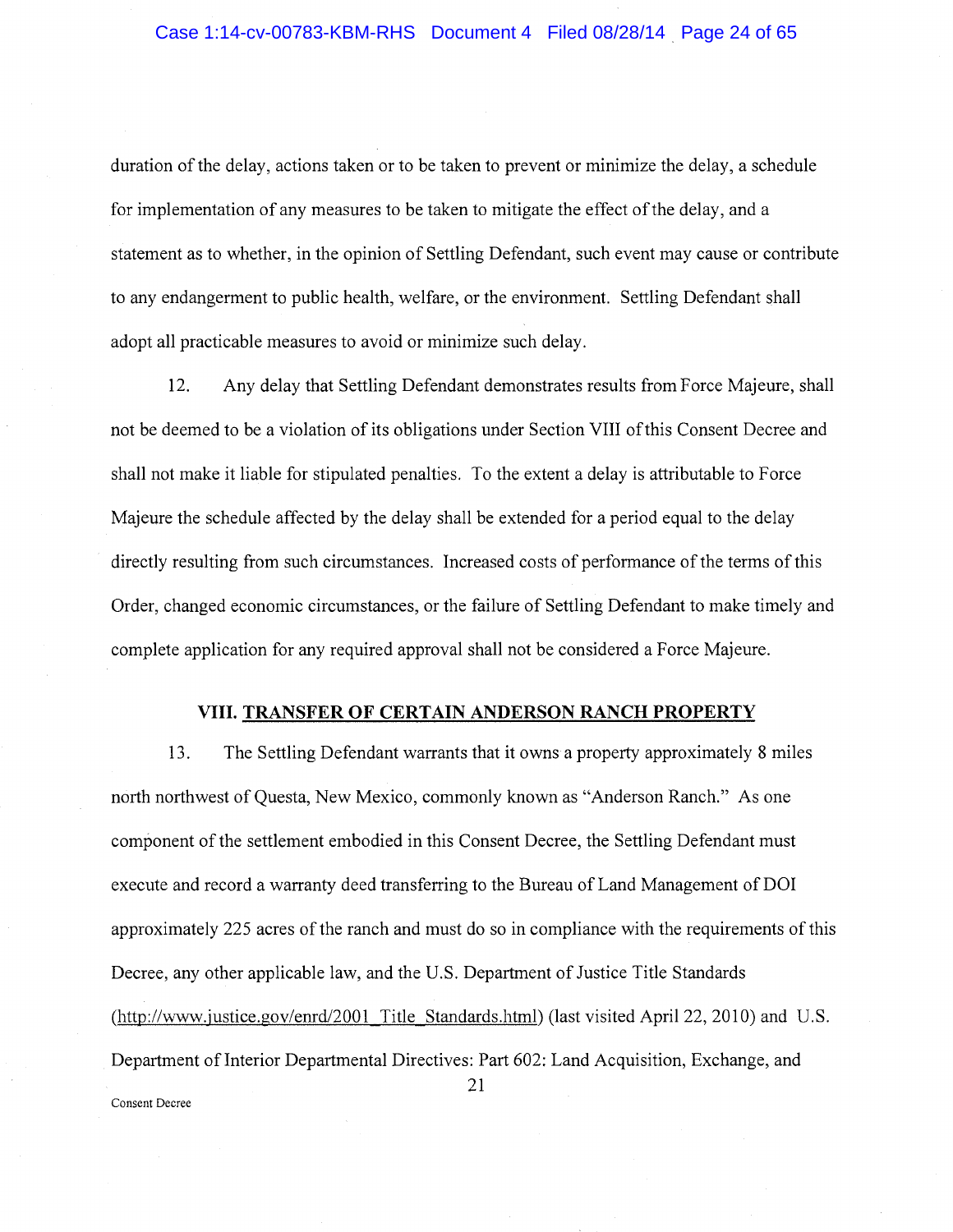Disposal, Chapters 1 and 2 (http://elips.doi.gov/app dm/index.cfm?fuseaction=home) (last visited Apri122, 2010). The purposes of the transfer of ownership is to generate benefits from natural resources to offset benefits lost on account of the damage to natural resources allegedly caused by Settling Defendant.

14. The form of deed is included in Appendix C to this Consent Decree. Appendix C also includes the legal description of the property to be transferred. Prior to the transfer, the Settling Defendant shall construct a fence around the parcel that meets the specifications set forth in Appendix D, or an equivalent design that is satisfactory to both Settling Defendant and the Trustees. Settling Defendant shall also reasonably cooperate with the BLM regarding that agency's process for due diligence and acquisition of the parcel. Within one year of the Effective Date, the Settling Defendant and the BLM shall execute and record the deed, in substantially the form attached hereto as Appendix C, with the Taos County Clerk's Office, unless the parties file a joint stipulation with this Court which reflects their agreement to a different deadline for completion of the tasks required by this paragraph.

### iX. TRUSTEE-SPONSORED NATURAL RESOURCE RESTORATION PROJECTS

15. Management and Application of Funds. All funds disbursed from the court registry accounts pursuant to Subparagraphs 6.c and 6.d shall be used to pay for Future Costs and Trustee-sponsored natural resource restoration activities in accordance with this Consent Decree and applicable law. All such funds shall be applied toward the costs of restoration, rehabilitation, or replacement of injured Natural Resources, and/or acquisition of equivalent resources, including but not limited to any administrative costs and expenses for, and incidental to,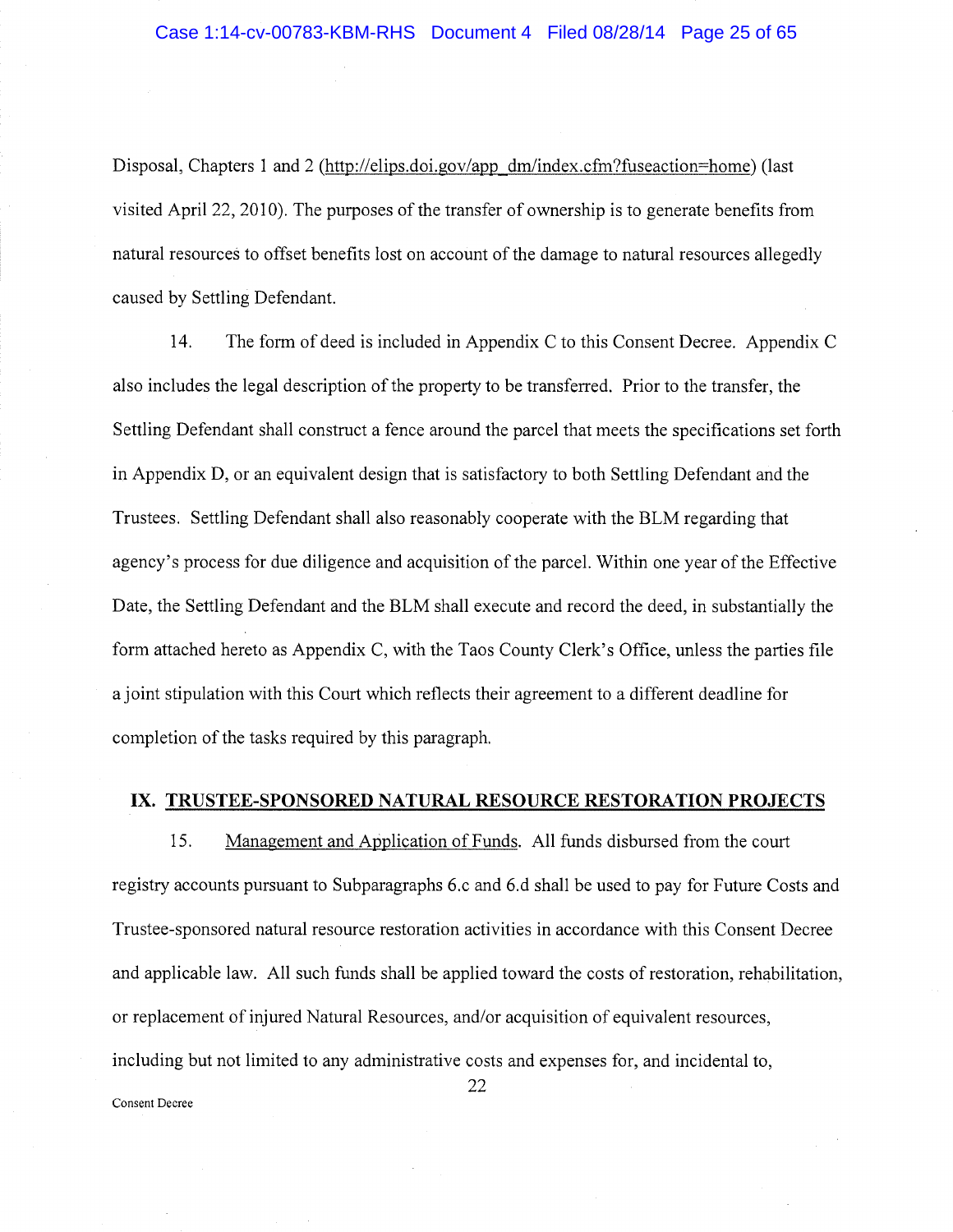restoration, rehabilitation, replacement, and/or acquisition of equivalent resources planning, and any restoration, rehabilitation, replacement, and/or acquisition of equivalent resources undertaken.

16. Restoration Planning. The Trustees intend to prepare the separate restoration plan describing how the funds dedicated for trustee-sponsored natural resource restoration efforts under this Section will be used. In the course of that preparation, ONRT will prepare the portion of the restoration plan that relates to ground water resources. As provided by 43 C.F.R. Section 11.93, the plan will identify how funds will be used for restoration, rehabilitation, replacement, or acquisition of equivalent resources. The plan may also identify how funds will be used to address services lost to the public until restoration, rehabilitation, replacement, and/or acquisition of equivalent resources is completed. The Trustees intend to solicit public review and comment on the restoration plan and in no event will any project proceed without the public first receiving the opportunity to review the proposed project and submit comments on the proposal to the Trustees and Trustees' considering the comments and finalizing the restoration plan. Funds disbursed pursuant to this paragraph to the ONRT then shall be deposited into the Natural Resource Trustee Fund and shall be used in a manner consistent with the New Mexico Natural Resources Trustee Act, NMSA 1978, Section 75-7-5 (2007), to restore, replace, or acquire equivalent natural resources in the area of the Site where natural resource injuries occurred.

17. The Settling Defendant shall not be entitled to dispute, in any forum or proceeding, any decision relating to use of funds or restoration efforts under this Section, provided that Settling Defendant may exercise whatever rights it may have as a member of the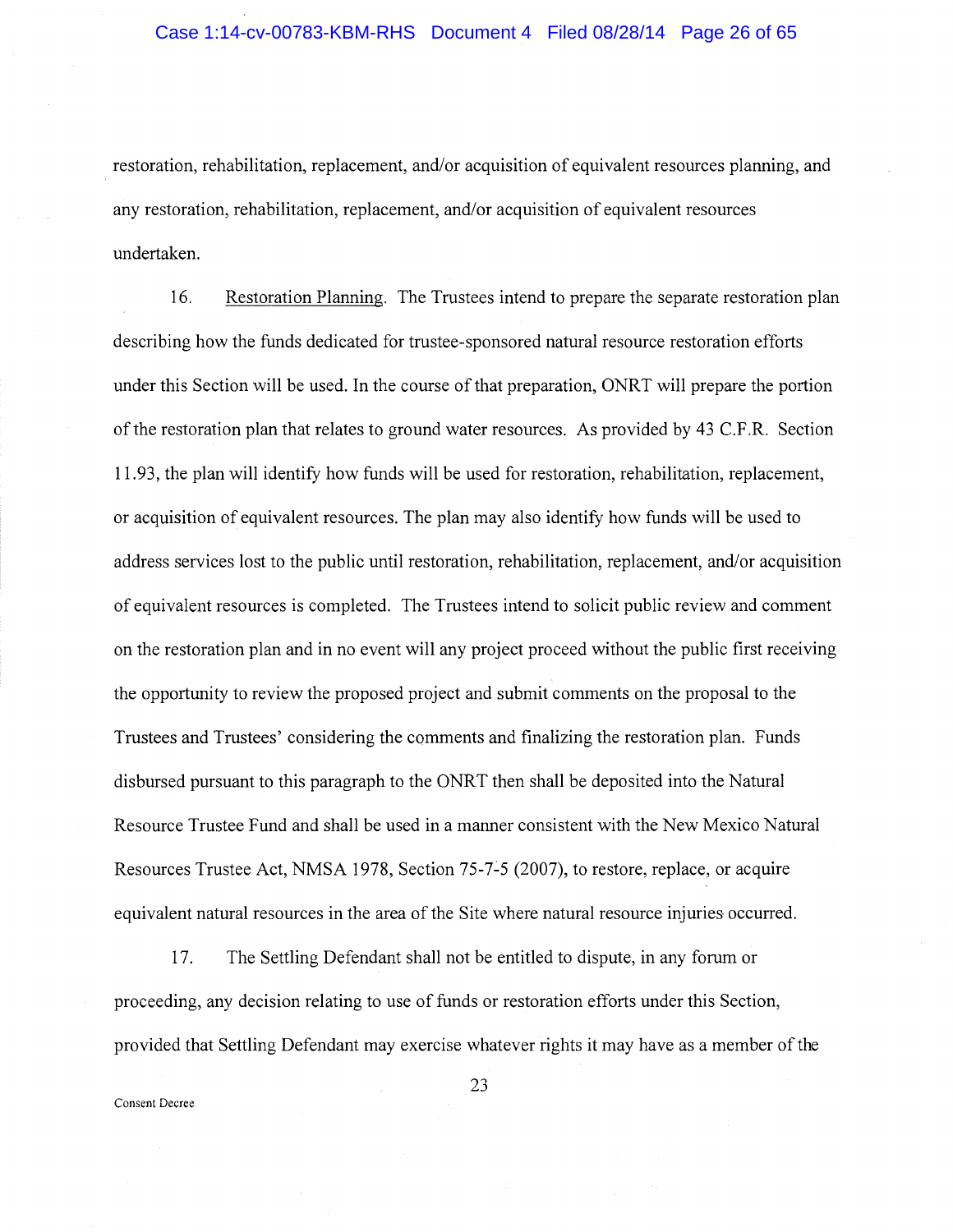general public concerning such decisions, without reference to the terms of this Decree or the settlement negotiations that led to this Decree but without violating any term of this Decree.

### X, COVENANTS NOT TO SUE BY THE UNITED STATES AND THE STATE

18. Covenant by the United States. Except as specifically provided by Paragraph 20 (General Reservations) and Paragraph 21 (Limitations on Covenant Not to Sue), the United States covenants not to sue or take any civil or administrative action against the Settling Defendant for Natural Resource Damages pursuant to CERCLA Section 107, 42 U.S.C. § 9607, or Section 311(f) (4)  $\&$  (5) of the Clean Water Act, 33 U.S.C. § 1321(f)(4)  $\&$  (5). This covenant shall take effect upon receipt by the Court Registry Account of the Settling Defendant's principal payment pursuant to Paragraph 6(c) of this Consent Decree. This covenant is conditioned upon the Settling Defendant's full and satisfactory performance of its duties and obligations under this Consent Decree.

19. Covenant by the State. Except as specifically provided by Paragraph 20 (General Reservations) and Paragraph 21 (Limitations on Covenant not to Sue), the State covenants not to sue or take any civil or administrative action against the Settling Defendant for Natural Resource Damages pursuant to CERCLA Section 107, 42 U.S.C. § 9607, Section 311(f)(4) & (5) of the Clean Water Act, 33 U.S.C. § 1321(f)(4)  $\&$  (5), or the NMNRTA or other state statute or common law. This covenant shall take effect upon receipt by the Court Registry Account of the Settling Defendant's principal payment pursuant to Paragraph 6(c) of this Consent Decree. This covenant not to sue is conditioned upon the Settling Defendant's full and satisfactory

Consent Decree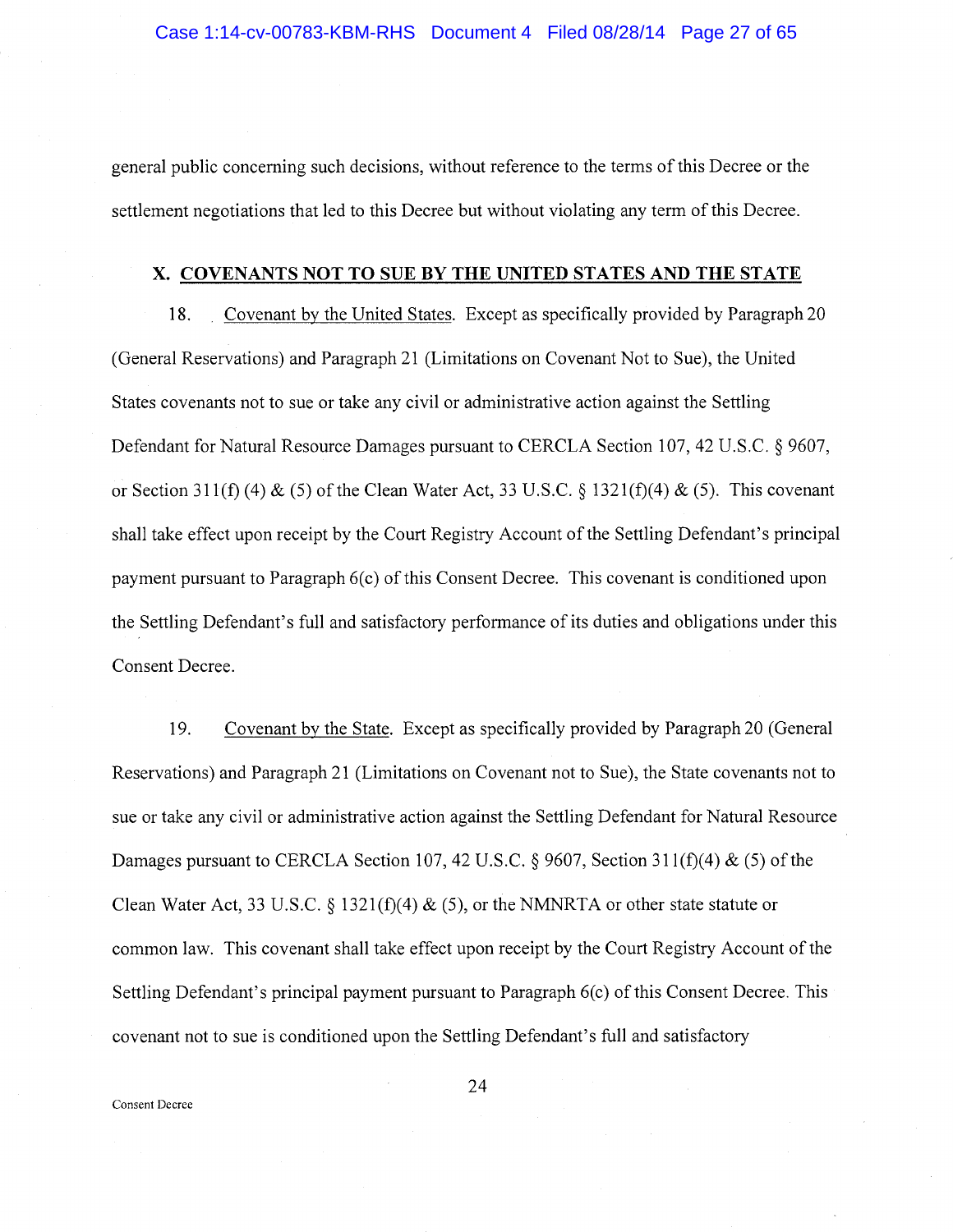performance of its duties and obligations under this Consent Decree.

### XI. RESERVATION OF RIGHTS BY THE UNITED STATES AND THE STATE OF NEW MEXICO

20. General Reservations. The United States and the State reserve, and this Consent Decree is without prejudice to, all rights against the Settling Defendant and with respect to all. matters not expressly included within Paragraph 18 (Covenant by the United States) and Paragraph 19 (Covenant by the State). Notwithstanding any other provisions of this Consent Decree, the United States and the State reserve all rights against the Settling Defendant with respect to:

a. claims based on a failure by the Settling Defendant to meet a requirement or fulfill a duty or obligation of this Consent Decree;

b. liability for injunctive relief or administrative order enforcement under CERCLA Section 106, 42 U.S.C. § 9606, the Clean Water Act Section 311, 33 U.S.C. § 1321, or applicable state law;

c. liability under CERCLA Section  $107(a)(4)(A)$ , 42 U.S.C. § 9607(a)(4)(A), the Clean Water Act Section 311, 33 U.S.C. § 1321, or applicable state law for the costs of removal or remedial actions by the United States, the State or an Indian tribe;

d. liability under Section 107(a)(4)(D), 42 U.S.C.  $\S$  9607(a)(4)(D), for costs of any health assessment or health effects study carried out under 42 U.S.C. § 9604(1);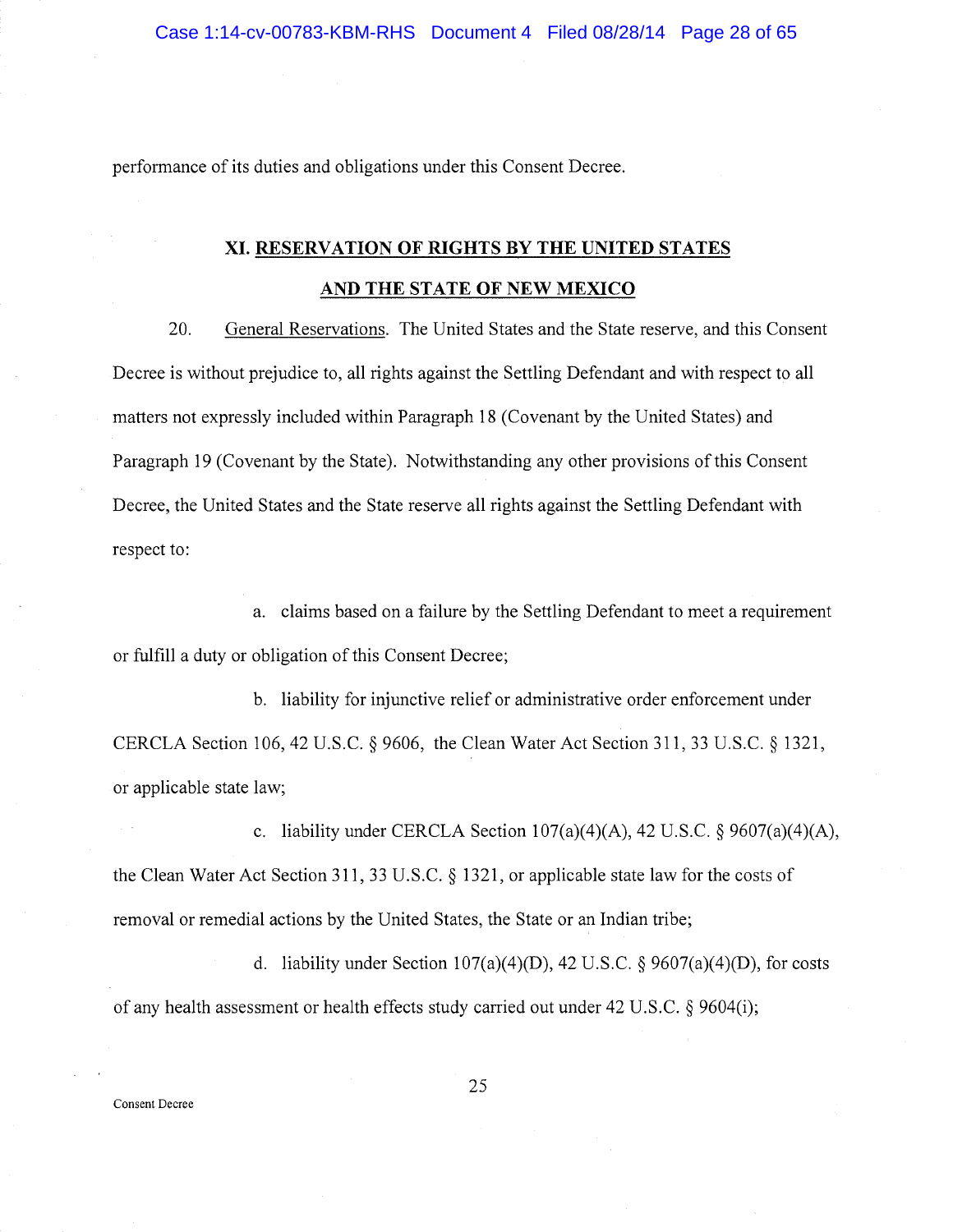e. liability for any other costs incurred or to be incurred by the United States or by the State that are not within the definition of Natural Resource Damages;

f. liability for damages for injury to, destruction of, or loss of natural resources resulting from releases or threatened releases of hazardous substances other than at or from the Site;

g. liability arising from any disposal or release of hazardous substances at or from the Site after the lodging of this Consent Decree, as limited by paragraph 21 of this Decree; and

h. criminal liability.

### 21. Limitations on Covenant Not To Sue.

a. Limitation on Covenant Regarding Natural Resource Damages: Other

Information or Conditions. Notwithstanding any other provision of this Consent Decree, the United States and the State each separately reserves and retains the right to institute proceedings against the Settling Defendant in this action or in a new action seeking recovery of Natural Resource Damages, including the costs of damages assessment, based on:

> (i) any condition not described in the Administrative Record which results in, or resulted in, release of hazardous substances that causes or contributes to injury to, destruction of, or loss of natural resources materially greater than or materially different from that described in the Administrative Record;

> (ii) any information which is not part of the Administrative Record and which indicates that releases of hazardous substances result in, or resulted in, injury to, destruction of, or loss of Natural Resources materially greater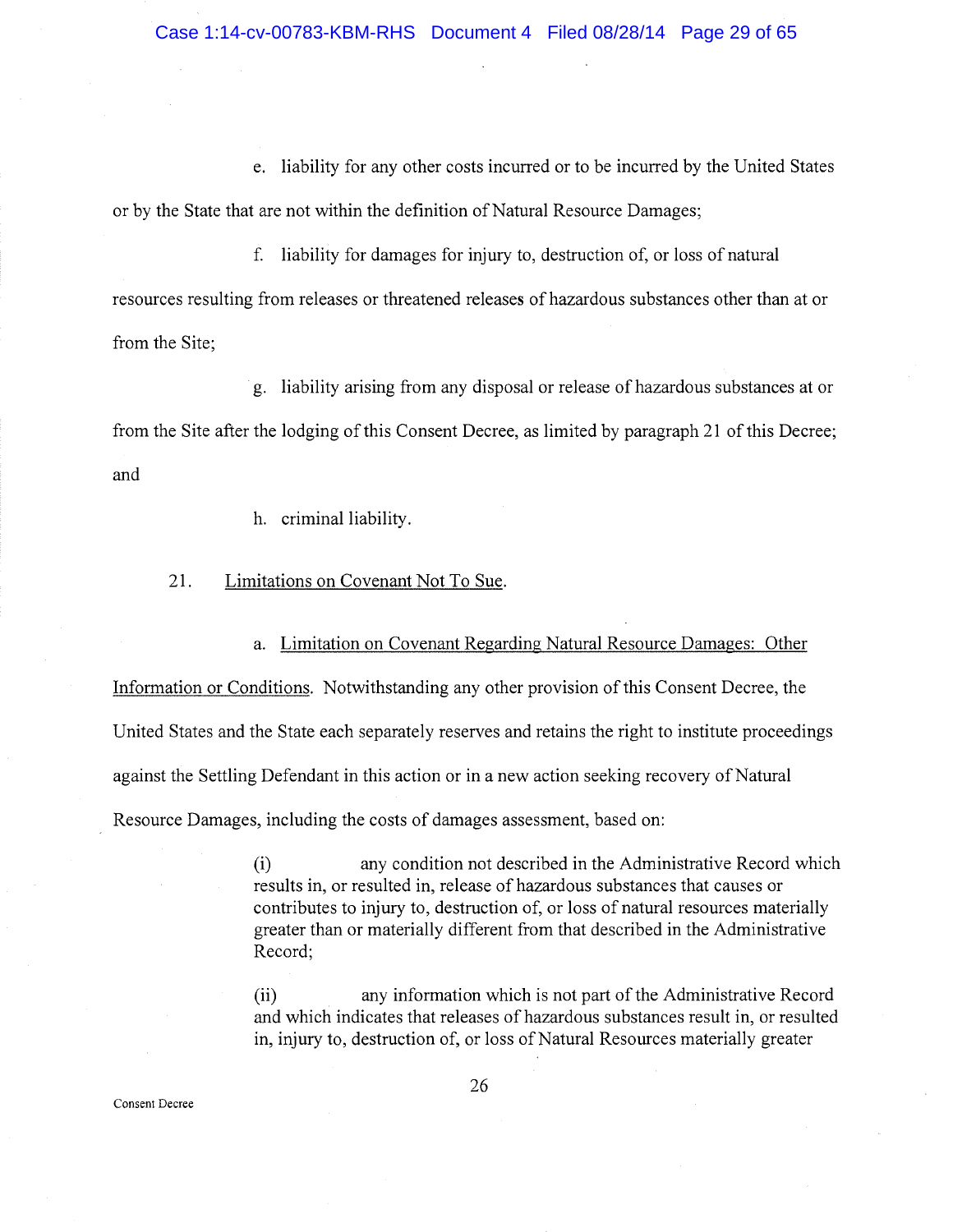than or materially different from that described in the Administrative Record; or

(iii) any condition or information within the meaning of (i) or (ii), above, which, in combination with information contained in the Administrative Record, indicates injury to, destruction of, or loss of Natural Resources materially greater than or materially different from that described in the Administrative Record.

An immaterial increase in the assessment of the size of injury described in the Administrative Record, or an immaterial increase in the rate or quantity of release of hazardous substances described in the Administrative Record, is not, standing alone, a basis for invoking the limitation on covenant established in this paragraph.

### b. Limitation on Covenant Regarding Natural Resource Damages: Timely

Performance of CERCLA Response Actions. Notwithstanding any other provision of this Consent Decree, the United States and the State each separately reserves and retains the right to institute proceedings against the Settling Defendant in this action or in a new action seeking recovery of Natural Resource Damages, including the costs of damages assessment if -- after completion of remedial investigation and feasibility study for the Site under  $CERCLA - (i)$ Defendant fails to perform timely any CERCLA response action selected or approved for the Site, by the United States and (ii) Defendant's failure to perform or its untimely performance contributes to an injury to, a destruction of, or loss of Natural Resources materially greater than or materially different from that described in the Administrative Record.

22. While this Consent Decree requires Settling Defendant to make a single payment into a court registry account to be jointly administered by all Trustees to restore, replace, or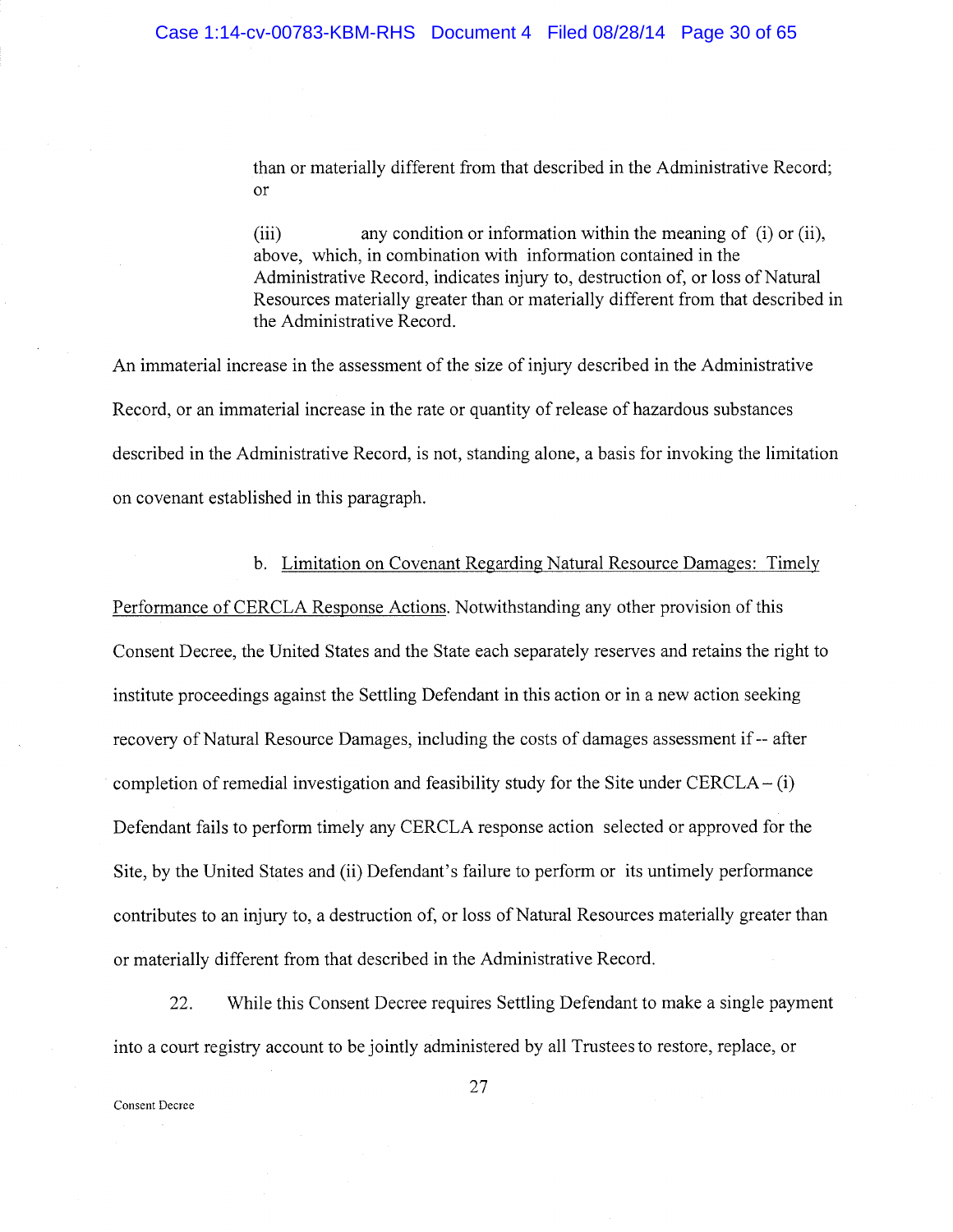acquire equivalent habitat resources, as between the Trustees each Trustee reserves its rights concerning its trustee status with respect to specific trust resources.

### XII. COVENANTS BY SETTLING DEFENDANT

23. Covenants by the Settling Defendant. The Settling Defendant covenants not to sue and agrees not to assert any claims or causes of action against the United States and the State, or their respective contractors, agents, officials or employees, with respect to Natural Resource Damages or this Consent Decree, including but not limited to:

a. any direct or indirect claim for reimbursement of any payment for Natural Resource Damages from the Hazardous Substance Superfund based on Sections 106(b)(2), 107, 111, 112, or 113 of CERCLA, 42 U.S.C. §§ 9606(b)(2), 9607, 9611, 9612, or 9613, Section 311 of the Clean Water Act, 33 U.S.C. § 1321, or any other provision of law; and

b. any claim against the United States or the State pursuant to Sections 107 and 113 of CERCLA, 42 U.S.C. §§ 9607 and 9613, and Section 311 of the Clean Water Act, 33 U.S.C. § 1321, with respect to Natural Resource Damages.

Nothing in this Consent Decree shall be deemed to constitute approval or preauthorization of a claim within the meaning of Section 111 of CERCLA, 42 U,S.C. §§ 9611, or 40 C,F.R. § 300.700(d).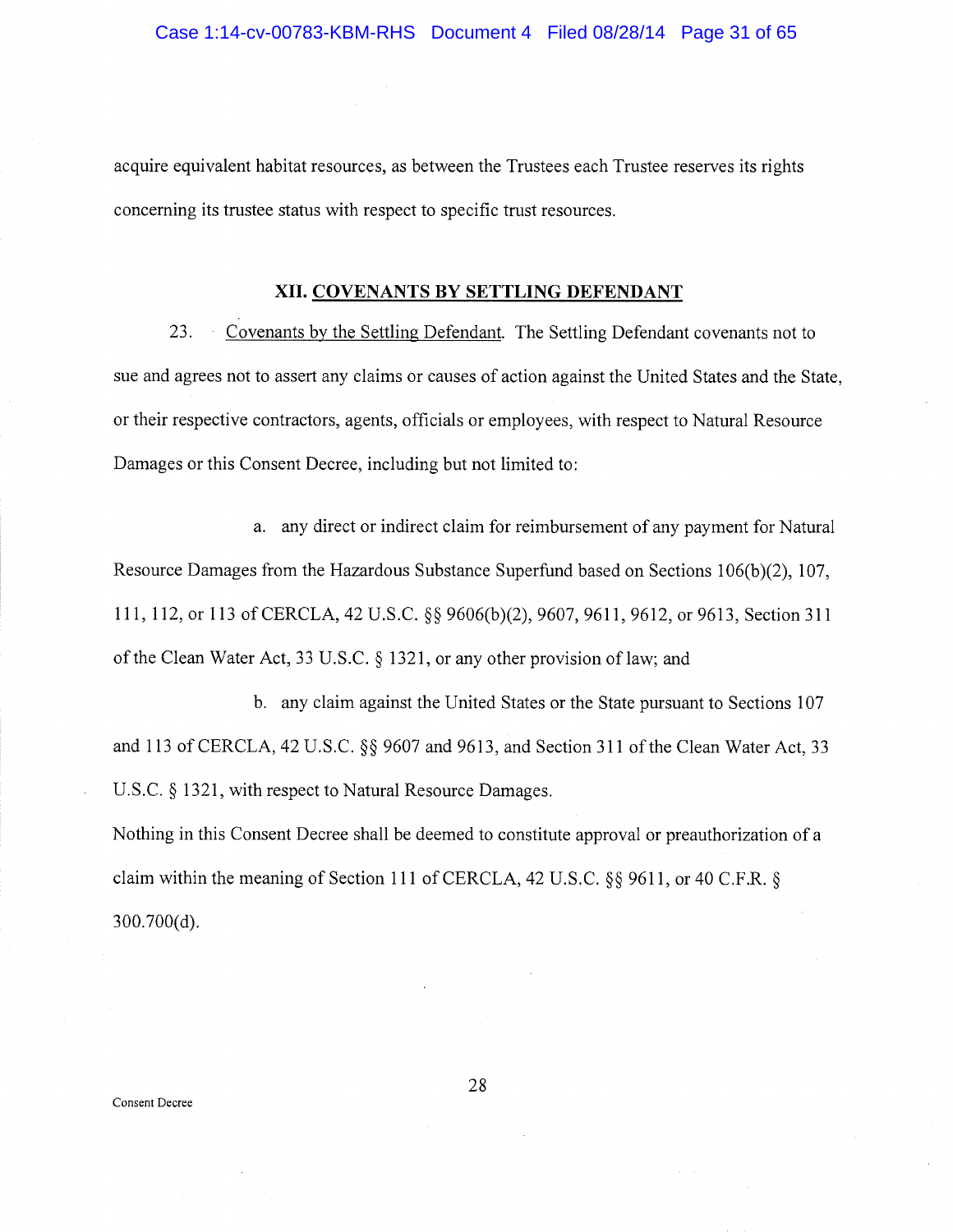### XIII. EFFECT OF SETTLEMENT -CONTRIBUTION PROTECTION AND OTHER ISSUES

24. Nothing in this Consent Decree shall be construed to create any rights in, or grant any cause of action to, any person not a Party to this Consent Decree. Each of the Parties expressly reserves any and all rights (including, but not limited to, any right to contribution), defenses, claims, demands, and causes of action that each Party may have with respect to any matter, transaction, or occurrence relating in any way to the Site against any person not a Party hereto.

2S. The Parties agree, and by entering into this Consent Decree this Court finds, that the Settling Defendant is entitled, as of the Effective Date of this Consent Decree, to protection from contribution actions or claims as provided by Section 113(f)(2) of CERCLA, 42 U.S.C. §  $9613(f)(2)$ , for "matters addressed" in this Consent Decree. The "matters addressed" in this Consent Decree are Natural Resource Damages.

26. The Settling Defendant agrees that, with respect to any suit or claim for contribution brought against it for matters related to this Consent Decree, the Settling Defendant shall notify the persons identified in Section XIV (Notices) in writing within 30 days of service of the complaint or claim upon it. In addition, the Settling Defendant shall notify the persons identified in Section XIV (Notices) within 15 days of service or receipt of any motion for summary judgment (or within 5 business days of receipt if a response would be due in less than 15 days, and within 15 days of receipt of any order from a court setting a case for trial, for matters related to this Consent Decree).

27. Waiver of Claim-Splitting Defenses. In any subsequent administrative or judicial 29 Consent Decree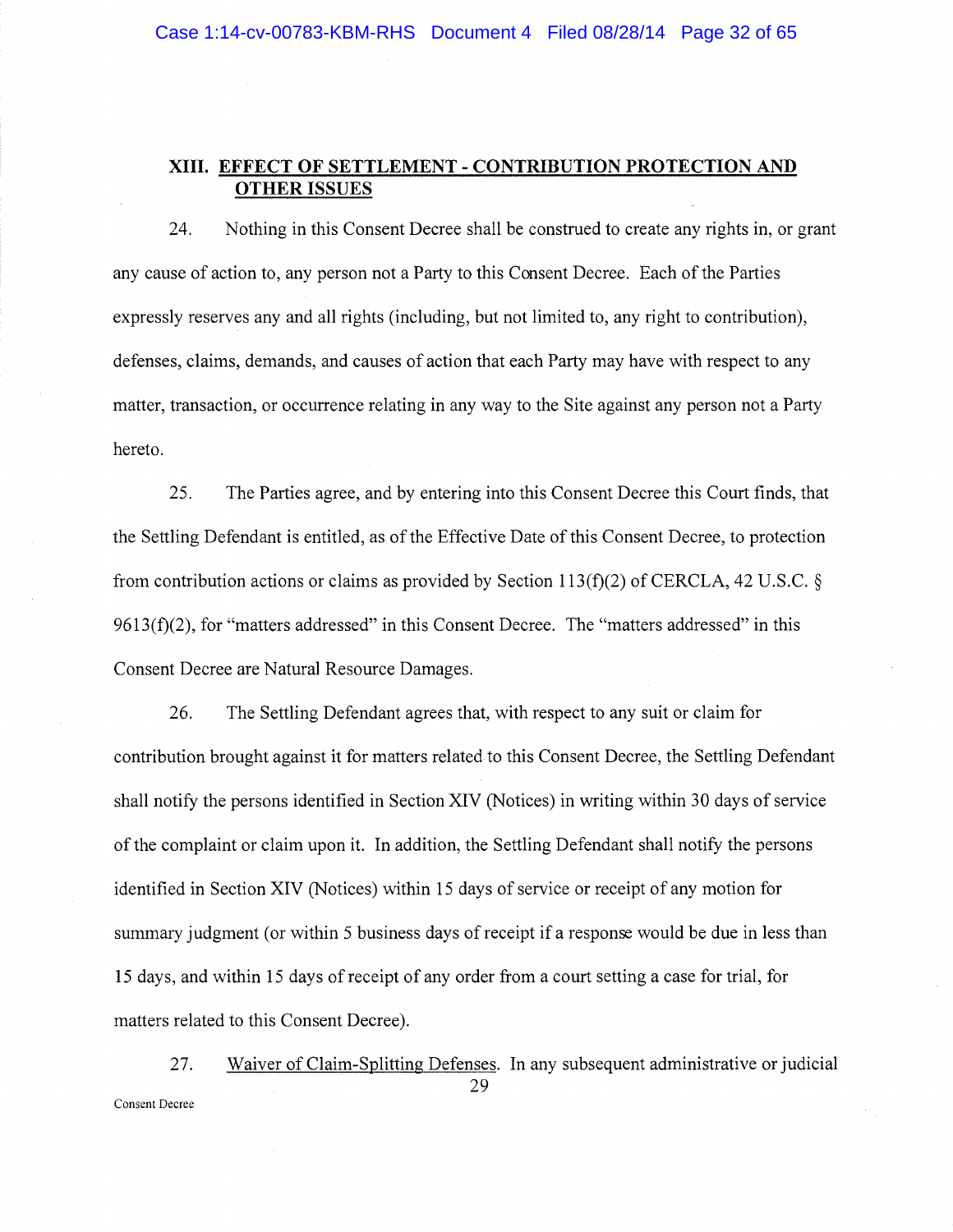### Case 1:14-cv-00783-KBM-RHS Document 4 Filed 08/28/14 Page 33 of 65

proceeding initiated by the United States or the State for injunctive relief, recovery of response costs or Natural Resource Damages, or other relief relating to the Site, the Settling Defendant shall not assert, and may not maintain, any defense or claim based upon the principles of waiver, res judicata, collateral estoppel, issue preclusion, claim-splitting, or other defenses based upon any contention that the claims raised by the United States or the State in the subsequent proceeding were or should have been brought in the instant case; provided, however, that nothing in this Paragraph affects the enforceability of the Covenants Not to Sue by the United States and the State set forth in Section X.

28. Nothing in the Consent Decree is intended or should be construed to alter: (a) any right to withdraw and use water, (b) any ownership of water, (c) the legal standards that govern any right to withdraw, use, or own water, and (d) the adjudication of any such rights.

### XIV. NOTICE

29. Whenever, under the terms of this Consent Decree, notice is required to be given or a document is required to be sent by one Party to another, it shall be directed to the individuals at the addresses specified below, unless those individuals or their successors give notice of a change to the other Parties in writing. Written notice as specified in this Section shall constitute complete satisfaction of any written notice requirement of the Consent Decree.

### AS TO THE UNITED STATES:

As to the Department of Justice: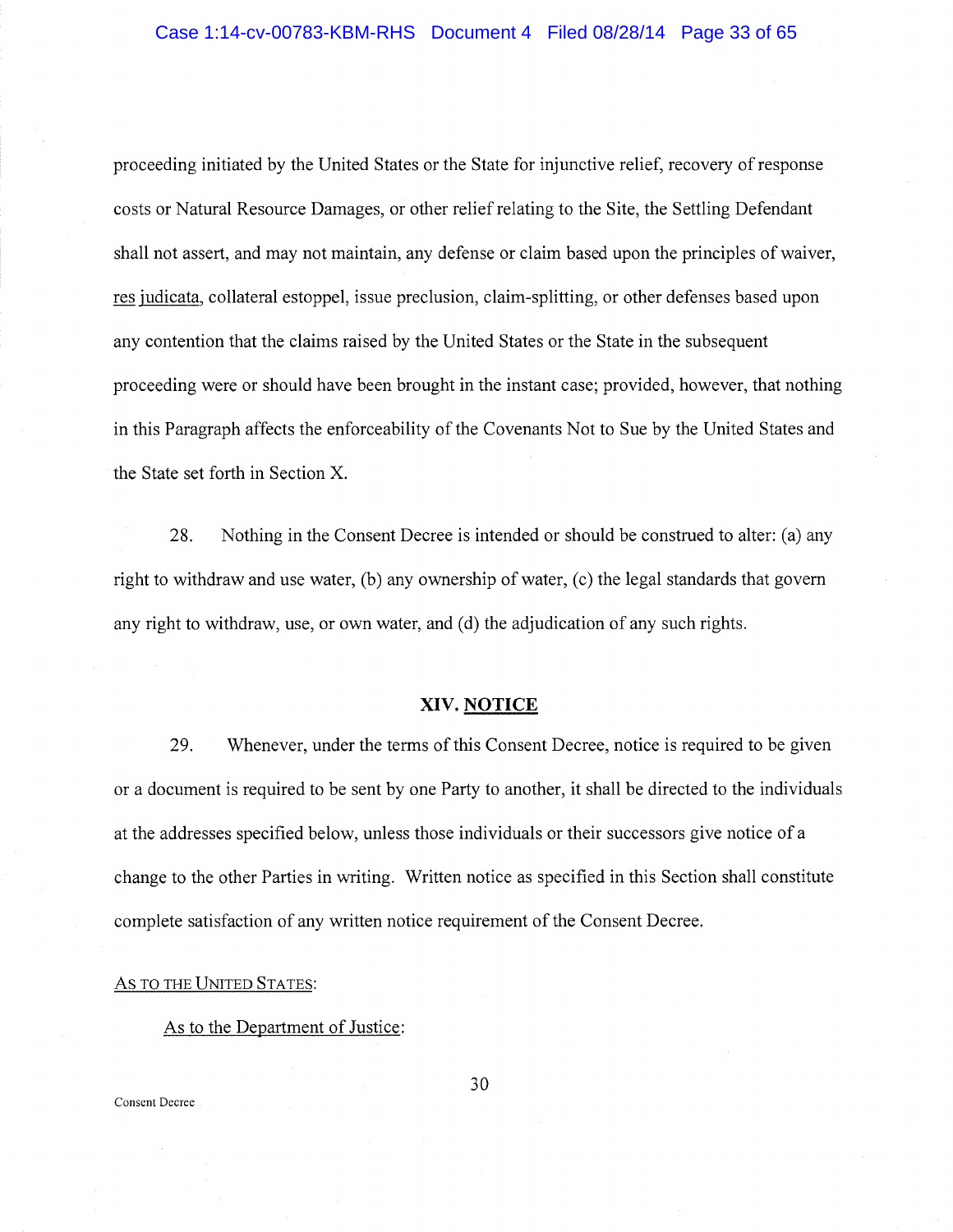### Case 1:14-cv-00783-KBM-RHS Document 4 Filed 08/28/14 Page 34 of 65

Chief, Environmental Enforcement Section Environment and Natural Resources Division U.S. Department of Justice (DJ# 90-11-2-07579) U.S. Mail Only **Overnight Mail Only** P.O. Box 7611 601 D Street, N.W. - ENRD Mailroom, Room 2121 Washington, DC 20044-7611 Washington, DC 20004

As to U.S. DOI:

United States Fish & Wildlife Service NRDAR Coordinator —Region 2 Attn: Karen Cathey P.O. Box 1306 Albuquerque, New Mexico 87103

Office of the Solicitor United States Department of the Interior Regional Office, Southwest Region 505 Marquette Avenue NW, Suite 1800 Albuquerque, NM 87102

As to USDA:

Kirk Minckler USDA Office of the General Counsel 740 Simms Street, Room 309 Golden, CO 80401

### AS TO THE STATE:

Rebecca Neri Zagal New Mexico Office of Natural Resources Trustee 4910-A Alameda Blvd., NE Albuquerque, NM 87113

Judith Ann Moore New Mexico Attorney General's Office P.O. Drawer 1508 Santa Fe, NM 87504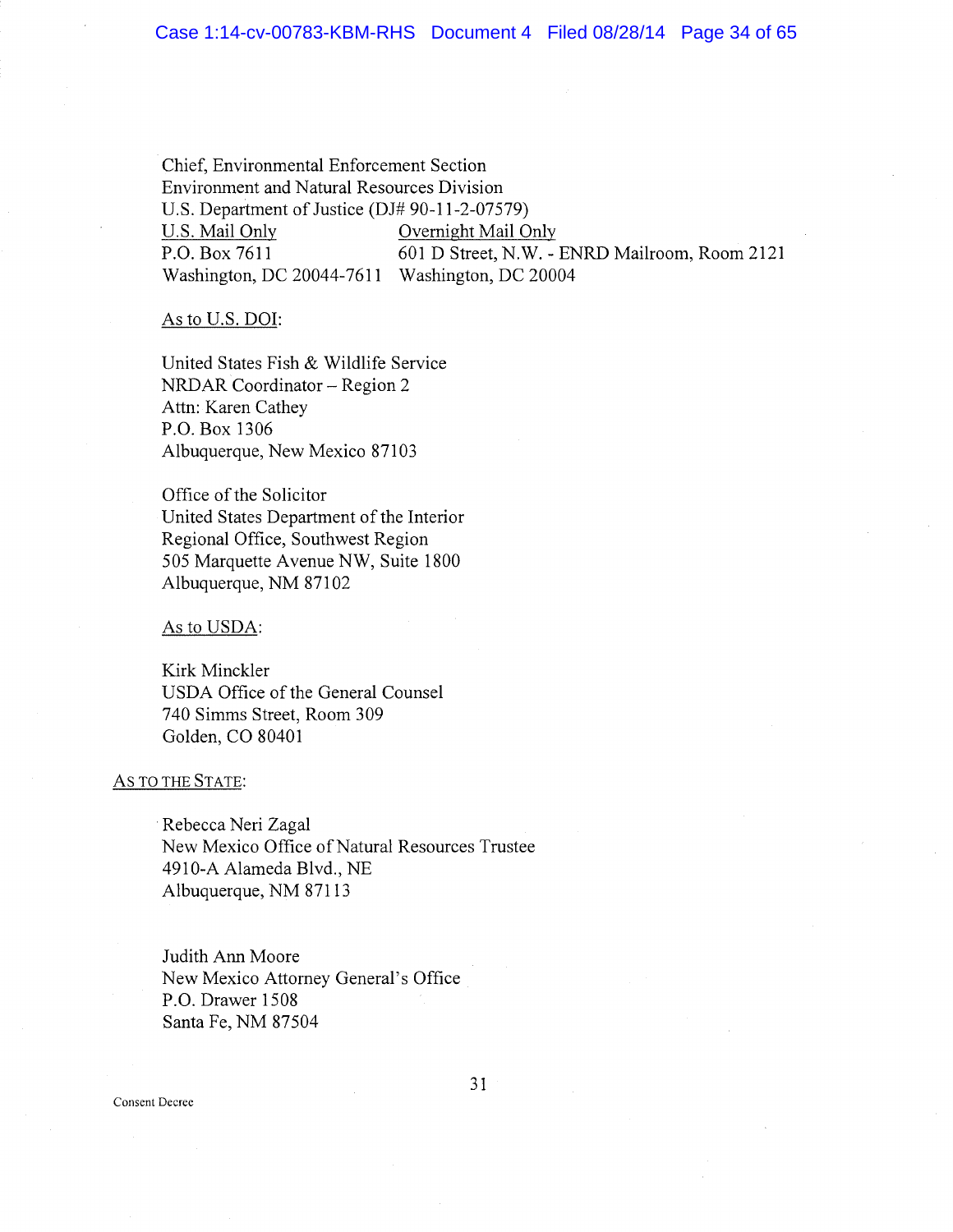### AS TO SETTLING DEFENDANT:

Eve W. Barron Senior Counsel, Environmental and Safety Law Group Corporate Law Department Chevron U.S.A. Inc. 1400 Smith Street, 5th Floor Houston, Texas 77002

Richard E. Schwartz Crowell & Moring LLP i 001 Pennsylvania Avenue, NW Washington, DC 20004-2595

### XV. APPENDICES

30. The following appendices are attached to and incorporated into this Consent

Decree:

"Appendix A" is a map generally depicting the Site and surrounding land in the vicinity.

"Appendix B" is the index to the Administrative Record

"Appendix C" is a form of deed and a legal description of real property.

"Appendix D" is fencing specifications.

### XVI. EFFECTIVE DATE AND RETENTION OF JURISDICTION

31. This Consent Decree shall take effect upon entry by the Court.

32. This Court shall retain jurisdiction to modify and enforce the terms and conditions

of this Consent Decree and to resolve disputes arising hereunder as may be necessary or

appropriate for the construction or execution of this Consent Decree.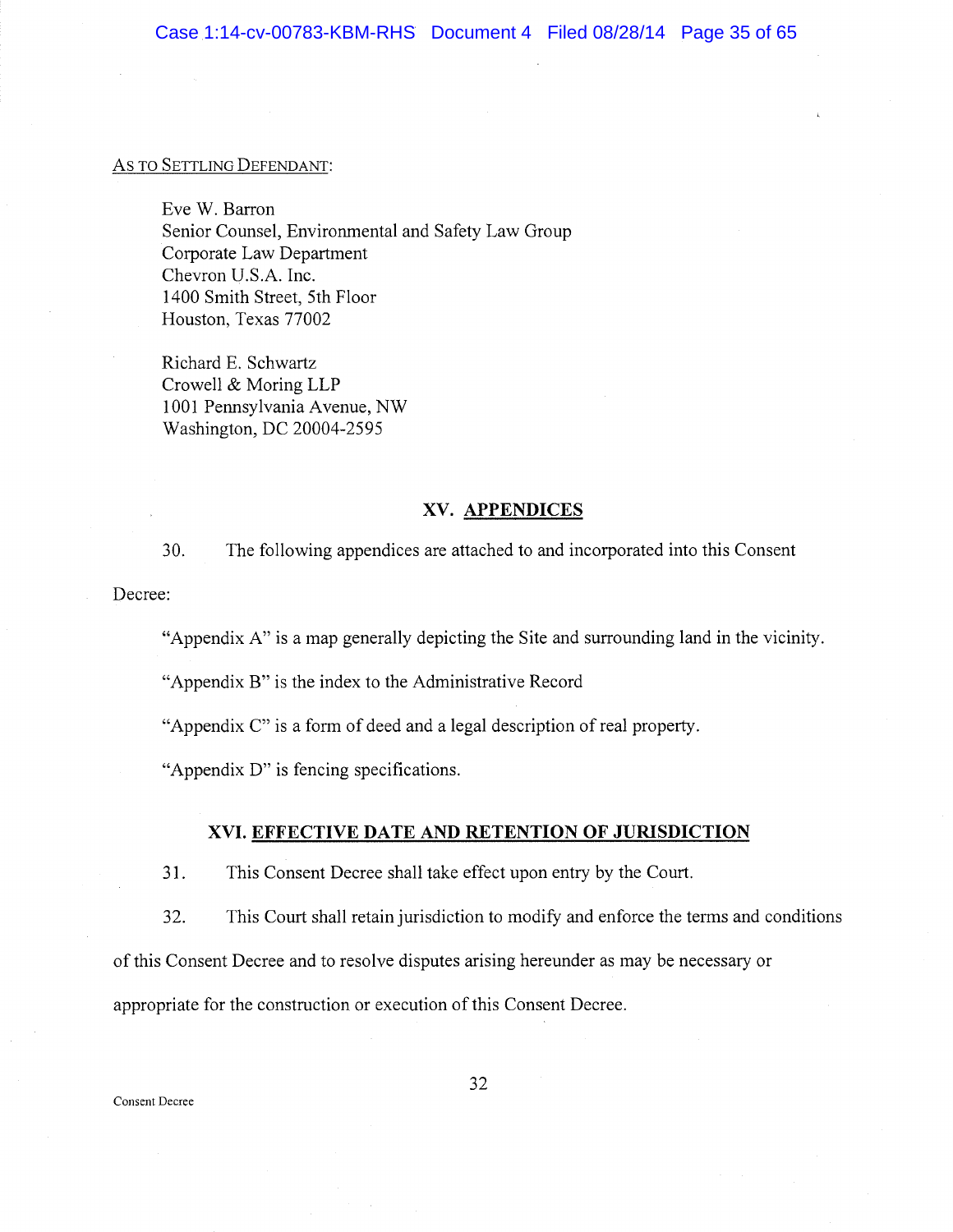### XVII. CONSENT DECREE MODIFICATIONS

33. Any material modification of this Consent Decree shall be made by agreement of the Parties to this Consent Decree and in writing, and shall not take effect unless approved by the Court. Any non-material modification of this Consent Decree shall be made by agreement of the Parties to this Consent Decree and in writing, and shall not take effect until filed with the Court. Nothing in this Consent Decree shall be deemed to alter the Court's power to enforce, supervise, or approve modifications to this Consent Decree.

34. The provisions of this Consent Decree are not severable. The Parties' consent hereto is conditioned upon the entry of the Consent Decree in its entirety without modification, addition, or deletion except as agreed to by the Parties.

35. Economic hardship or changed financial circumstances of the Settling Defendant shall not serve as a basis for modifications of this Consent Decree.

### XVIII. LODGING AND OPPORTUNITY FOR PUBLIC COMMENT

36. This Consent Decree shall be lodged with the Court for a period of not less than 30 days for public notice and comment. The United States and the State reserve the right to withdraw or withhold their consent if comments regarding the Consent Decree disclose facts or considerations which indicate that this Consent Decree is inappropriate, improper, or inadequate. The Settling Defendant consents to the entry of this Consent Decree in the form presented without further notice. If for any reason the Court should decline to approve this Consent Decree in the form presented, or if approval and entry is subsequently vacated on appeal of such

Consent Decree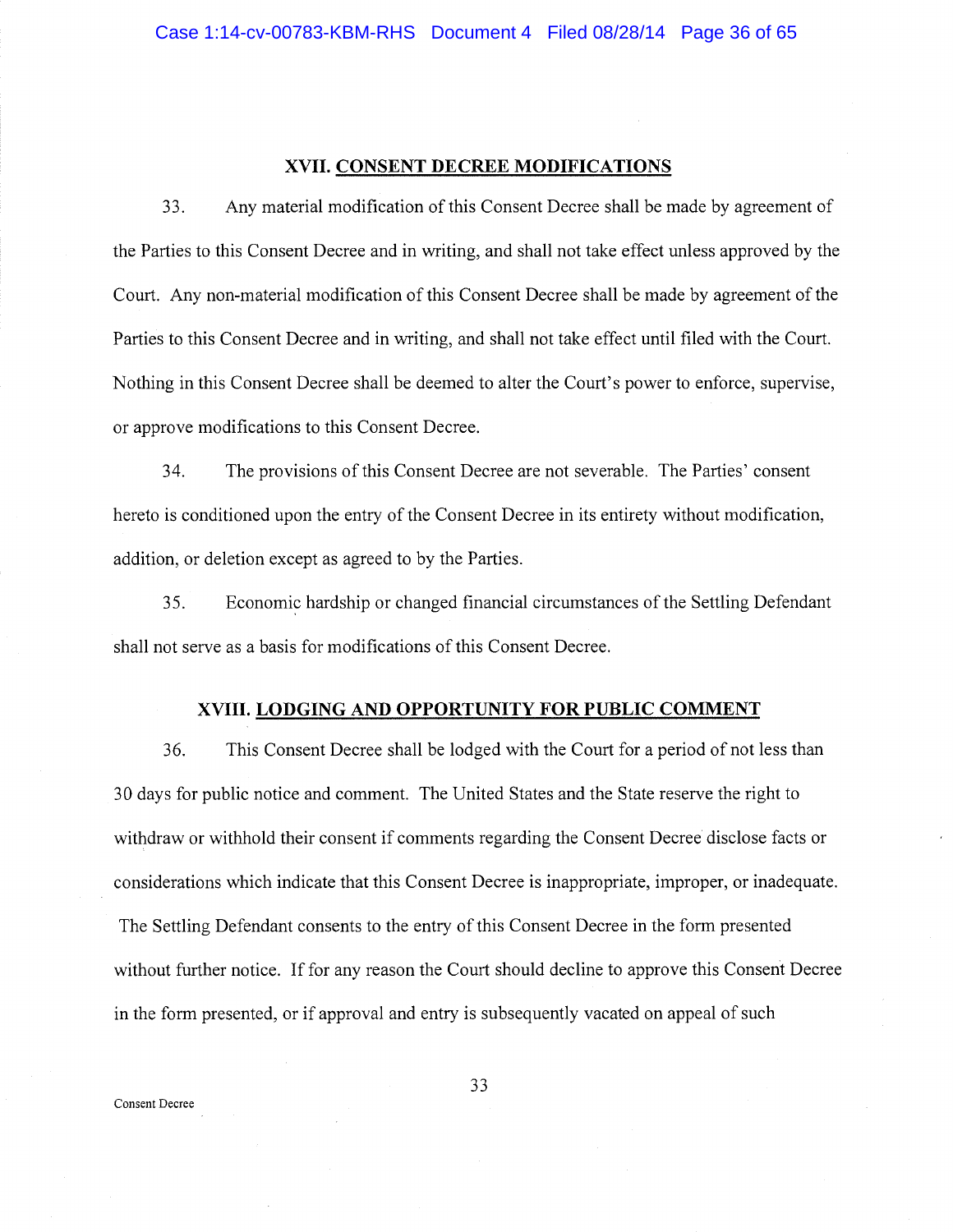approval and entry, this Consent Decree is voidable at the sole discretion of any Party and the terms of this Consent Decree may not be used as evidence in any litigation among the Parties.

### XIX. SIGNATORIES /SERVICE

37. The undersigned representatives of the Settling Defendant, the United States, and the State each certify that he or she is fully authorized to enter into this Consent Decree and to execute and legally bind such Party to this Consent Decree. This Consent Decree may be executed in multiple counterparts, each of which shall be deemed an original, but all of which, taken together, shall constitute one and the same instrument.

38. The Settling Defendant hereby agrees not to oppose entry of this Consent Decree (in the form presented) by this Court or to challenge any provision of this Consent Decree unless the United States or the State has notified the Settling Defendant in writing that it no longer supports entry of the Consent Decree.

39. The Settling Defendant shall identify, on the attached signature pages, the name, address and telephone number of an agent who is authorized to accept service of process by mail on behalf of the Settling Defendant with respect to all matters arising under or relating to this Consent Decree. The Settling Defendant hereby agrees to accept service in that manner and to waive the formal service requirements set forth in Rule 4, Fed. R. Civ. P. and any applicable local rules of this Court, including but not limited to the requirements for service of a summons.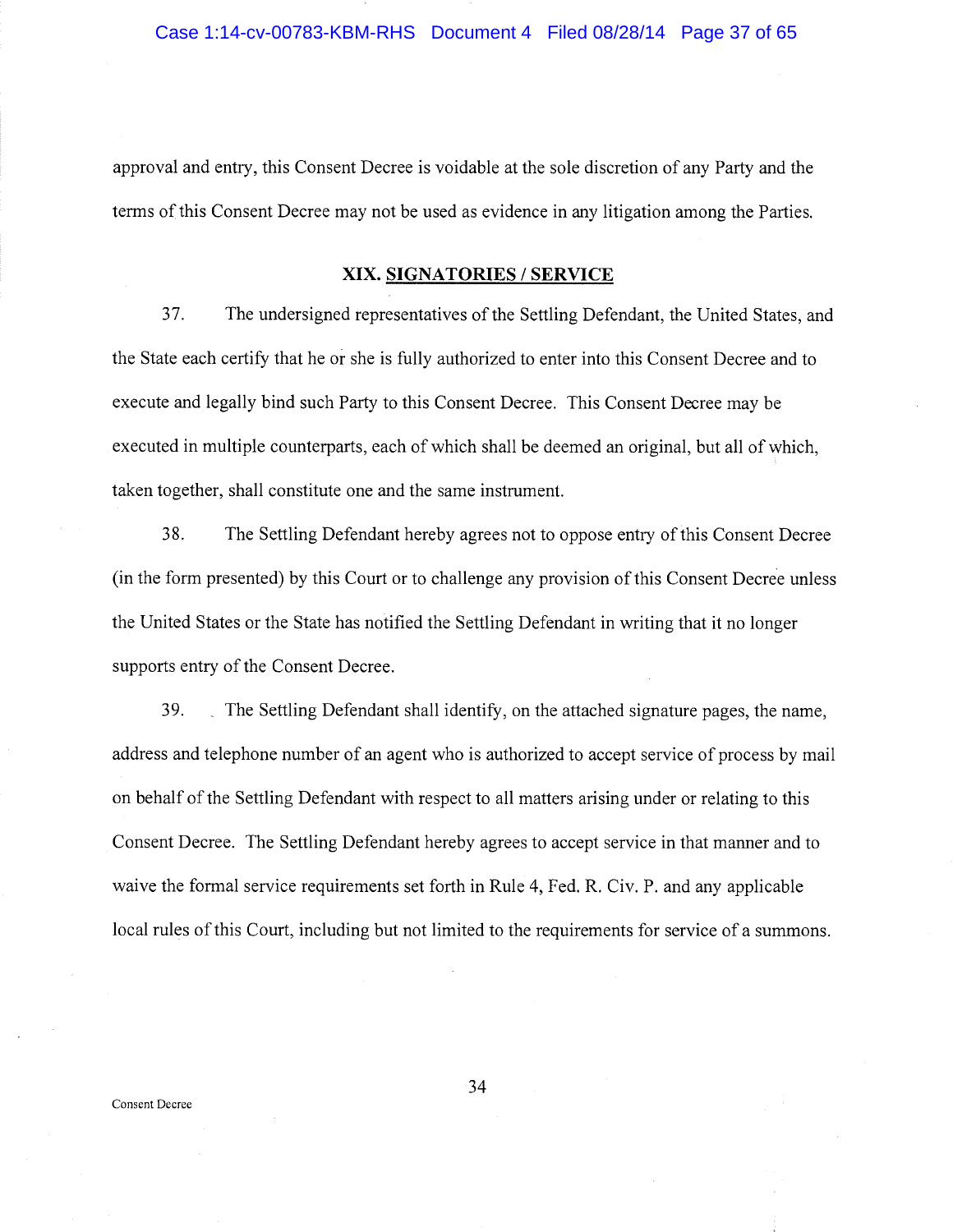### XX. FINAL JUDGMENT

40. This Consent Decree and its appendices constitute the final, complete, and exclusive understanding among the Parties with respect to the settlement embodied in the Consent Decree. The Parties acknowledge that there are no representations, agreements, or understandings relating to the settlement other than those expressly contained in this Decree.

41. Upon approval and entry of this Consent Decree by the Court, this Consent Decree shall constitute a final judgment between and among the United States, the State and the Settling Defendant. The Court finds that there is no reason for delay and therefore enters this judgment as a final judgment under Rules 54 and 58, Fed. R. Civ. P.

43. Confirmation of Elements of this Final Judgment in Light of Chevron Mining Inc. v. United States. In light of Defendant's filing a complaint against the United States on matters related to those settled in this Decree (Chevron Mining Inc. v. United States, No. 13-cv-00328 (MCA/ACT) (D.N.M.)), the parties to this Decree confirm expressly the following, which are among the results that flow from paragraphs 3, 18, 20, and 23 of this Decree: (1) this Decree does not preclude Defendant from pursuing any claim it may hold against the United States for CERLCA response costs incurred in connection with the Site but does preclude Defendant from pursuing any claim it may have against the United States with respect to Natural Resource Damages in connection with the Site; and (2) nothing in this Decree precludes the United States from pursuing any claim against Defendant for matters falling outside the scope of the covenant not to sue that is extended to Chevron Mining Inc. in this

Consent Decree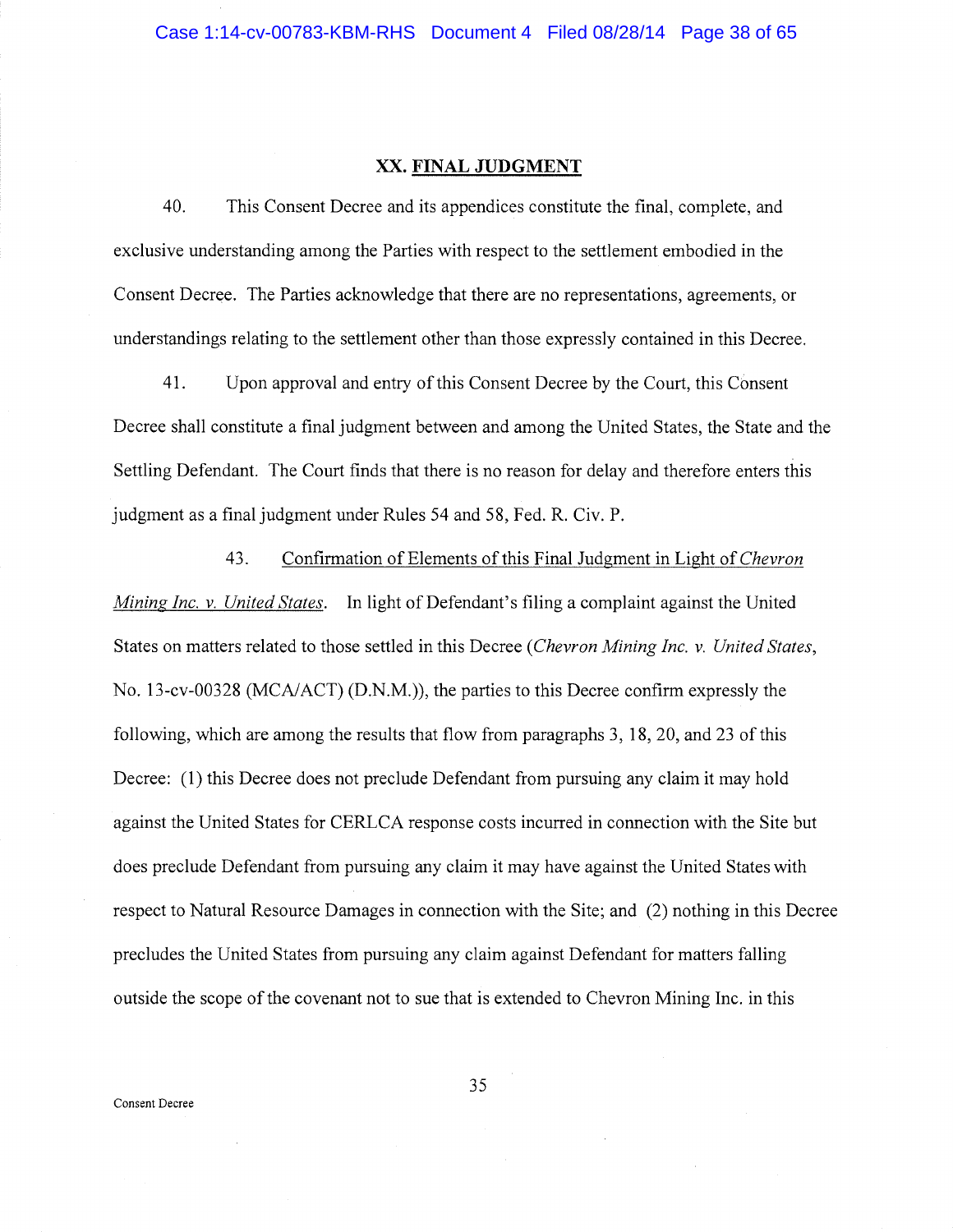Decree, including but not limited to any claim for CERCLA-based, injunctive relief or response costs.

SO ORDERED this \_\_ day of \_\_\_\_\_\_\_\_\_\_\_, 20\_:

United States District Judge District of New Mexico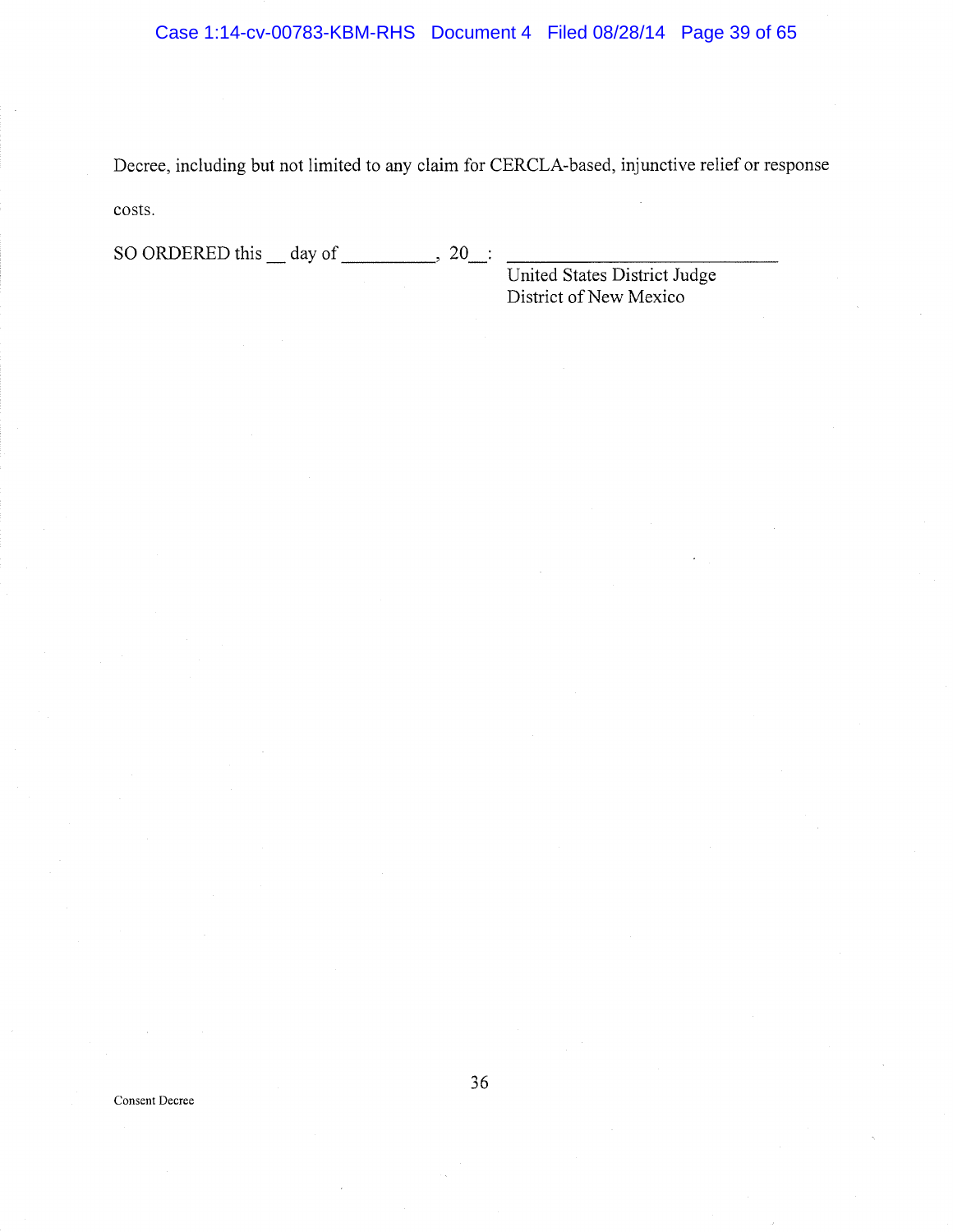THE UNDERSIGNED PARTIES enter into this Consent Decree in United States & State of New Mexico v. Chevron Mining, Inc.

FOR THE UNITED STATES OF AMERICA:

Acting Assistant Attomey General Environment and Natural Resources Division U.S. Department of Justice Washington, DC 20530 Sam Hirsch

Vihi

Thomas A. Máriani, Jr. Environmental Enforcement Section Environment and Natural Resources Division U,S. Department of Justice P.O. Box 7611 Washington, DC 20044-7611 Phone: (202) 514-4620 Fax: (202) 616-6584 tom.mariani@usdoj. gov

Damon P. Martinez United States Attorney District of New Mexico

Howard Thomas Assistant United States Attorney District of New Mexico P.O. Box 607 Albuquerque, NM 87103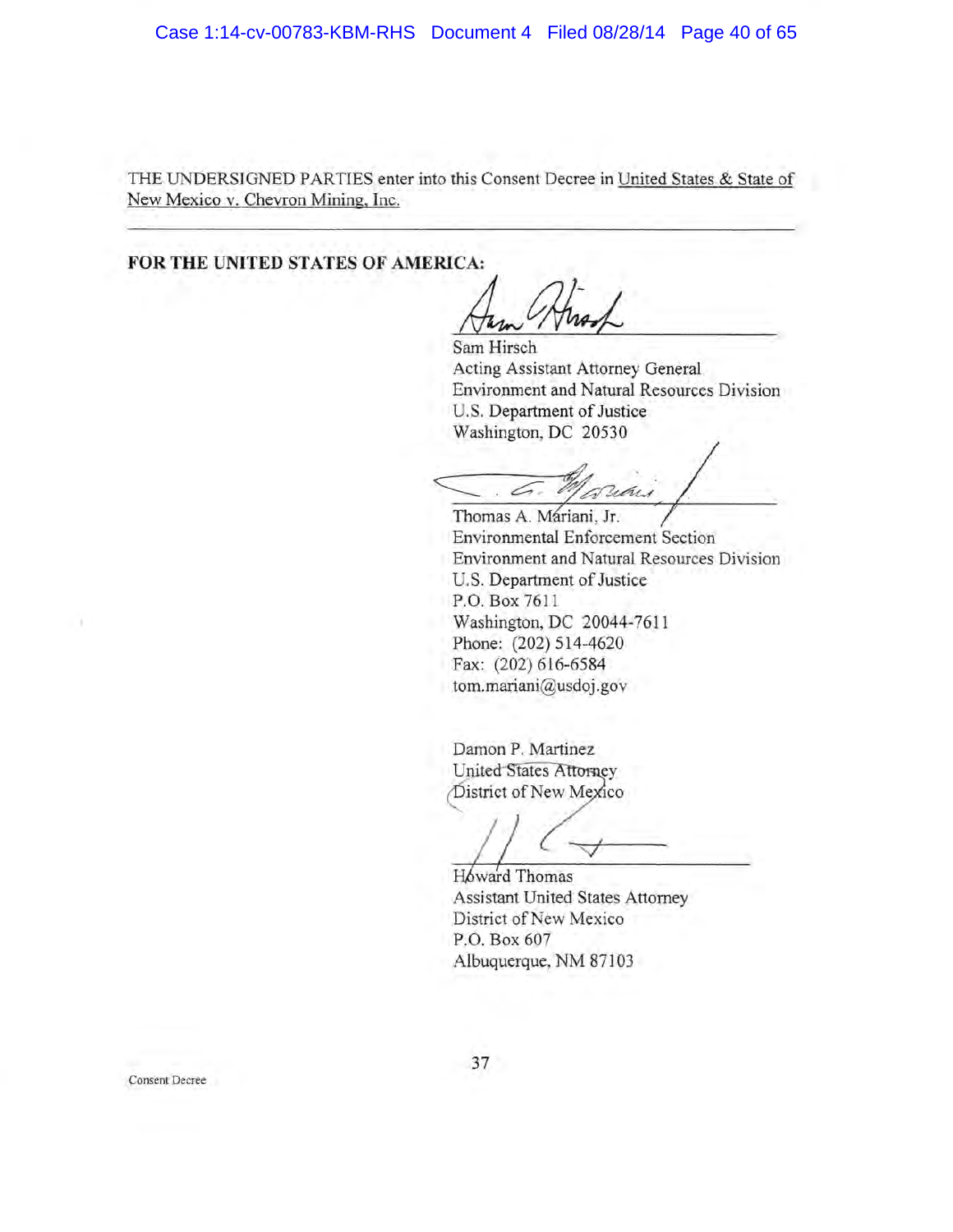THE UNDERSIGNED PARTIES enter into this Consent Decree in United.States & State of New Mexico v. Chevron Mining, Inc.

### FOR THE STATE OF NEW MEXICO:

New Mexico Attorney General

Date: 8-22-14 1204222 2000

Judith Ann Moore Assistant Attorney General Water, Environment & Utilities Division New Mexico Attorney General's Office P.O. Drawer 15Q8 Santa Fe, NM 875Q4-1508 Phone: (SOS) 827-7481 Fax: {505) 827-4440

Date:  $8/21/201$ 

Ryan Flynn $($ Natural Resources Trustee N.M. Office of Natural Resources Trustee 4920-A Alameda Blvd. NE Albuquerque, NM 871 I3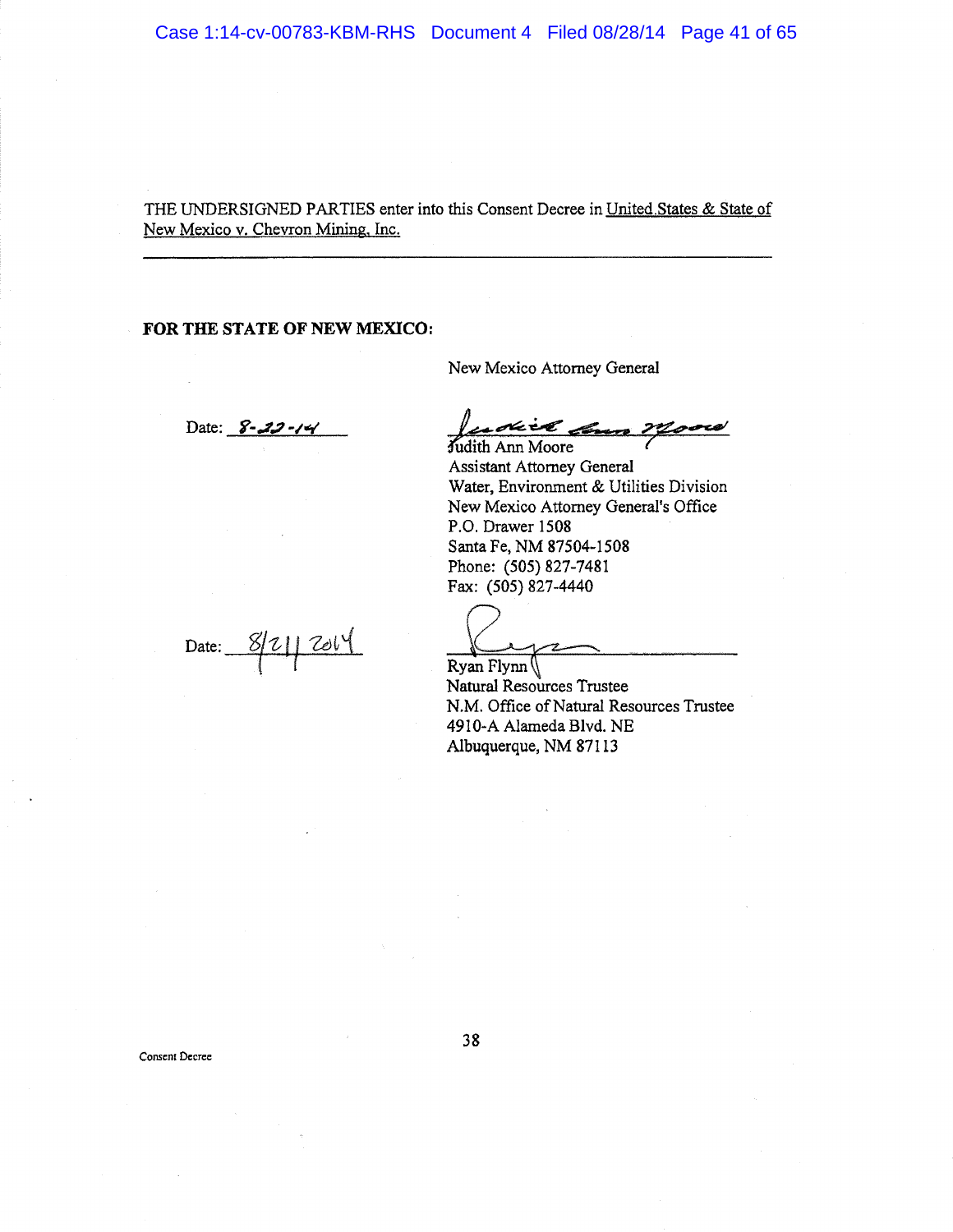THE UNDERSIGNED PARTIES entered into this Consent Decree in United States & State of New Mexico v. Chevron Mining. Inc.

FOR CHEVRON MINING, INC:

"<sup>~</sup>

Name: Dave Fartridge Title: President and CEO Address: 116 Inverness Drive East, Suite 207 Englewood, CO 80112

Designated Agent per Section XIX: Eve W. Barron Senior Counsel, Environmental and Safety Law Group Corporate Law Department Chevron U.S.A. Inc. 1400 Smith Street, 5<sup>th</sup> Floor Houston, TX 77002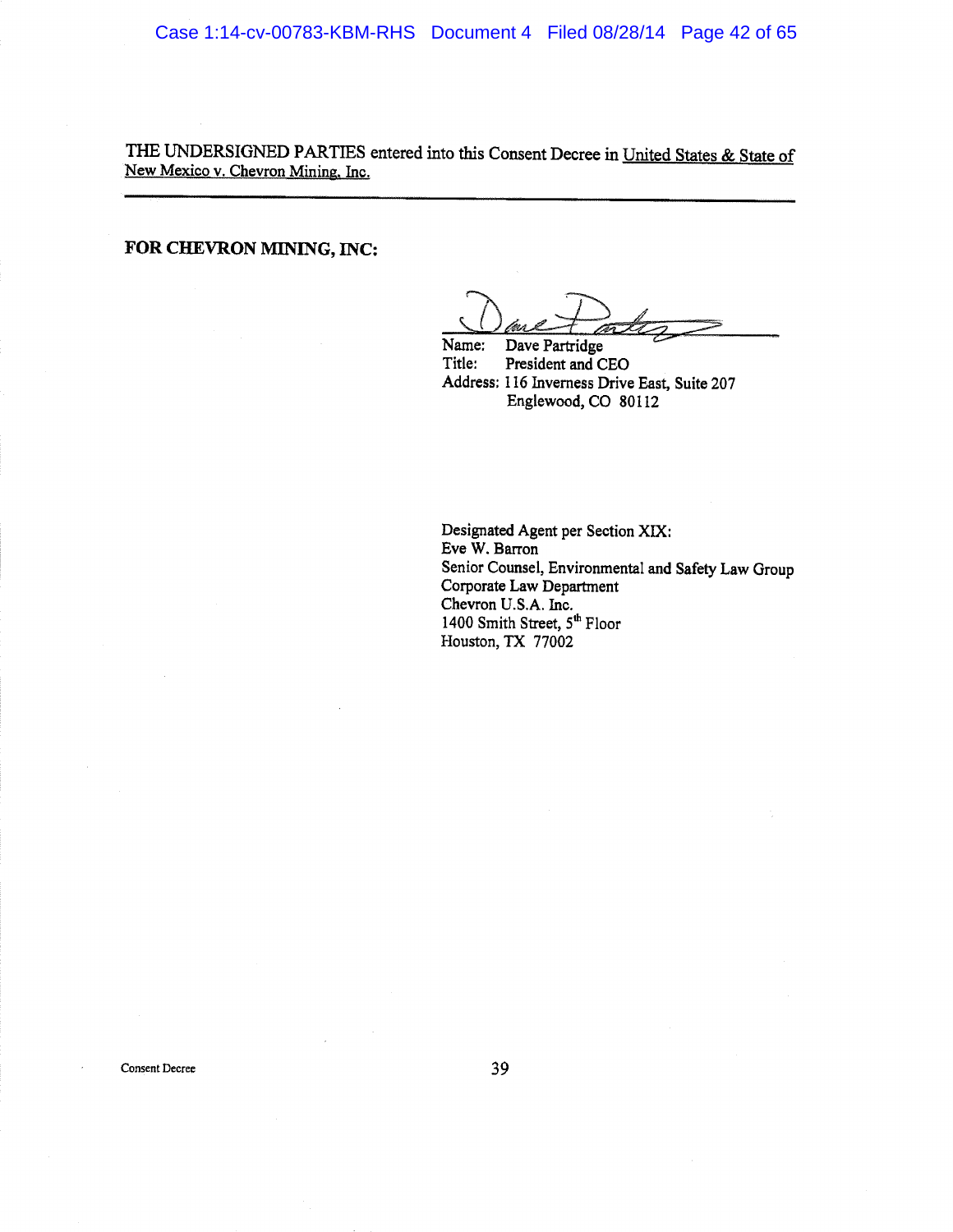Case 1:14-cv-00783-KBM-RHS Document 4 Filed 08/28/14 Page 43 of 65

## APPENDIX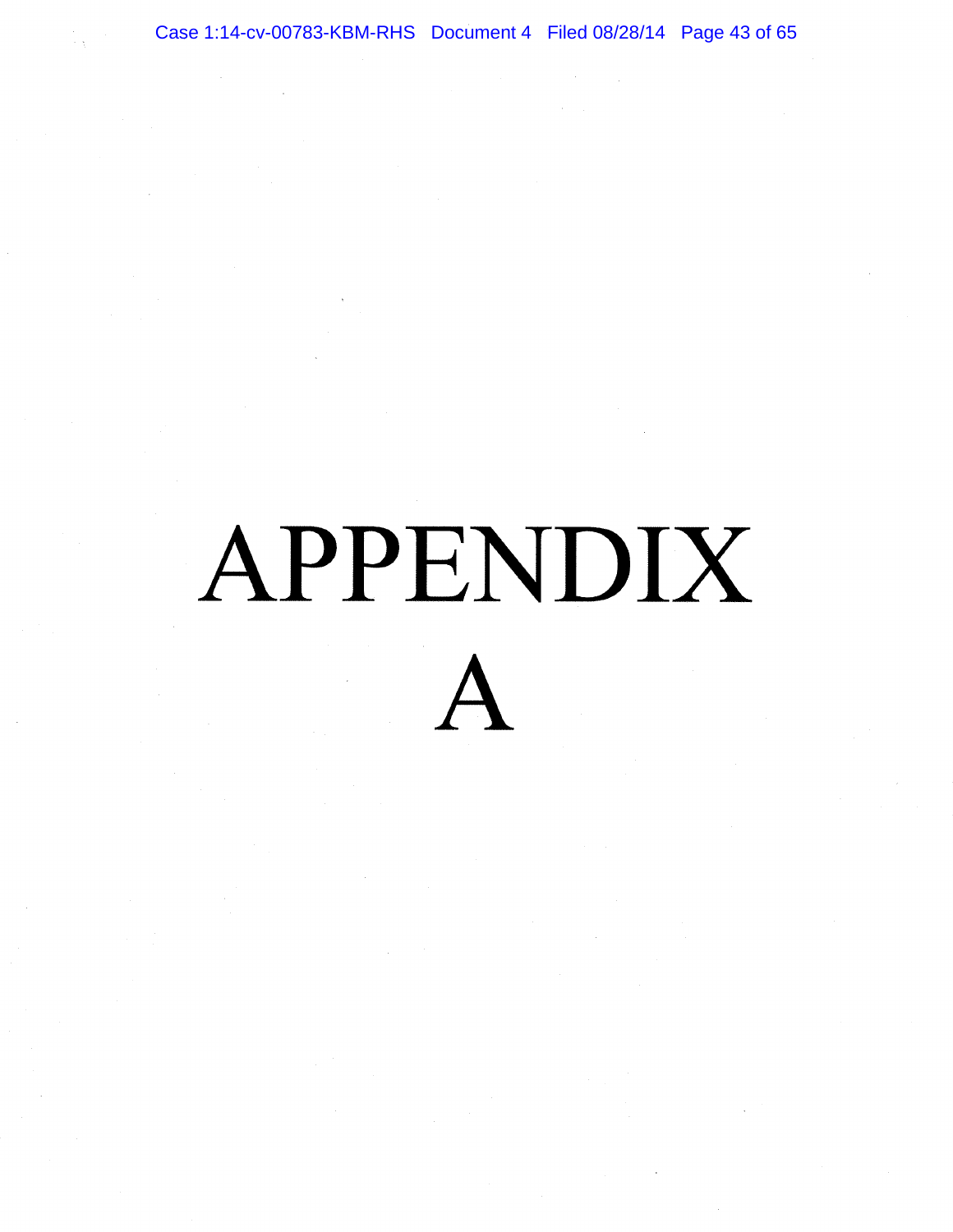



J.S< U.S. v. Chevron Mining Inc.<br>Consent Decree Chevron Miring Consent Decree

Inc<

Asarahan A fag of ~laiycorp Site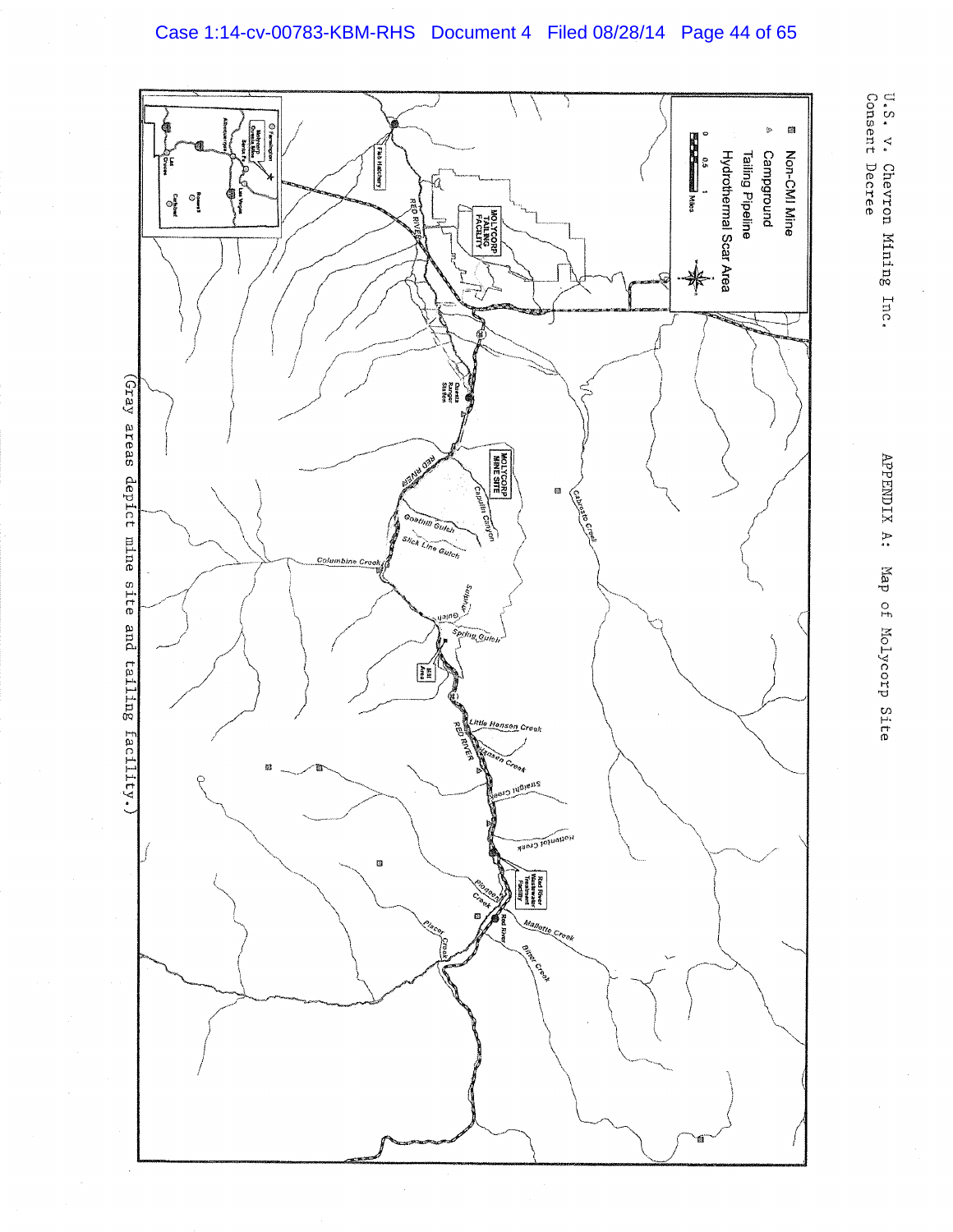Case 1:14-cv-00783-KBM-RHS Document 4 Filed 08/28/14 Page 45 of 65

### APPENDIX  $\overline{\mathsf{R}}$  $\bf{B}$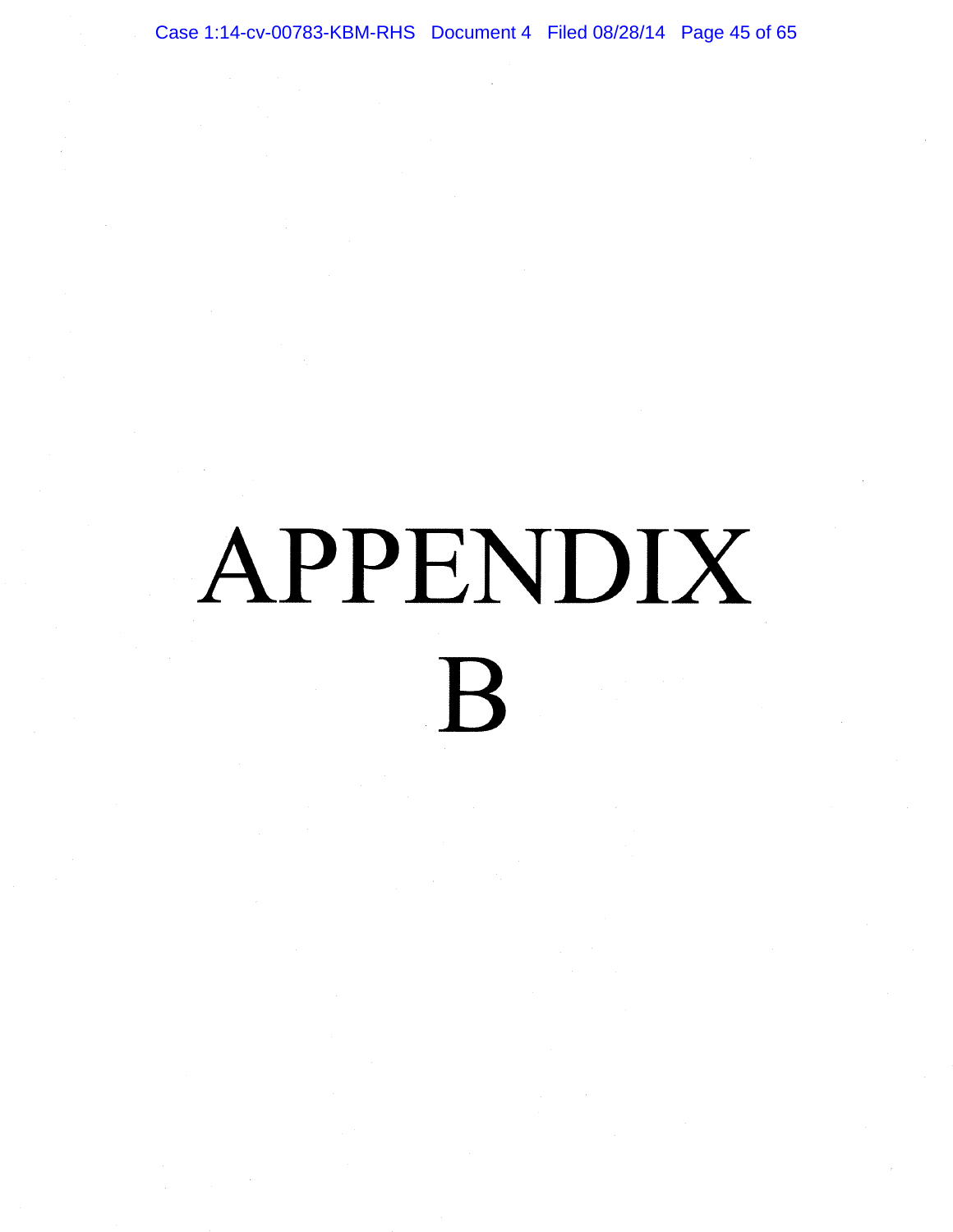### APPENDIX B

### 1. Background

Code of Federal Regulations. 2003. United States. 43 CFR, Part 11: Natural Resource Damage Assessments.

Colorado Division of Wildlife. 2006. Arkansas River Research Study. Final Report. Period: April, 1994 to December 30, 2005. Submitted to the Bureau of Reclamation. April.

Molycorp. 2000. Wildlife Evaluation for Closeout/Closure of the Molycorp Tailings Facility Questa, New Mexico. Molycorp, Inc. Project No. 6800044388.00. September.

(J'Brien, T.F. 1991. Investigation of trace Element Contamination from Terreromine Waste. Prepared for the U.S. Department of Agriculture Forest Service, Santa Fe National Forest. July.

Shaw, E.A. and J.S. Richardson. 2001. Direct and indirect effects of sediment pulse duration on stream invertebrate assemblages and rainbow trout (*Oncorhynchus mykiss*) growth and survival. Can. J. Fish. Aquat. Sci./J. Can. Sci. Halieut. Aquat. 58(11):2213-2221.

### 1.1 PAS

Abshire, D. 1998. Report on Hydrological Connection Associated with Molycorp Mining Activity, Questa; New Mexico.

ACZ Laboratories. 1998. Analytical Results, ID T7/98(1-2). ACZ Laboratories, Inc. Sampled July 31.

Allen, B.D., A.R. Groffman, M.C. Molles Jr., R.Y. Anderson, and L.J. Crossey. 1999. Geochemistry of the Red River Stream System before and after Open-Pit Mining, Questa area, Taos County, New Mexico. Final Report prepared for the New Mexico Office of Natural Resource Trustee, Santa Fe, NM.

Andreasen, J.K. 1981. The Accumulation of Metal Contaminants in Fishes of the Red River, New Mexico: Task 1, Literature Review and Task 2, Residue Analysis. Unpublished Report prepared by the Columbia National Fisheries Research Laboratory, U.S. Fish and Wildlife Service,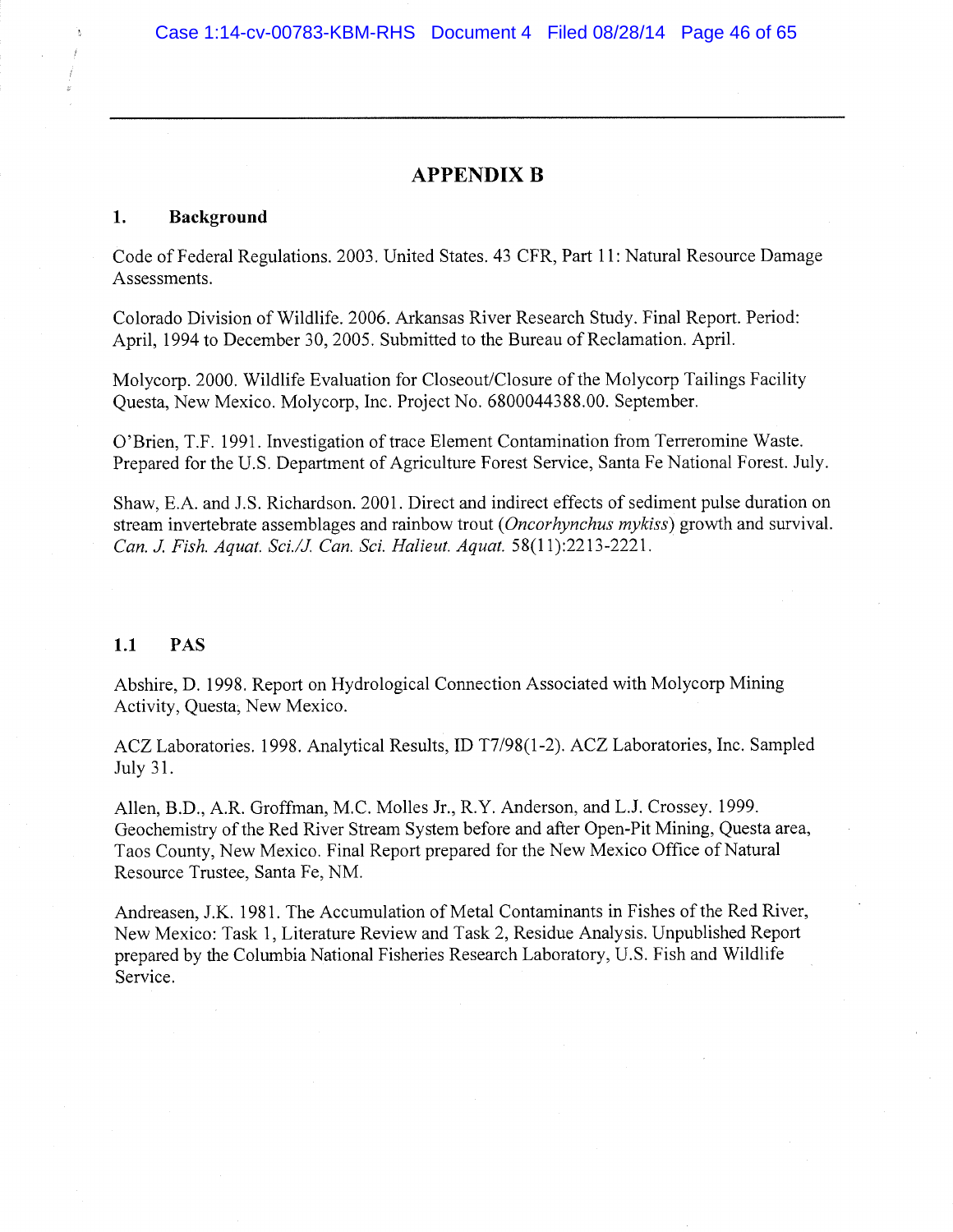Buchman, M.F. 1999. SQuiRTs (Screening Quick Reference Tables), NOAA Hazmat Report 99-1, Seattle, WA, Coastal Protection and Restoration Division, National Oceanic and Atmospheric Administration.

Chadwick Ecological Consultants. 2001. Red River Aquatic Biological Monitoring, 2000. Prepared by Chadwick Ecological Consultants, Inc. for Molycorp, Inc.

Dreesen, D.R. 1989. Plant Uptake of 10 Heavy Metals by Species Planted on Reclaimed Molybdenum Tailings. Interim Report. Prepared for Molycorp, Inc. by the U.S. Department of Agriculture, Soil Conservation Service Flant Materials Center, Los Lunas, NM.

Dreesen, D.R. and J.F. Henson. 1996. Molybdenum uptake by 33 grass, forb, and shrub species grown in molybdenum tailings and soil. In Proceedings of the High Altitude Revegetation Workshop, No. 12, February 21-23, Fort Collins, CO. pp 266-281.

Eisler, R. 1989. Molybdenum Hazards to Fish, Wildlife, and Invertebrates: A Synoptic Review.

Failing, L.F. 1993. Aquatic Insects as Indicators of Heavy Metal Contamination in Selected New Mexico Streams. Masters Thesis, New Mexico Highlands University, School of Science and Engineering.

Kennedy, P.L. and D.W. Stahlecker. 1986. Prey Base Analysis by Habitat Site, Taos Resource Area near Questa in Taos County, New Mexico. Study performed for U.S. Bureau of Land Management. Eagle Environmental, Inc., Albuquerque, NM.

Kent, S. 1995. Expanded Site Inspection Report on Molycorp, Inc., Questa Division, Taos County New Mexico (CERCLIS ID# NMD0022899094). New Mexico Environment Department, Groundwater Protection and Remediation Bureau, Superfund Program, Santa Fe, NM.

Lynch, T.R., C.J. Papp, and G.Z. Jacobi. 1988. Aquatic insects as environmental monitors of trace metal contamination. Red River, New Mexico. Water Air Soil Poll. 42:19-31.

MacDonald, D.D., C.G. Ingersoll, and T.A. Berger. 2000. Development and evaluation of consensus-based sediment quality guidelines for freshwater ecosystems. Arch. Environ. Contam. Toxicol. 39:20-31.

Molycorp. 2003. Molycorp, Inc.'s Response to the Preassessment Screen for the Questa Mine Site. Molycorp, Inc. Apri125.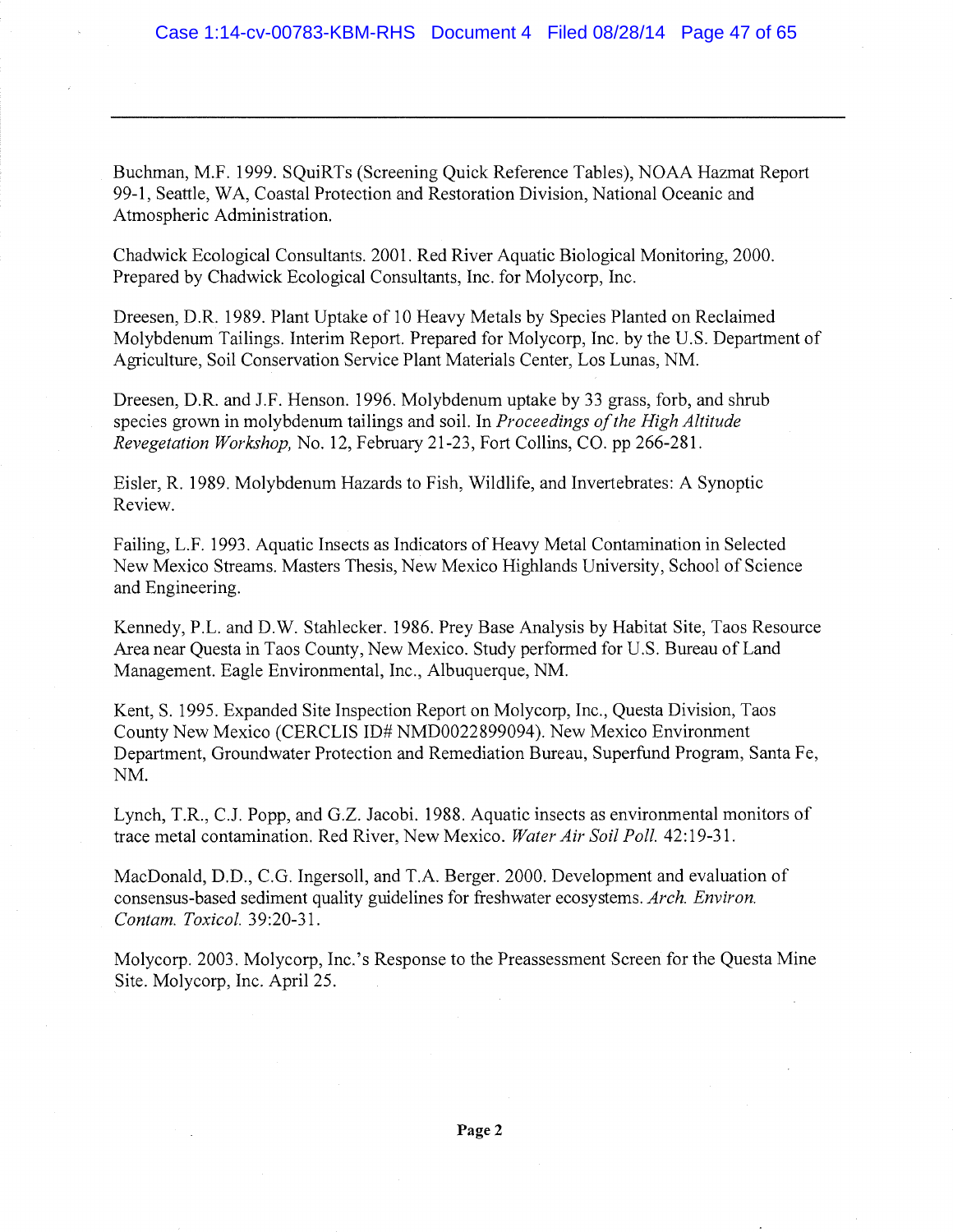Natural Resource Trustees. 2003. Preassessment Screen and Determination, Molycorp Site, Taos County, New Mexico.

New Mexico Department of Game and Fish. Fish Surveys of Red River. 1960, 1976, 1988.

NMED. 1998. Molycorp, Inc. DP-933 Discharge Monitoring Report, Third Quarter 1998. New Mexico Environment Department, Santa Fe.

NMED. 2000. Discharge Permit, Molycorp Questa Mine, DP-1055. New Mexico Environment Department, Santa Fe. November.

NMWQCC. 2000. State of New Mexico, Standards for Interstate and Intrastate Streams. New Mexico Water Quality Control Commission. 20.6.4 NMAC.

NMWQCC. 2001. State of New Mexico, Ground and Surface Water Quality Protection Regulations. New Mexico Water Quality Control Commission. 20.6.2 NMAC.

Robertson Geoconsultants. 2000. Progress Report: Questa Waste Rock Pile, Monitoring and Characterization Study. Report # 052007/3. Prepared for Molycorp, Inc. March.

Roy, R., T. O'Brien, and M. Rusk-Magi. 1992. Organochlorine and trace element contaminant investigation of the Rio Grande, New Mexico. U.S. Fish and Wildlife Service, New Mexico Ecological Services Field Office, Albuquerque, NM. March.

Sample, B.E., D.M. Opresko, and G.W. Suter II. 1996. Toxicological Benchmarks for Wildlife: 1996 Revision. ES/ER/TM-86/R3. Oak Ridge National Laboratory, Oak Ridge, TN.

Schafer & Associates. 1999. Chino Mines Administrative Order on Consent. Sitewide Ecological Risk Assessment Technical Memorandum No. 1: ERA workplan. S&A Job No. 270-3, CMC Agreement No. C59938, Golden, CO.

Slifer, D. 1996. Red River Groundwater Investigation. New Mexico Environment Department, Surface Water Quality Bureau, Santa Fe.

South Pass Resources. 1993. Preliminary Investigation of the Potential Impact of the Re-Watering of Molycorp's Deeper Underground Mine on the Red River near Questa, NM. Submitted to the New Mexico Environment Department Groundwater Section. July.

South Pass Resources. 1994. Assessment of Site Located near Questa, New Mexico. Prepared for Molycorp, Inc. June.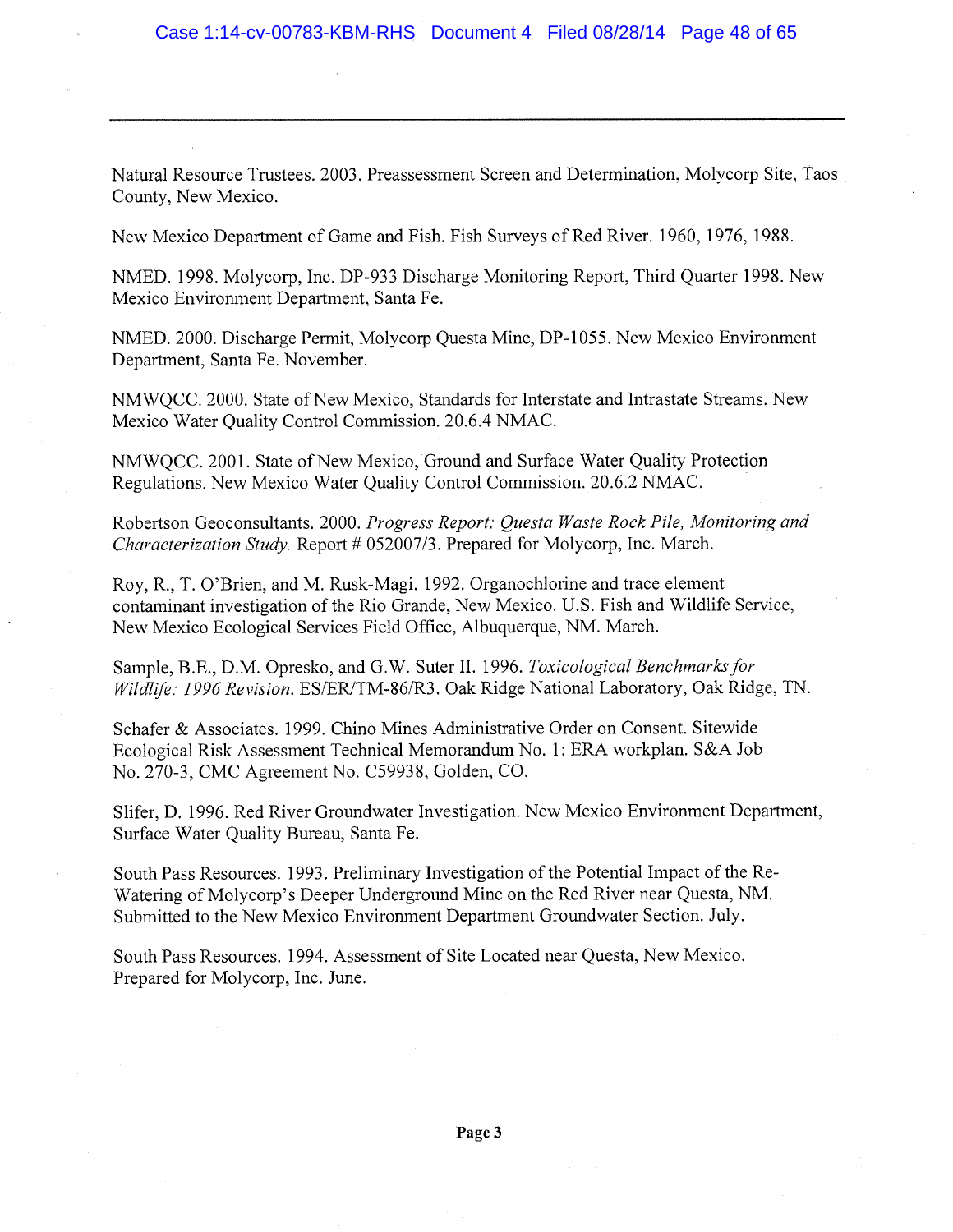South Pass Resources. 1995. Progress Report on the Geology, Hydrogeology, and Water Quality in the Mine Area.

Taylor, R. 2000. Red River Water and Sediment Sampling Results. U.S. Geological Survey unpublished data.

U.S. EPA. 1971. A Water Quality Survey, Red River and Rio Grande, New Mexico, November 2-S. Prepared by the Robert S. Kerr Water Research Center, Federal Water Pollution Control Administration, U.S. Department of Health, Education, and Welfare. U.S. Environmental Protection Agency. November.

U.S. EPA. 2000. NPDES Permit No. NM0022306 for Molycorp, Inc., Questa, New Mexico. U.S. Environmental Protection Agency Region 6, NPDES Permits Branch (6WQ-P), Dallas, TX. December.

U.S. EPA. 2001. Administrative Order on Consent for Remedial Investigation and Feasibility Study, Molycorp, Inc., U.S. Environmental Protection Agency Region 6, Dallas, TX.

USFWS. 1989. Wildlife Mitigation Report: Molycorp Guadalupe Mountain Tailings Disposal Facility. Prepared by the U.S. Fish and Wildlife Service for Bureau of Land Management. New Mexico Ecological Services Field Office, Albuquerque.

USGS. 1982. STOREY Database Internet Download, 1982 Surface Water Data for Red River, New Mexico. U.S. Geological Survey. Available: http://www.epa.gov/storet/.

Vail Engineering. 1993. Interim Study of the Acidic Drainage to the Middle Red River, Taos County, New Mexico. Prepared for Molycorp, Inc., Questa Division by Vail Engineering, Inc., Santa Fe, NM. July.

Vail Engineering. 2000. Analysis of Acid Rock Drainage in the Middle Reach of the Red River, Taos County, NM. Interim Report to Molycorp, Inc., Questa Division. July.

Woodward-Clyde. 1996. Red River, New Mexico, Benthic Macroinvertebrate Survey, December 1995. Prepared by Woodward-Clyde, Inc. for Molycorp, Inc.

### 1.2 RI/FS

URS Corporation. 2005. Technical Memorandum: Preliminary Site Characterization, Molycorp Mine RI/FS. Section 1: Introduction. Revision 0, Denver, CO.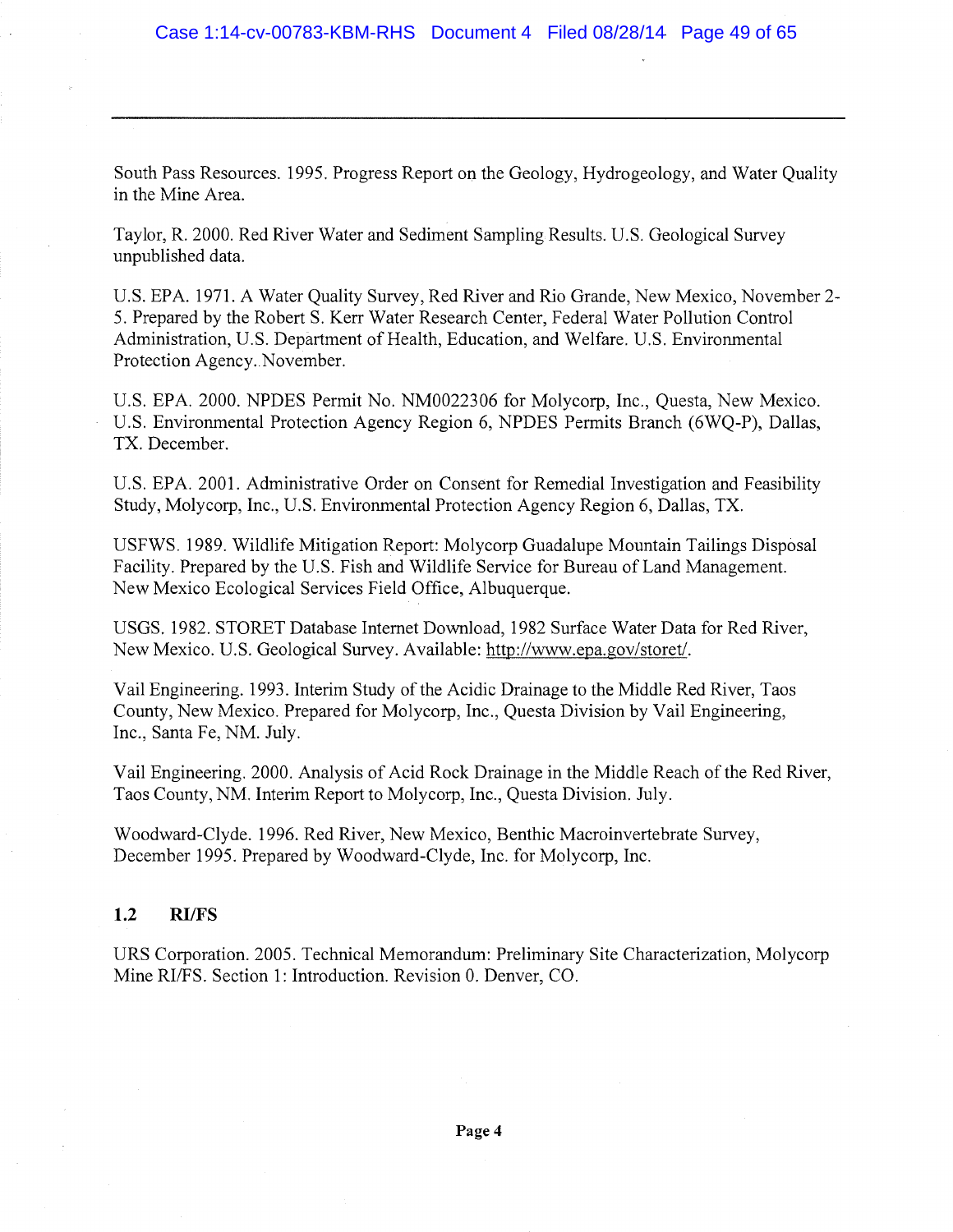URS Corporation. 2005. Technical Memorandum: Preliminary Site Characterization, Molycorp Mine RI/FS. Section 2: Surface Water. Revision 0. Denver, CO.

URS Corporation. 2005. Technical Memorandum: Preliminary Site Characterization, Molycorp Mine RI/FS. Section 3: Sediment. Revision Denver, CO.

URS Corporation. 2005. Technical Memorandum: Preliminary Site Characterization, Molycorp Mine RI/FS. Section 4: Aquatic Biota. Revision 0. Denver, CO.

URS Corporation. 2005. Technical Memorandum: Preliminary Site Characterization, Molycorp Mine RI/FS. Section 5: EPA Groundwater/ Surface Water Interaction Studies and Focused Sampling. Revision 0. Denver, CO.

URS Corporation. 2005. Technical Memorandum: Preliminary Site Characterization, Molycorp Mine RI/FS. Section 6: Groundwater. Revision 0. Denver, CO.

URS Corporation. 2005. Technical Memorandum: Preliminary Site Characterization, Molycorp Mine RI/FS. Section 7: Soils. Revision 0. Denver, CO.

URS Corporation. 2005. Technical Memorandum: Preliminary Site Characterization, Molycorp Mine RI/FS. Section 8: Historic Tailings Spill Investigation. Revision 0. Denver, CO.

URS Corporation. 2005. Technical Memorandum: Preliminary Site Characterization, Molycorp Mine RI/FS. Section 9; Terrestrial Vegetation. Revision 0. Denver, CO.

URS Corporation. 2005. Technical Memorandum: Preliminary Site Characterization, Molycorp Mine RI/FS. Section 10: Wildlife Impact Study. Revision 0. Denver, CO.

URS Corporation. 2005. Technical Memorandum: Preliminary Site Characterization, Molycorp Mine RI/FS. Section 11: Small Animals. Revision 0. Denver, CO.

URS Corporation. 2005. Technical Memorandum: Preliminary Site Characterization, Molycorp Mine RI/FS. Section 12: Edible Riparian. Revision 0. Denver, CO.

URS Corporation. 2005. Technical Memorandum: Preliminary Site Characterization, Molycorp Mine RI/FS. Section 13: Garden Produce. Revision 0. Denver, CO.

URS Corporation. 2005. Technical Memorandum: Preliminary Site Characterization, Molycorp Mine RI/FS. Section 14: Air Quality. Revision 0. Denver, CO.

URS Corporation. 2005. Technical Memorandum: Preliminary Site Characterization, Molycorp Mine RI/FS. Section 15: Qualify Assurance Summary. Revision 0. Denver, CO.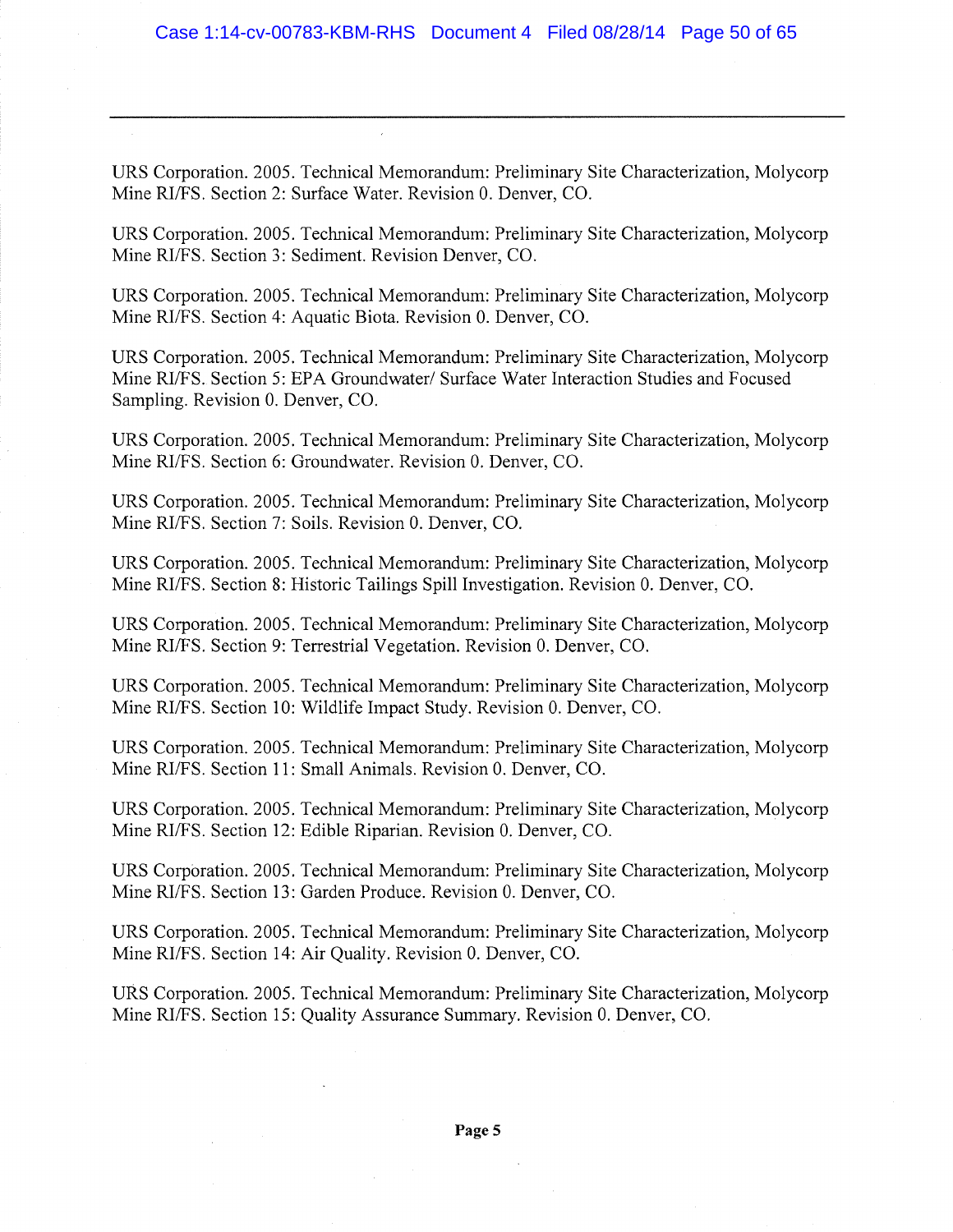URS Corporation. 2005. Technical Memorandum: Preliminary Site Characterization, Molycorp Mine RI/FS. Section 16: References. Revision 0. Denver, CO.

URS Corporation. 2005. Technical Memorandum: Preliminary Site Characterization, Molycorp Mine RI/FS. Table of Contents. Revision 0. Denver, CO.

### 1.3 USGS

Ball, J.W., R.L. Runkel, and D.K. Nordstrom. 2000. Questa Baseline and Pre-Mining Ground-Water Quality Investigation. 12. Geochemical and Reactive-Transport Modeling Based on Low-Flow and Snowmelt Tracer Injection-Synoptic Sampling Studies for the Red River, New Mexico. U.S. Geological Survey Scientific Investigations Report 2005-5149.

Briggs, P.H., Sutley, S.J., and K.E. Livo. 2003. Questa Baseline and Pre-Mining Ground-water Quality Investigation. 11. Geochemistry of Composited Material from Alteration Scars and Mine-Waste Piles.

Church, S.E., D.L. Fey, and M.E. Marot. 2004. Questa Baseline and Pre-Mining Ground-Water Quality Investigation. 8. Lake-Sediment Geochemical Record from 1960 to 2002, Eagle Rock and Fawn Lakes, Taos County, New Mexico.

Kimball, B.A., Nordstrom, D.K., Runkel, R.L., and Verplanck, P.L. 2006. Questa Baseline and Pre-Mining Ground-Water Quality Investigation. 23. Quantification of mass loading from mined and unmined areas along the Red River, New Mexico. U.S. Geological Survey Scientific Investigations Report 2006-5004.

LoVetere, S.H., D.K. Nordstrom, A.S. Maest, and C.A. Naus. 2004. Questa Baseline and Pre-Mining Ground-Water Quality Investigation. 3. Historical Ground-Water Quality for the Red. River Valley, New Mexico. U.S. Geological Survey Water-Resources Investigations Report 03- 4186.

Ludington, S., Plumlee, G.S., Caine, J.S., Bove, D., Holloway, J.M., and Livo, K.E. 2004. Questa Baseline and Pre-Mining Ground-Water Quality Investigation. 10. Geologic influences on ground and surface waters in the lower Red River watershed, New Mexico. U.S. Geological Survey Scientific Investigations Report 2004-5245.

Maest, A.S., D.K. Nordstrom, and S.H. LoVetere. 2003. Questa Baseline and Pre-Mining Ground-water Quality Investigation. 4. Historical Surface-Water Quality for the Red River Valley, New Mexico.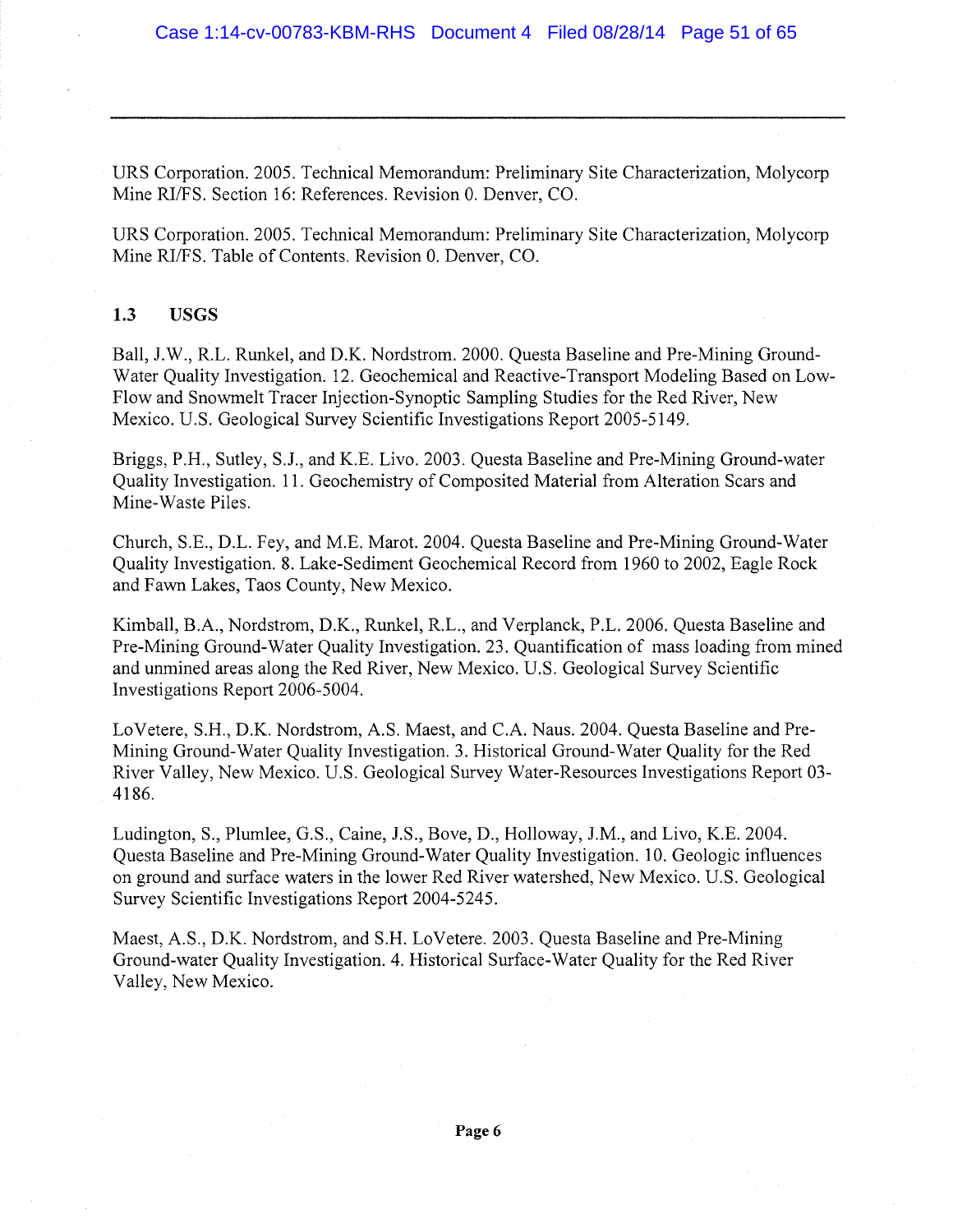McCleskey, R.B., D.K. Nordstrom, and C.A. Naus. 2004. Questa Baseline and Pre-Mining Ground-Water-Quality Investigation. 16. Quality Assurance and Quality Control for Water Analyses. U.S. Geological Survey Open-File Report 2004-1341.

McCleskey, R.B., D.K. Nordstrom, J.I. Steiger, B.A. Kimball, and P.L. Verplanck. 2003. Questa Baseline and Pre-Mining Ground-Water-Quality Investigation. 2. Low-Flow (2001) and Snowmelt (2002) Synoptic/Tracer Water Chemistry for the Red River, New Mexico. U.S. Geological Survey Open-File Report 03-148.

Naus, C.A., McCleskey, R.B., Nordstrom, D.K., Donohoe, L.C., Hunt. A.G., Paillet, F., Morin, R.H., and Verplanck, P.L. 2005. Questa Baseline and Pre-Mining Ground-Water Quality Investigation. 5. Well Installation, Water-Level Data, and Surface- and Ground-Water Geochemistry in the Straight Creek Drainage Basin, Red River Valley, New Mexico, 2001-03. U.S. Geological Survey Scientific Investigations Report 2005-5088.

Naus, C.A., McAda, D.P., Myers, N.C. 2006. Questa Baseline and Pre-Mining Ground-Water Quality Investigation. 21. Hydrology and water balance of the Red River Basin, New Mexico 1930-2004. U.S.Geological Survey Scientific Investigations Report 2006-5040.

Nordstrom, D.K., R.B. McCleskey, A.G. Hunt, and C.A. Naus. 2005. Questa Baseline and Pre-Mining Ground-Water Quality Investigation. 14. Interpretation of Ground-Water Geochemistry for Wells Other Than Those in Straight Creek, Red River Basin, Taos County, New Mexico, 2002-2003. U.S. Geological Survey Scientific Investigations Report 2005-5050.

Plumlee, G.S., Lowers, H., Koenig, A., Ludington, S. 2005. Questa baseline and pre-mining ground-water quality investigation. 13. Mineral microscopy and chemistry of mined and unmined porphyry molybdenum mineralization along the Red River, New Mexico: Implications for ground- and surface-water quality. US Geological Survey Open-File Report 2005-1442.

Verplanck, P.L., McCleskey, R.B., and Nordstrom, D.K. 2006. Questa Baseline and Pre-Mining Ground-Water Quality Investigation. 20. Water chemistry of the Red River and selected seeps, tributaries, and precipitation, Taos County, New Mexico, 2000-2004, U,S. Geological Survey Scientific Investigations Report 2006-5028.

### 2. Injury evaluation

### 2.1 Common

Stratus Consulting. 2003. COPC Screening for Risk Assessment:. Inorganics. November 24. Stratus Consulting Inc., Boulder, CO.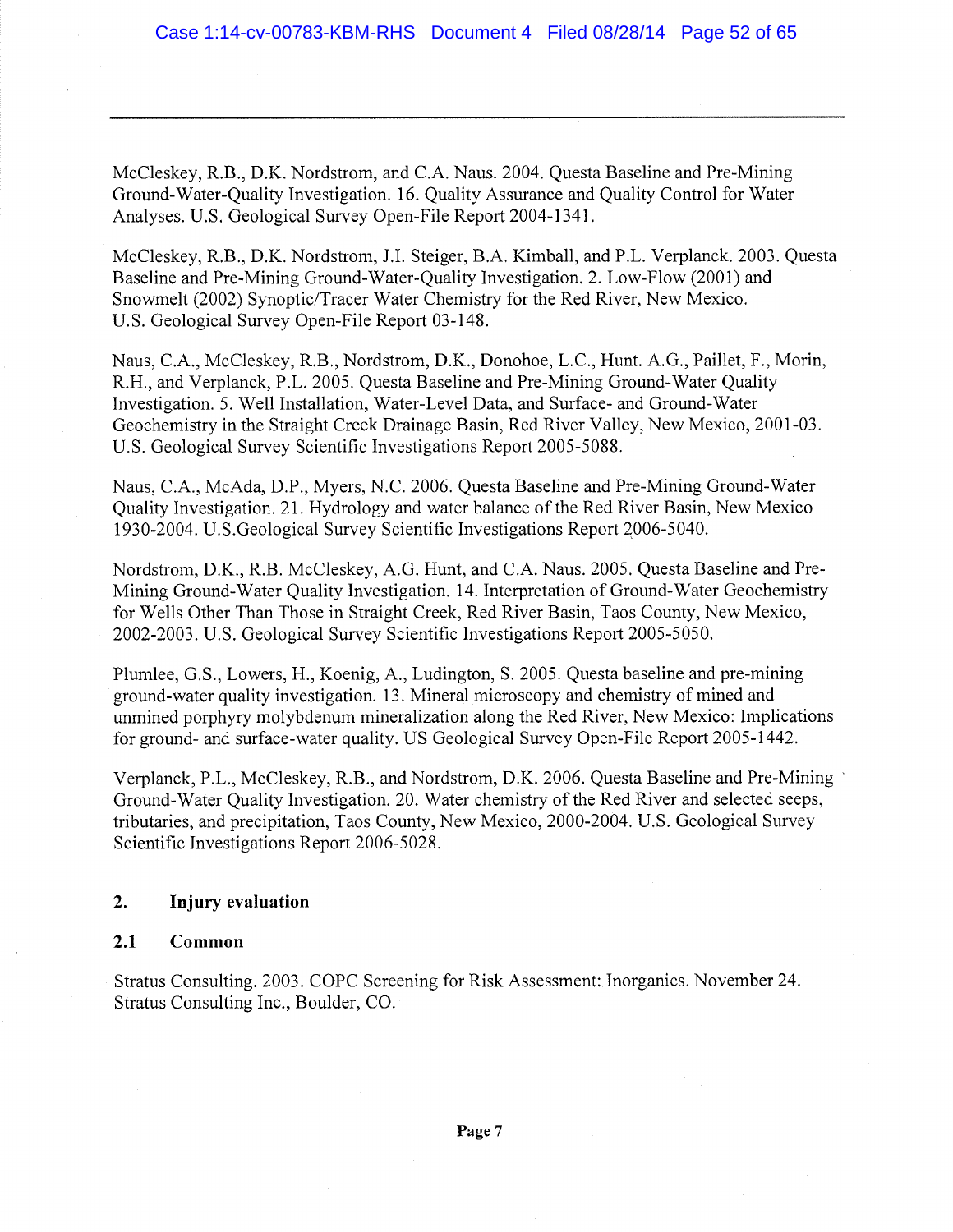Stratus Consulting. 2005. Molycorp Assessment Summary of Efforts. September 9. Stratus Consulting Inc., Boulder, CO.

### 2.2 Groundwater

Robertson Geoconsultants. 2000. Surface Erosion and Stability Analysis, Questa Tailings Facility, New Mexico. Prepared by Robertson Geoconsultants Inc. for Molycorp, Inc., Questa, NM. July. Vancouver, BC.

Robertson Geoconsultants. 2005. Estimation of Groundwater Impacts: Questa Mine Site. May 2. Robertson Geoconsultants Inc.,

Stratus Consulting. 2005. Groundwater Analysis Strategy Meeting. March 15. Stratus Consulting Inc., Boulder, CO.

Stratus Consulting. 2005. Groundwater Injury Assessment: Molycorp Mine and Tailings Site. May 2. Stratus Consulting Inc., Boulder, CO.

Stratus Consulting. 2005. Groundwater Injury. February, 2. Stratus Consulting Inc., Boulder, CO.

Stratus Consulting. 2005 Groundwater Pumping Information. Stratus Consulting Inc., Boulder, CO.

### 2,3 Surface Water

Chadwick Ecological Consultants. 2003. Red River Aquatic Biological Monitoring, 2002. Appendices A-D. Prepared by Chadwick Ecological Consultants, Inc. for Molycorp, Inc.

Chadwick Ecological Consultants. 2004. Red River Aquatic Biological Monitoring, 2003. Appendices A-D. Prepared by Chadwick Ecological Consultants, Inc. for Molycorp, Inc.

Chadwick Ecological Consultants. 2005. Aquatic Biological Data on the Red River, Taos County, New Mexico, 1906-1994. Section 1.4: Fish Data Summary. Prepared by Chadwick Ecological Consultants, Inc. for Molycorp, Inc.

Chadwick Ecological Consultants. 2005. Aquatic Biological Data on the Red River, Taos County, New Mexico, 1906-1994. Section 1.5: Benthic Invertebrates Data Summary. Prepared by Chadwick Ecological Consultants, Inc. for Molycorp, Inc.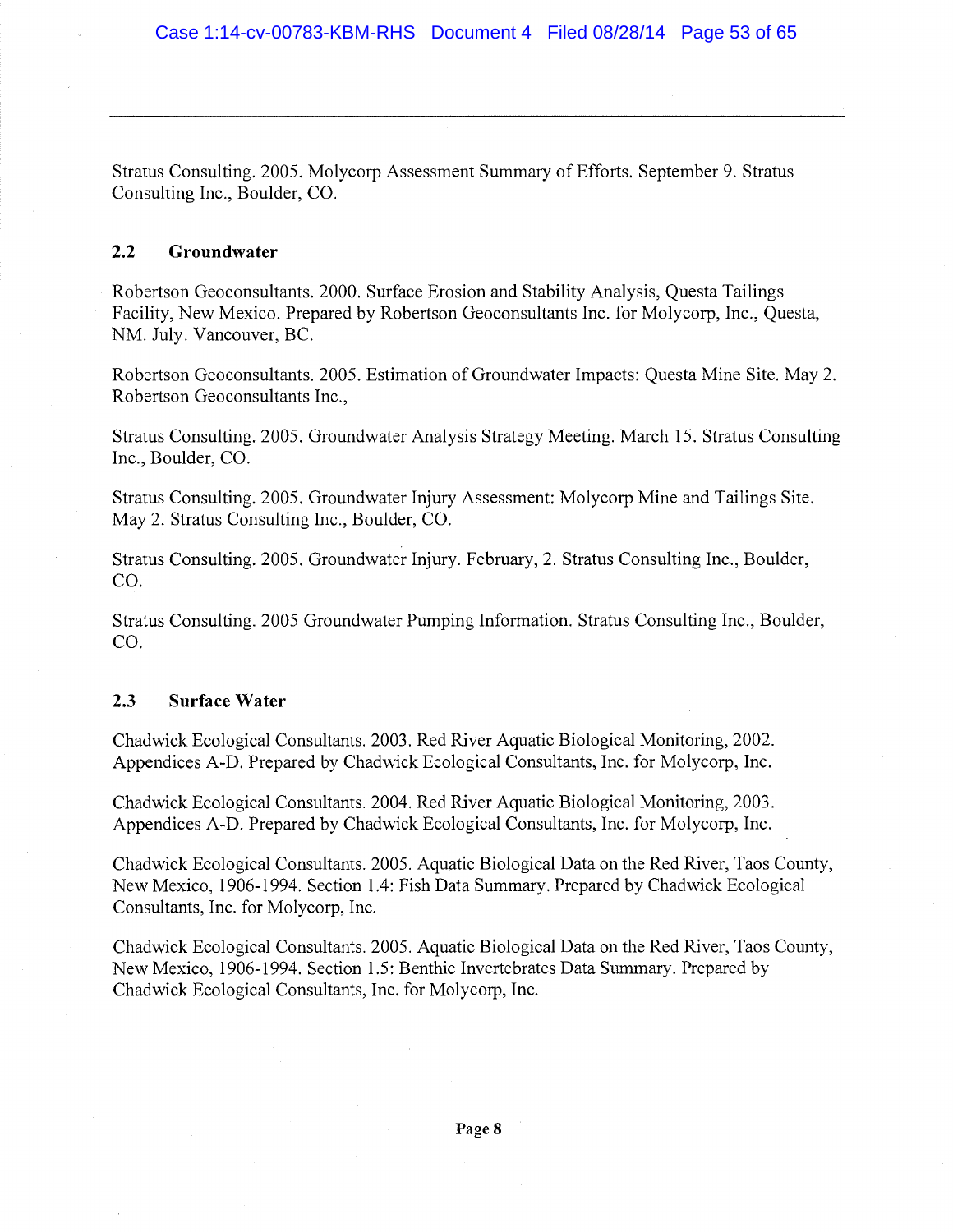Chadwick Ecological Consultants. 2005. Aquatic Biological Data on the Red River, Taos County, New Mexico, 1906-1994. Section 1.6: Periphyton Data Siunmary. Prepared by Chadwick Ecological Consultants, Inc. for Molycorp, Inc.

Chadwick Ecological Consultants. 2005. Aquatic Biological Data on the Red River, Taos County, New Mexico, 1906-1994. Section 1.7: Creel Census Data Summary. Prepared by Chadwick Ecological Consultants, Inc. for Molycorp, Inc.

Chadwick Ecological Consultants. 2005. Aquatic Biological Data on the Red River, Taos County, New Mexico, 1906-1994. Section 22.1: Historical (1953-1992) Biological Data. Prepared by Chadwick Ecological Consultants, Inc. for Molycorp, Inc.

Chadwick Ecological Consultants. 2005. Red River Aquatic Biological Monitoring, 2004. Appendices A-D. Prepared by Chadwick Ecological Consultants, Inc. for Molycorp, Inc.

Chadwick Ecological Consultants. 2005. RI/FS Data Collection Overview. Chadwick Ecological Consultants, Inc.February 4.

Chadwick Ecological Consultants. 2006. Red River Aquatic Biological Monitoring 2005. Appendices A-E. Prepared by Chadwick Ecological Consultants, Inc. for Molycorp, Inc.

GSI. 2004. GSI Study Detailed Data Screening.

MacMullin, S. 2004. Letter to David Chapman, Stratus Consulting re: DOI's perspective on the natural resource damage issues at Molycorp. U.S. Department of Interior. July 7.

Nicholopoulos, J.E. 2000. Letter to Mr. Holland Shepherd, New Mexico Energy, Minerals, and Natural Resources Department; Mining and Minerals Division, re: the technical review of the Molycorp Mine closeout/closure plan wildlife workplan, 2001. U.S. Department of Interior. April 11.

Nicholopoulos, J.E. 2002. Letter to Mark Purcell, New Mexico Energy, Minerals, and Natural Resources Department; Mining and Minerals Division, re: Molycorp RI/FS workplan. U.S. Department of Interior. May 16.

Nicholopoulos, J.E. Undated Letter to Dr. Jim Davis, Surface Water Quality Bureau, New Mexico Environment Department , re: the review of the draft total maximum daily load (TMDL) for aluminum, turbidity, and stream bottom deposits in the Red River Basin, U.S. Department of Interior.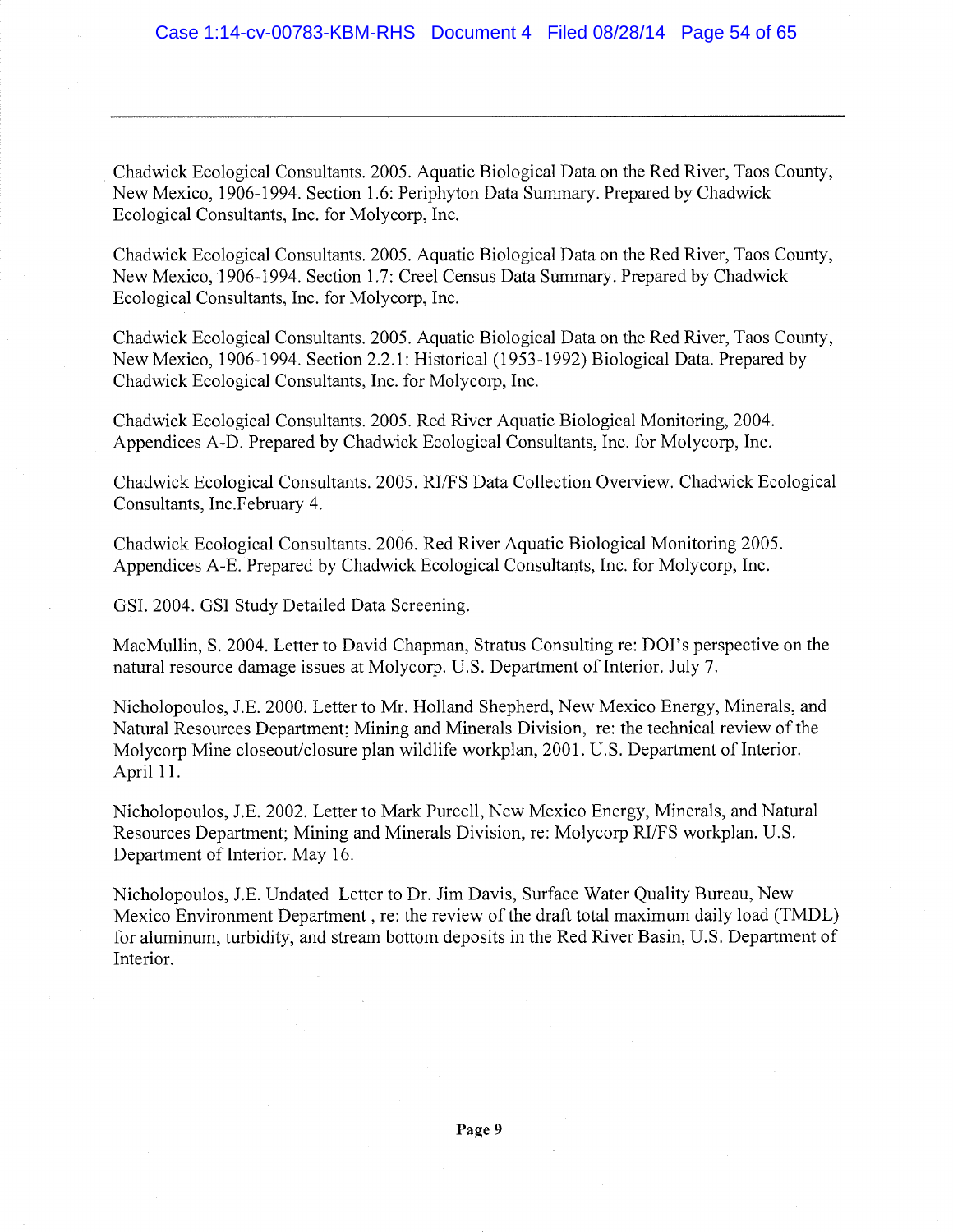Nicholopoulos, J.E. 2001. Letter to Mr. Holland Shepherd, New Mexico Energy, Minerals, and Natural Resources Department; Mining and Minerals Division, re: fish and benthic invertebrate populations in the Red River. U.S. Department of Interior. August 13.

Stratus Consulting. 2004. Evaluation of Service Loss: Molycorp Surface Water HEA. June 29. Stratus Consulting Inc., Boulder, CO.

### 2.4 Terrestrial

Molycorp. 2005. Evaluation of Terrestrial Injury at Questa Mine. March.

Stratus Consulting. 2005. Conceptual Model of Terrestrial Injury. Presented at location, February 2. Stratus Consulting Inc., Boulder, CO.

Stratus Consulting. 2005. Evaluation of Service Loss: Molycorp Terrestrial HEA Debit. April, 22. Stratus Consulting Inc., Boulder, CO.

U.S. EPA. 2003. Ecological Soil Screening Levels for Aluminum. Interim Final. U.S. Environmental Protection Agency. November.

U.S. EPA. 2003. Ecological Soil Screening Levels for Antimony. Interim Final. U.S. Environmental Protection Agency. November.

### 3. Restoration

Stratus Consulting. 2007. Project One Pager: Cabresto Creek Fish Barrier and Rio Grande Cutthroat Trout Restoration. Stratus Consulting Inc., Boulder, CO. January.

Stratus Consulting. 2007. Project One Pager: Columbine Creek Rio Grande Cutthroat Trout Restoration. Stratus Consulting Inc., Boulder, CO. January.

Stratus Consulting. 2007. Project One Pager: Fawn Lakes Riparian Enhancement. Stratus Consulting Inc., Boulder, CO. January.

Stratus Consulting. 2007. Project One Pager: Protect Habitat at Sunshine Valley/Anderson Ranch. Stratus Consulting Inc., Boulder, CO. January.

Stratus Consulting. 2007. Project One Pager: Riparian Enhancement on Bitter Creek. Stratus Consulting Inc., Boulder, CO. January.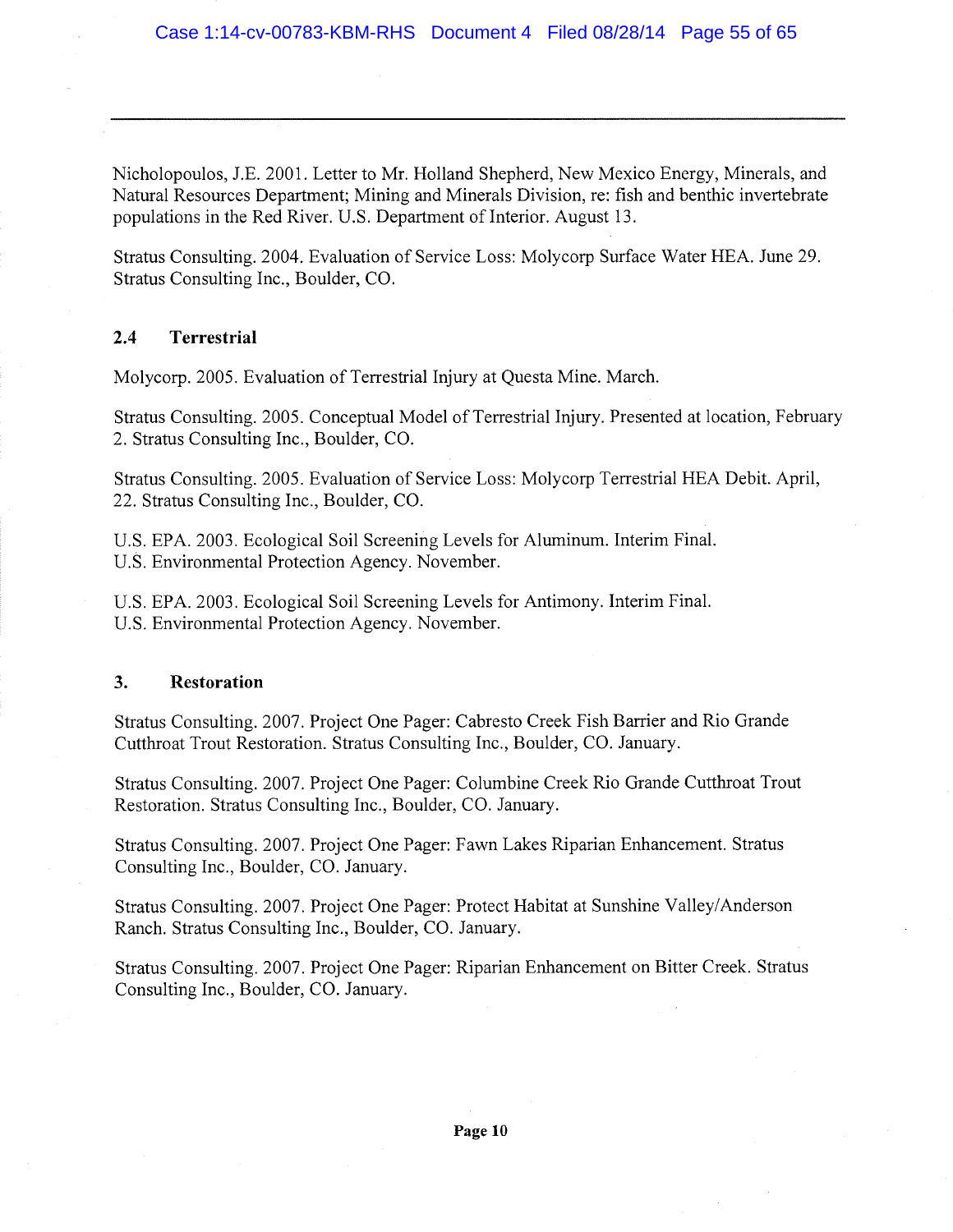Stratus Consulting. 2007. Project One Pager: Upgrade Village of Questa wastewater treatment plant. Stratus Consulting Inc., Boulder, CO. January.

Stratus Consulting. 2007. Project One Pager: Upstream Passage for Adult Brown Trout at the Red River Fish Hatchery; Aquatic. Stratus Consulting Inc., Boulder, CO. May.

### 3.1 Purpose and need for restoration

The Edinburgh Center for Toxicology. Undated UNEP/IPCS. Training Module No. 33 Section B: Environmental Risk Assessment.

ERO Resources Corporation. 2006. Wetland Delineation Sunshine Valley Property, Taos County, New Mexico. Prepared for Chadwick Ecological Consultants. August 4.

Robertson Geoconsultants. 1998. Questa Tailings Facility Revised Closure Plan. Prepared for Unocal Molycorp, Questa, New Mexico. April. Vancouver, BC.

### 3,2 Restoration Alternatives

Browning, H., D. Lane, and D. Chapman. 2005. Memorandum to Molycorp Trustee Group, re: potential project screening and evaluation., Stratus Consulting Inc., Boulder, CO. July 8.

Chadwick, J. 2005. Memorandum to Anne Wagner and Bob Haddad, re: Cabresto Creek Field Evaluation. Chadwick Ecological Consultants, Inc. November 11.

Chapman, D., H. Browning, and D. Lane. 2005. Memorandum to Molycorp Trustee Group, Rebecca Neri Zagal, Will Fetner, Ben Kuykendall, George Long, Karen Fisher, Russ MacRae, Kirk Minckler re: restoration planning project descriptions. Stratus Consulting Inc., Boulder, CO. May 25.

Chapman, D., H. Browning, and D. Lane. 2006. Memorandum to Martin Heinrich, Rebecca Neri Zagal, ONRT re: restoration and electrofishing. Stratus Consulting Inc., Boulder, CO. March 29.

Holmes, J. 2006. Memorandum to David Chapman, Stratus Consulting, re: dilution water required to bring Questa wastewater treatment plant into compliance. Stratus Consulting Inc., Boulder, CO. March 9.

Lane, D., H. Browning, and D. Chapman. 2005. Memorandum to Molycorp Trustee Group, re; proposed project selection criteria. Stratus Consulting Inc., Boulder, CO. January 24.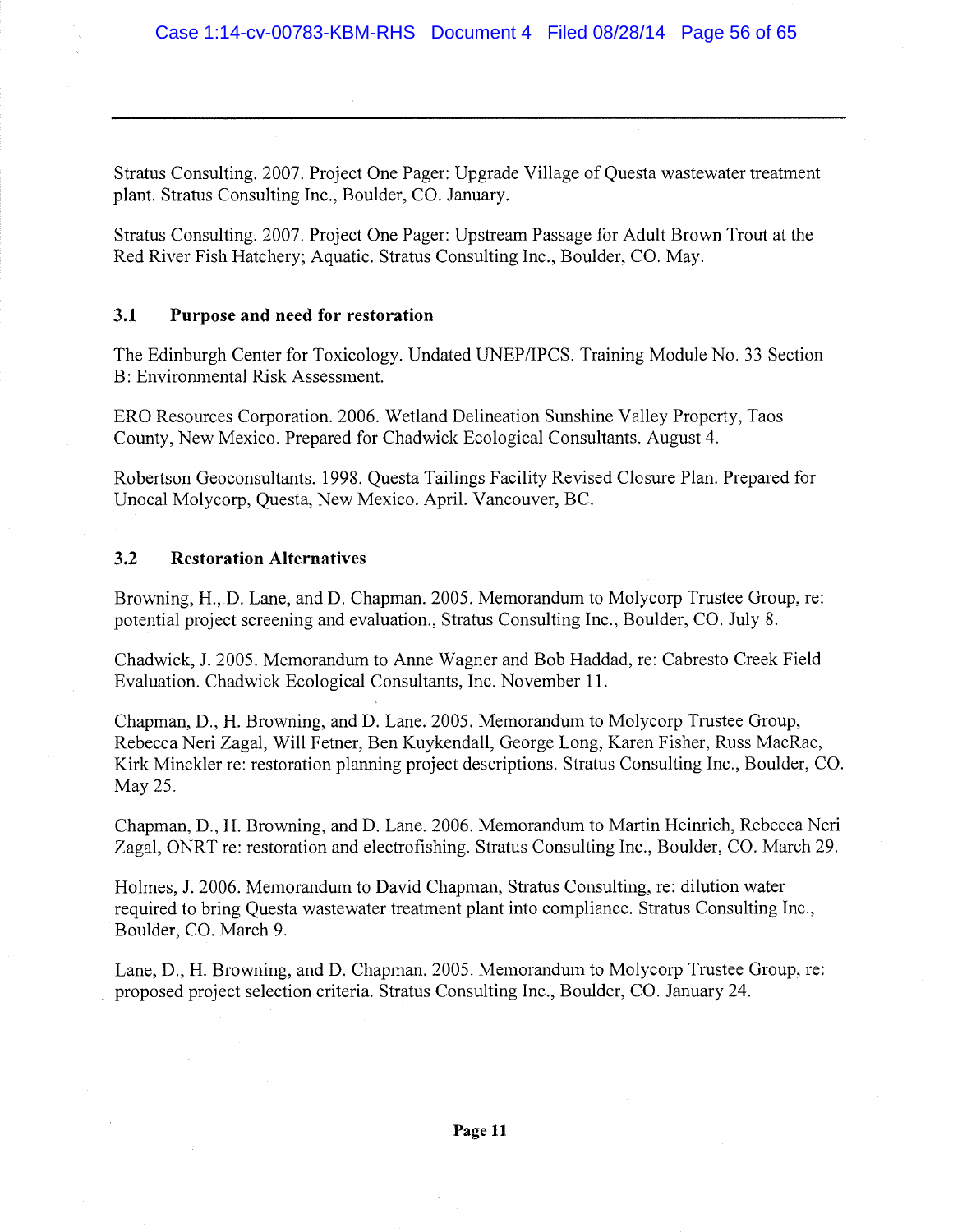Lane, D., H. Browning, and D. Chapman. 2005. Memorandum to Molycorp Trustee Group re: revised evaluation benchmarks and project scoring for the "feasibility and cost" category. Stratus Consulting Inc., Boulder, CO. August 11.

Lane, D., H. Browning, and D. Chapman. 2005. Memorandum to Rebecca Neri Zagal, ONRT; Russ MacRae, USFWS; Ben Kuykendall, re: update on status of potential Molycorp restoration projects. Stratus Consulting Inc., Boulder, CO. November 7.

Molycorp. 2006. Molycorp Trustee Meeting. Presented to NM Office of Natural Resources Trustees. November 9.

Stratus Consulting. 2005. Evaluation Criteria Spreadsheet. Stratus Consulting Inc., Boulder, CO.

Stratus Consulting. 2005. Proposed Screening Criteria Application Spreadsheet. Stratus Consulting Inc., Boulder, CO.

Stratus Consulting. 2006. Trustees' Proposed Restoration-Based Alternatives for the Molycorp NRDA. Stratus Consulting Inc., Boulder, CO. March 16.

### 3.3 Scale of Restoration

Stratus Consulting. 2003. Potential HEA Approach for Surface Water Resources Affected by the Molycorp Mine. November 13. Stratus Consulting Inc., Boulder, CO.

Stratus Consulting. 2006. Trustees' Proposed Restoration-Based Alternatives for the Molycorp NRDA: Summary of Scaling Concepts. March 31. Stratus Consulting Inc., Boulder, CO.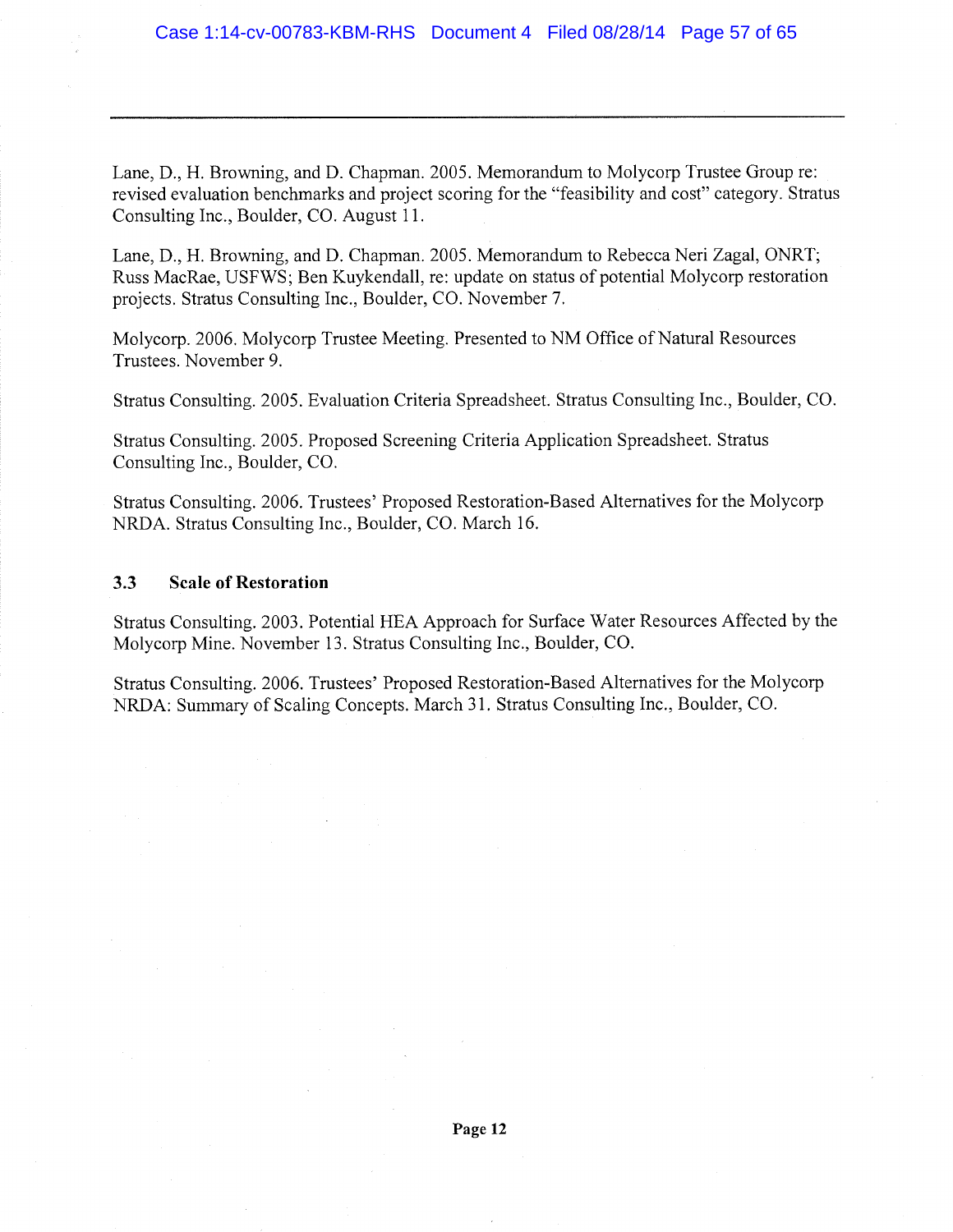Case 1:14-cv-00783-KBM-RHS Document 4 Filed 08/28/14 Page 58 of 65

### APPENDIX  $\bigcap$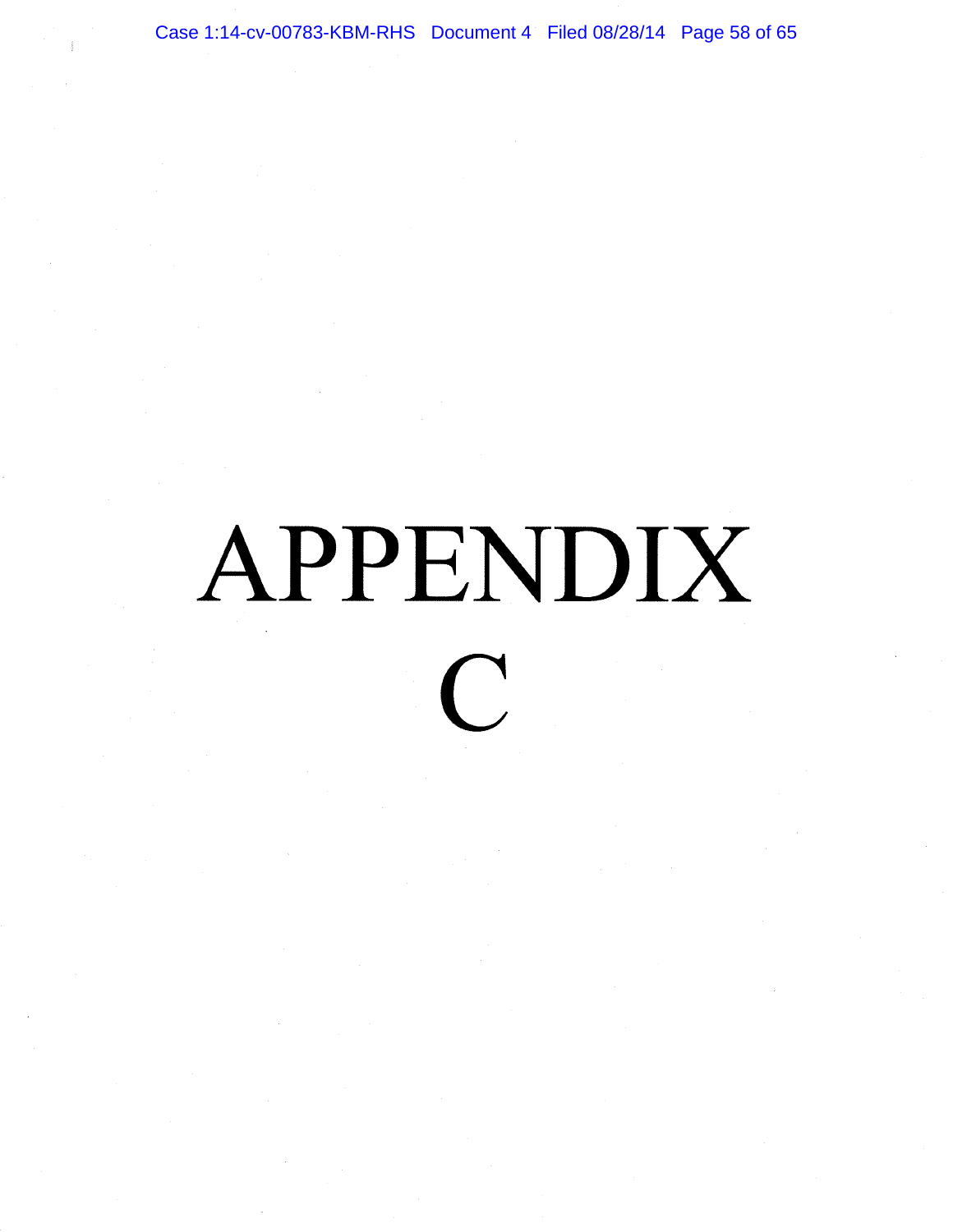### UNITED STATES DISTRICT COURT DISTRICT OF NEW MEXICO

### UNITED STATES OF AMERICA & STATE OF NEW MEXICO,

Plaintiffs,

 $V_{-}$ 

CHEVRON MINING INC.,

Defendant.

### APPENDIX C

Below is a form of deed for the transfer of the Anderson Ranch property referred to in Paragraph 13 of the Consent Decree, including the legal description of that property:

### GENERAL WARRANTY DEED

Chevron Mining Inc., a Missouri Corporation ("Grantor"), successor by merger to Molycorp, Inc., formerly known as Molybdenum Corporation of America, whose address is 116 Inverness Drive East, Englewood, CO 80112, for consideration paid, grants to the United States of America, and its assigns, the United States Department of Interior, Bureau of Land Management, as authorized by Section 205 of the Federal Land Policy and Management Act of 1976 as amended (43 U.S.C. 1715), ("Grantee"), whose address is 226 Cruz Alta Road, Taos, New Mexico 87571 the following described real estate in Taos County, New Mexico (the "Property"):

A tract or parcel of land situated within Sections 1 and Section 2, Township 30 North, Range 12 East, of the New Mexico Principal Meridian, Taos County, New Mexico. Said tract or parcel of land being wholly contained within Section 1 and 2 lying southwest of the Sangre de Christo Grant, and being a portion of the lands conveyed in a Warranty Deed dated December 5, 1963, and filed December 23, 1963, in Book A-95, Page 168, Taos County, New Mexico; said tract or parcel of land being more particularly described as follows:

All Bearings are based on a line connecting the NE corner of Section 2, Township 30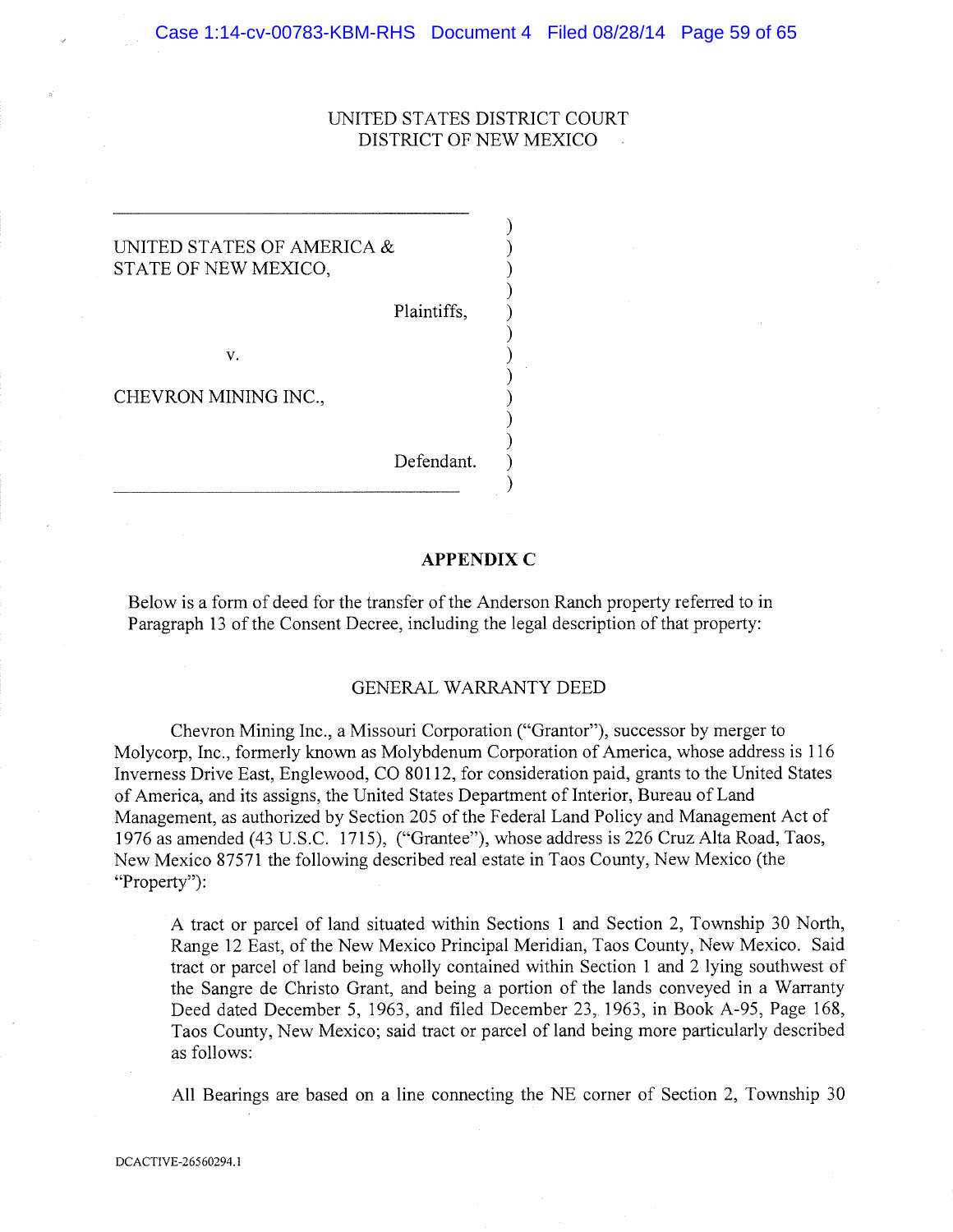### Case 1:14-cv-00783-KBM-RHS Document 4 Filed 08/28/14 Page 60 of 65

U.S. & State of New Mexico v. Chevron Mining, Inc. Appendix C

> North, Range 12 East, of the NMPM, said corner being marked by a BLM Brass Cap stamped " S35 S36 T31N R12E, S2 S1 T30N 1948", on a 1 1/2 " Iron Pipe, and the SE corner of said Section 2, said corner being marked by a #5 Rebar with an Aluminum Cap stamped Red Tail NMPS 11170, as bearing S. 00°27'27" E., a distance of 5322.09 feet.

> Commencing at the Northeast corner of said Section 2; thence S. 00°27'27" E., along the east line of said Section 2, a distance of 1953.99 feet to the True point of Beginning:

Thence N 57°04'29" E., a distance of 1225.65 feet to a #5 Rebar with a Yellow Plastic Cap, stamped URS Elliott PLS 13838;

Thence N 87°38'34" E., a distance of 1836.96 feet to a #5 Rebar with a Yellow Plastic Cap, stamped URS Elliott PLS 13838;

Thence S 05°43'57" W., a distance of 1569.95 feet to a #5 Rebar with a Yellow Plastic Cap, stamped URS Elliott PLS 13838;

Thence S  $67^{\circ}01'40''$  W., a distance of 5594.15 feet to a #5 Rebar with a Yellow Plastic Cap, stamped URS Elliott PLS 13838;

Thence N 14°59'36" W., a distance of 1254.20 feet to a #5 Rebar with a Yellow Plastic Cap, stamped URS Elliott PLS 13838;

Thence N 57°04'29" E., a distance of 3297.18 feet to the True point of Beginning, and containing an area of 224.674 acres, more or less.

THIS CONVEYANCE is made with general warranty covenants and subject to all reservations, restrictions, encumbrances, easements, rights-of-way and possessory estates held by third parties that appear of record or would be revealed by a diligent inspection and survey of the Property, together with the reservation of a private easement for ingress and egress more particularly described below.

EXCEPTING AND RESERVING, HOWEVER, UNTO GRANTOR, ITS SUCCESSORS AND ASSIGNS all water rights appurtenant to or severed from the Property or which are in the process of being severed from the Property as of the date of filing of this General Warranty Deed and which severance Grantee consents to and agrees not to challenge, impair or impede in any manner;

SUBJECT THAT the Property shall not be available for use or access by members of the general public, except as expressly permitted in writing by Grantee. Such written permission shall indicate the member(s) of the general public to whom Grantee is granting use or access, and set forth the specific date(s) and purpose(s). This restriction shall attach to and run with the land.

### Easement

The Property shall include a permanent, non-exclusive, private easement {the "Easement") for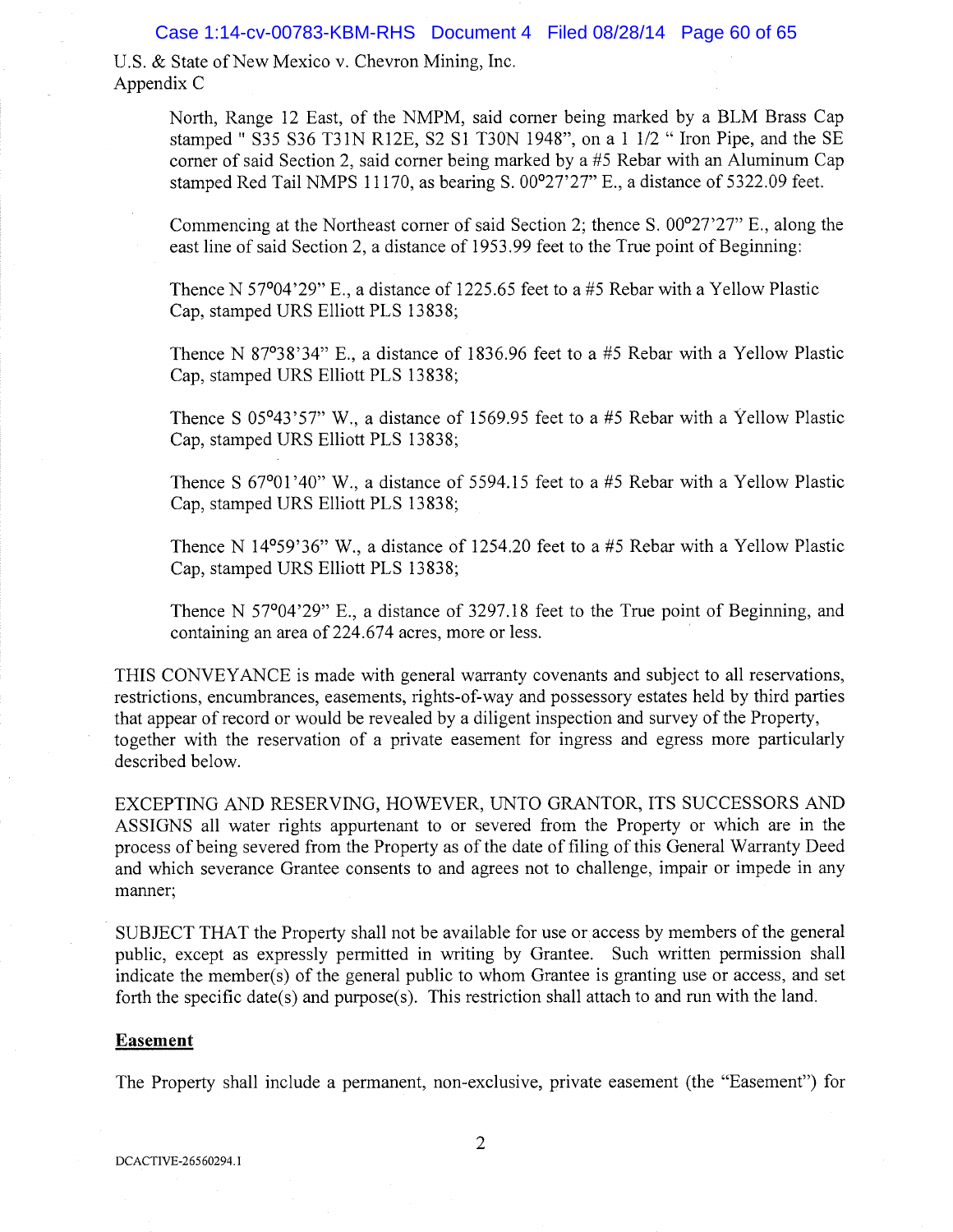U.S. & State of New Mexico v. Chevron Mining, Inc. Appendix C

ingress and egress to and from the Property by Grantee over and across the following described real estate {the "Easement Premises"):

Commencing at the Northeast corner of said Section 2; thence S. 00°27'27" E., along the east line of said Section 2, a distance of 1953.99 feet; Thence N 57°04'29" E., a distance of 1225.65 feet to a #5 Rebar with a Yellow Plastic Cap, stamped URS Elliott PLS 13838; Thence N 87°38'34" E., a distance of 1836.96 feet to a #5 Rebar with a Yellow Plastic Cap, stamped URS Elliott PLS 13838; Thence S 05°43'57" W., a distance of 1569.95 feet to a #5 Rebax with a Yellow Plastic Cap, stamped URS Elliott PLS 13838, said point being the True point of Beginning:

Thence S 00°24'51" E., a distance of 1611.36 feet;

Thence S 00°26'35" E., a distance of 494.51 feet;

Thence S 00°09'47" W., a distance of 423.99 feet to the south line of Section 1, T30N, R12E, NMPM, from which the SW corner of said Section 1, bears S 89°37' 15" W, a distance of 2664.81 feet;

Thence S 89°37'15" W., along said south line, a distance of 30.00 feet;

Thence N 00°09'47" E., a distance of 423.96 feet;

Thence N 00°26'35" W., a distance of 494.51 feet;

Thence N 00°24'51" W., a distance of 1598.91 feet;

Thence N 67<sup>o</sup>01'40" E., a distance of 32.49 feet to the True point of Beginning, and containing an area of 1.738 acres, more or less.

The Easement shall be subject to the following covenants, conditions, and restrictions:

1. Grantee's use of the Easement Premises shall be restricted to ingress and egress to and from the Property by Grantee, its employees, and express invitees. Grantee may permit use of the Easement Premises to access the Property by members of the general public by written permission. The Grantee shall limit use of the Easement Premises to access the Property by members of the general public as provided for on page 2 of this General Warranty Deed.

2. Grantor may, but Grantee shall not, place boundary fences or barriers along the Easement Premises.. Grantee shall not require Grantor to place any fence along the Easement Premises.

3. Provided that Grantee's access to the Easement Premises is maintained, Grantor may restrict access to the Easement premises by one or more gates with locking devices, in which case, Grantee shall lock each such gate immediately after passing through the gate.

4. Grantee and Grantor may maintain the Easement at its own cost, and neither party shall have any right to contribution from the other party for maintenance or improvements. Grantee may improve the easement at its own cost so long as any improvement is consistent with its use as a ranch road, not suitable for passenger or commercial vehicles other than those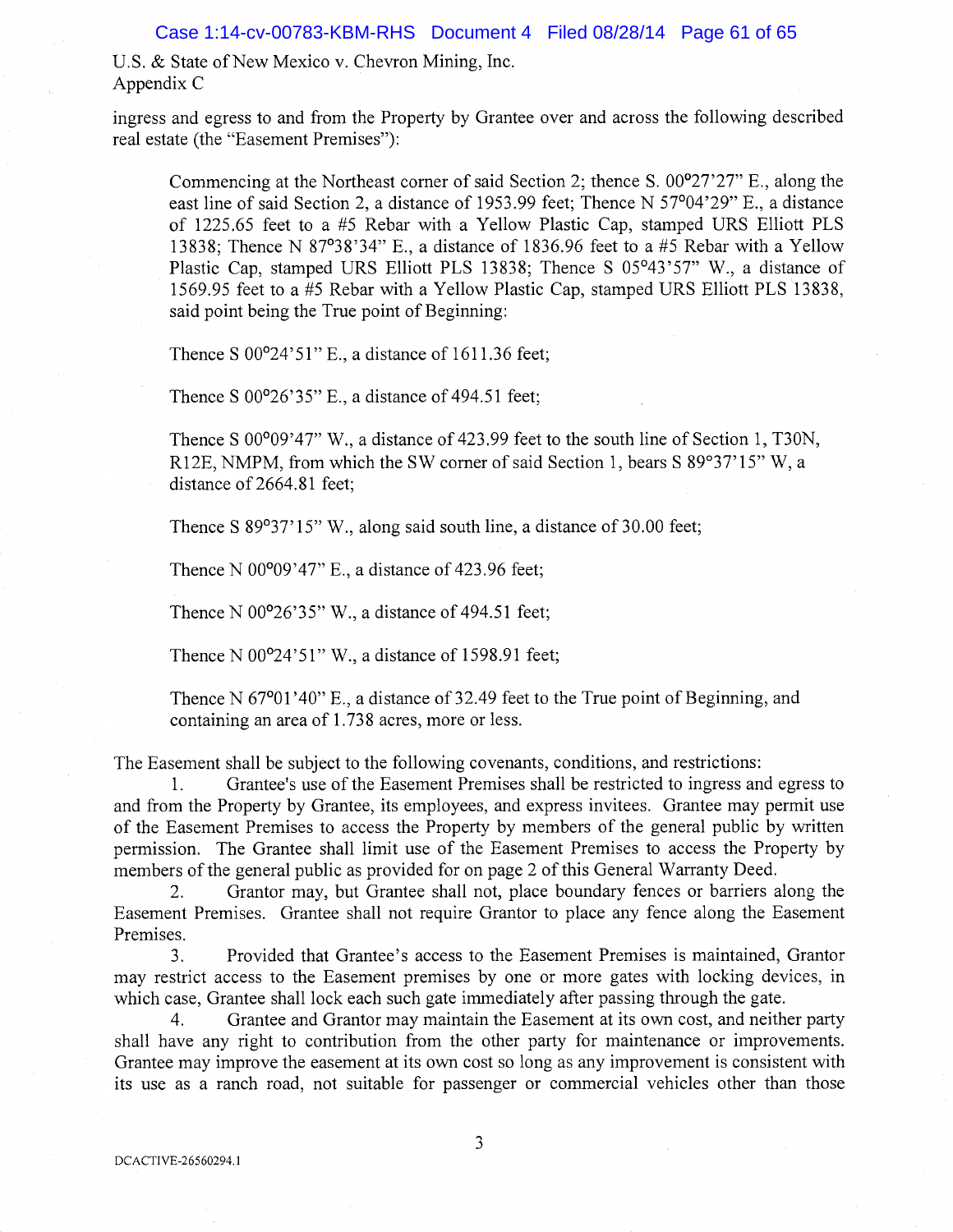Case 1:14-cv-00783-KBM-RHS Document 4 Filed 08/28/14 Page 62 of 65

U.S. & State of New Mexico v. Chevron Mining, Inc. Appendix C

customarily used for ranch purposes.

5. Grantor reserves the rights to any use not impairing Grantee's rights and the authority to grant others similar rights.

6. Grantor reserves the right to relocate the Easement Premises, but shall record such relocated easement in the appropriate land title office and bear any associated costs. In the event Grantor relocates such easement, notice and the recorded easement shall be submitted to the Grantee.

7. Grantee and Grantor each shall be responsible for providing notice to their own invitees of any hazards or other conditions 'associated with the Easement Premises, and for informing their respective invitees that use of the Easement Premises is at the invitees' own risk.

This Easement and each of the covenants, conditions, and restrictions to which it is subject shall run with the land benefited and burdened thereby and shall be binding upon and inure to the benefit of Grantee and its assigns, successors, and tenants and personal representatives as owner of the Property and Grantor and its assigns, successors, tenants and personal representatives as owner of the Easement Premises.

WITNESS this day of 3010.

STATE OF NEW MEXICO)

)ss. COUNTY OF )

This instrument was acknowledged before me on , 2010, by , 2010, by  $\qquad \qquad \text{as} \qquad \qquad \text{of} \qquad \qquad \text{.}$ 

Notary Public

My Commission Expires:

Witness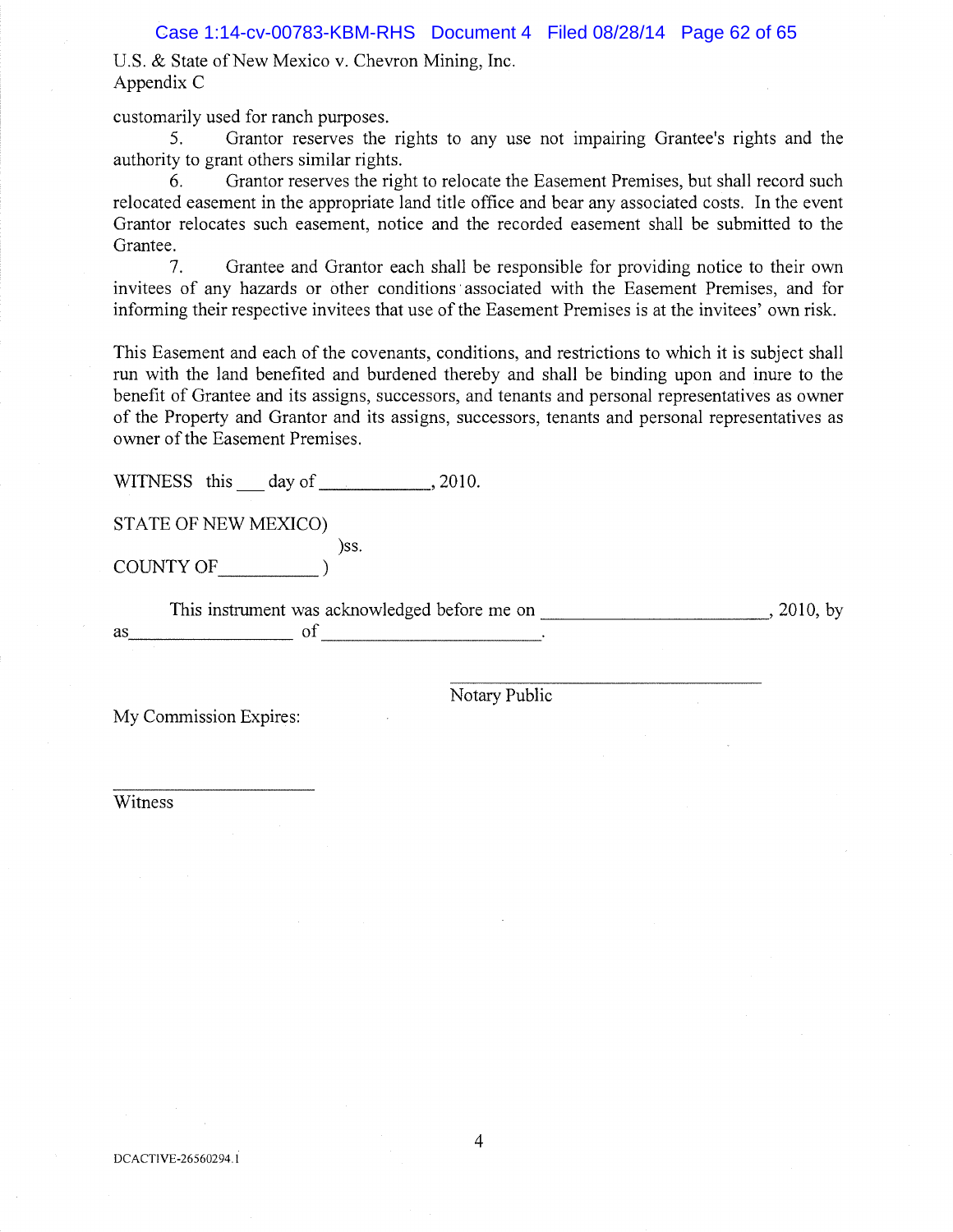Case 1:14-cv-00783-KBM-RHS Document 4 Filed 08/28/14 Page 63 of 65

# APPENDIX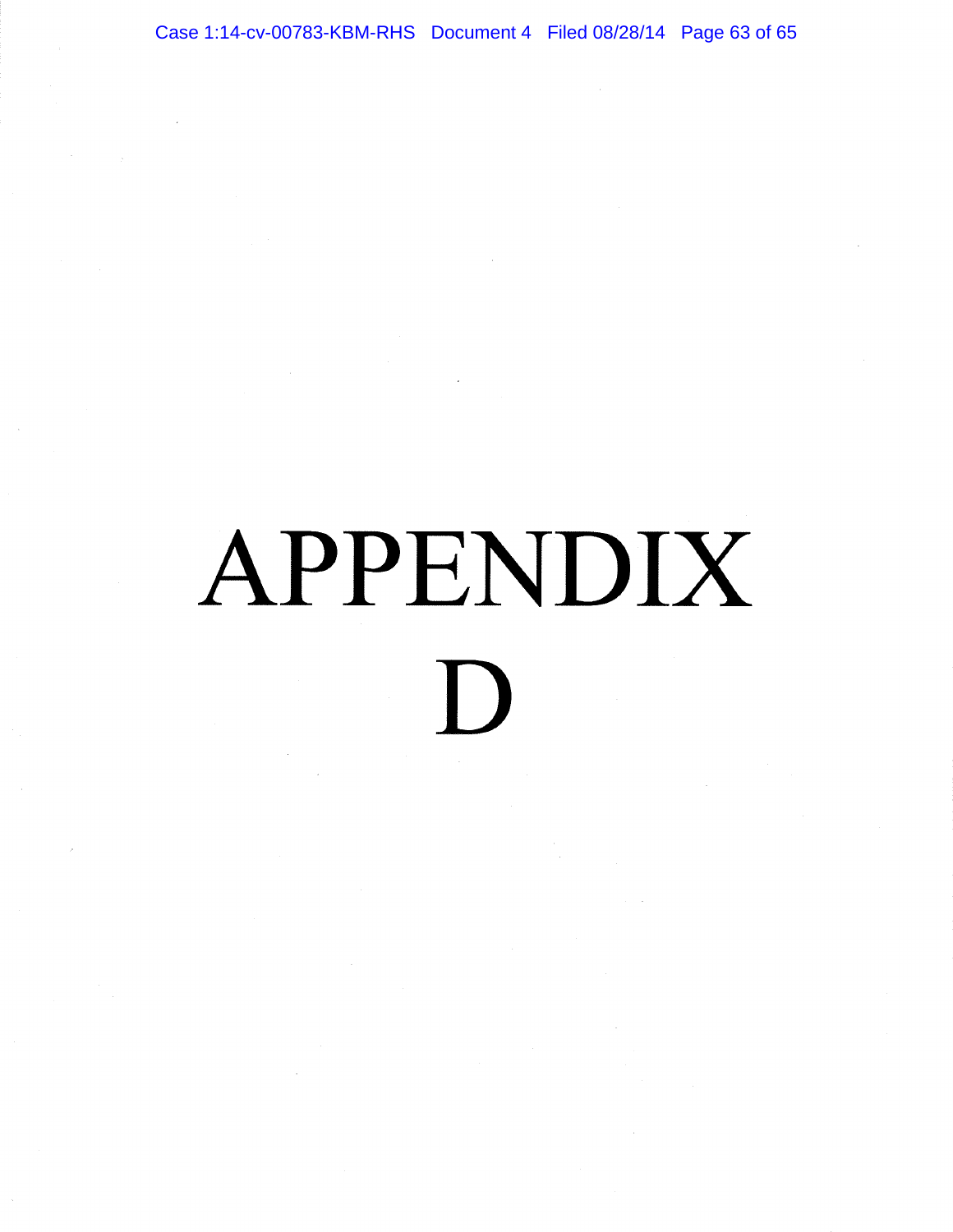### UNITED STATES DISTRICT COURT DISTRICT OF NEW MEXICO

 $\lambda$ ſ

### UNITED STATES OF AMERICA, and the STATE OF NEW MEXICO,

Plaintiffs,

MOLYCORP, INC.,

Defendant.

v. Civil Action No.

### APPENDIX D

Below are the fencing specifications for the Anderson Ranch property, which are designed to permit the unrestricted movement of wildlife in the local area and also provide for significant restriction to common-place livestock breeds.. Molycorp shall construct a fence around the conveyed parcel described in Appendix B (the Anderson Ranch property) that meets the specifications set forth below, or an equivalent design that is satisfactory to both Molycorp and the Trustees.

The fencing specifications are:

Bottom wire smooth at 16" from the ground, second wire barbed at 10" from the first wire, third wire barbed at 10" from the second wire, and the fourth wire barbed at  $12$ " from the third wire. The bottom wire should be  $12-1/2$  gauge barbless; the others should be 12-1/2 gauge two-point barbed wire.

The steel posts should be spaced at 16' intervals with two wire stays placed between spans.

The specific standards for corner braces, gates and for line posts are set forth in the attached drawing.